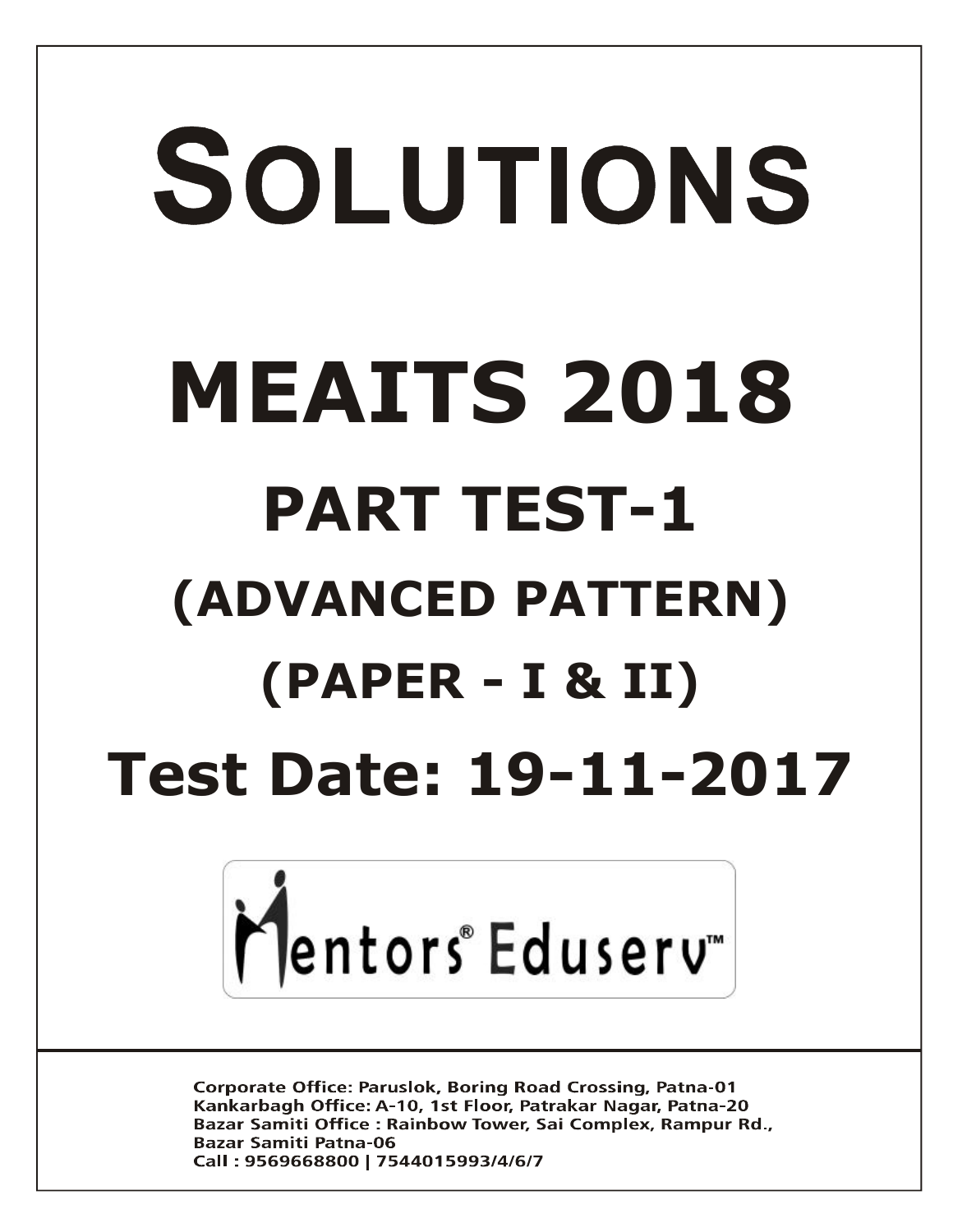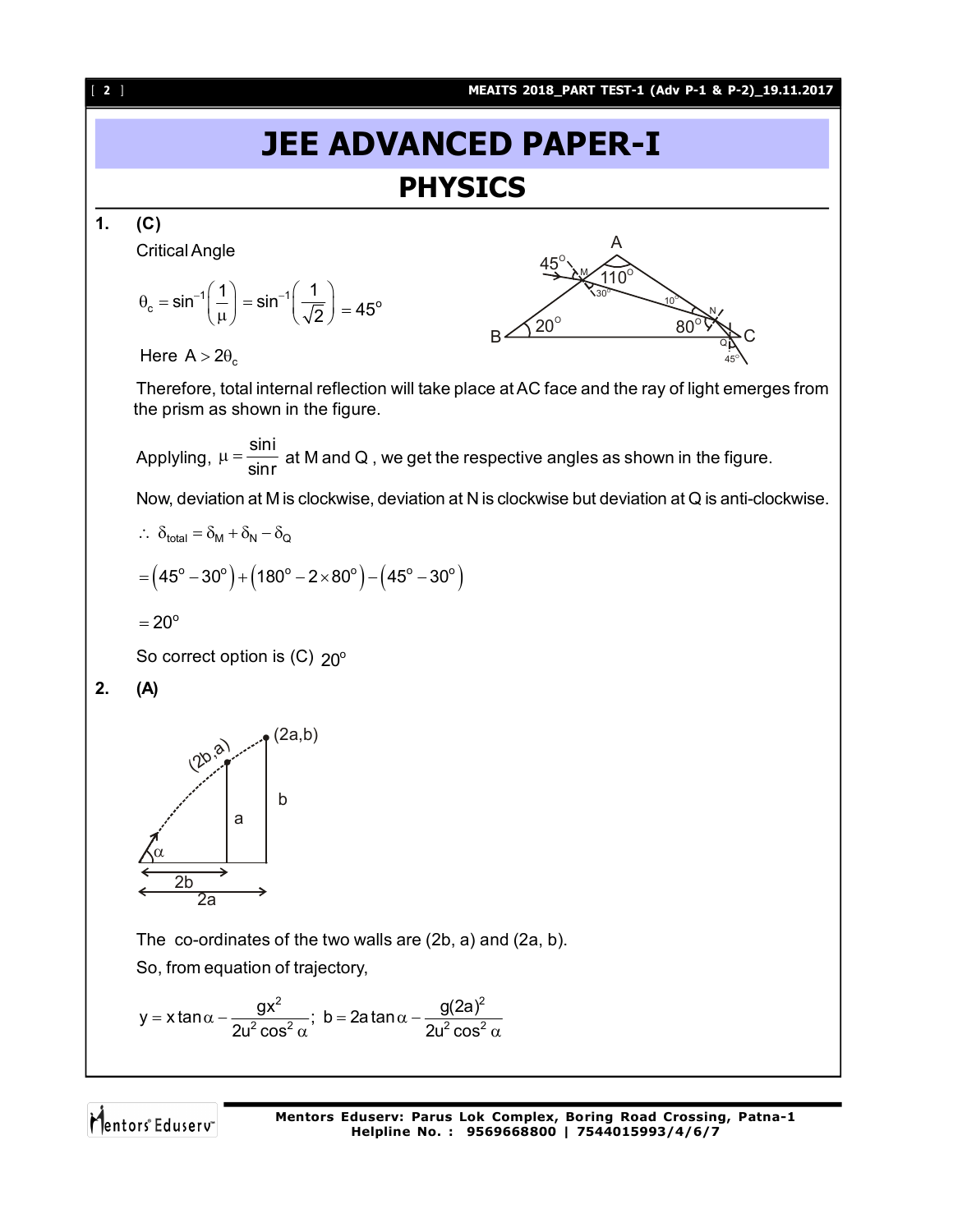#### **MEAITS 2018\_PART TEST-1 (Adv P-1 & P-2)\_19.11.2017** [ **3** ]



Mentors Eduserv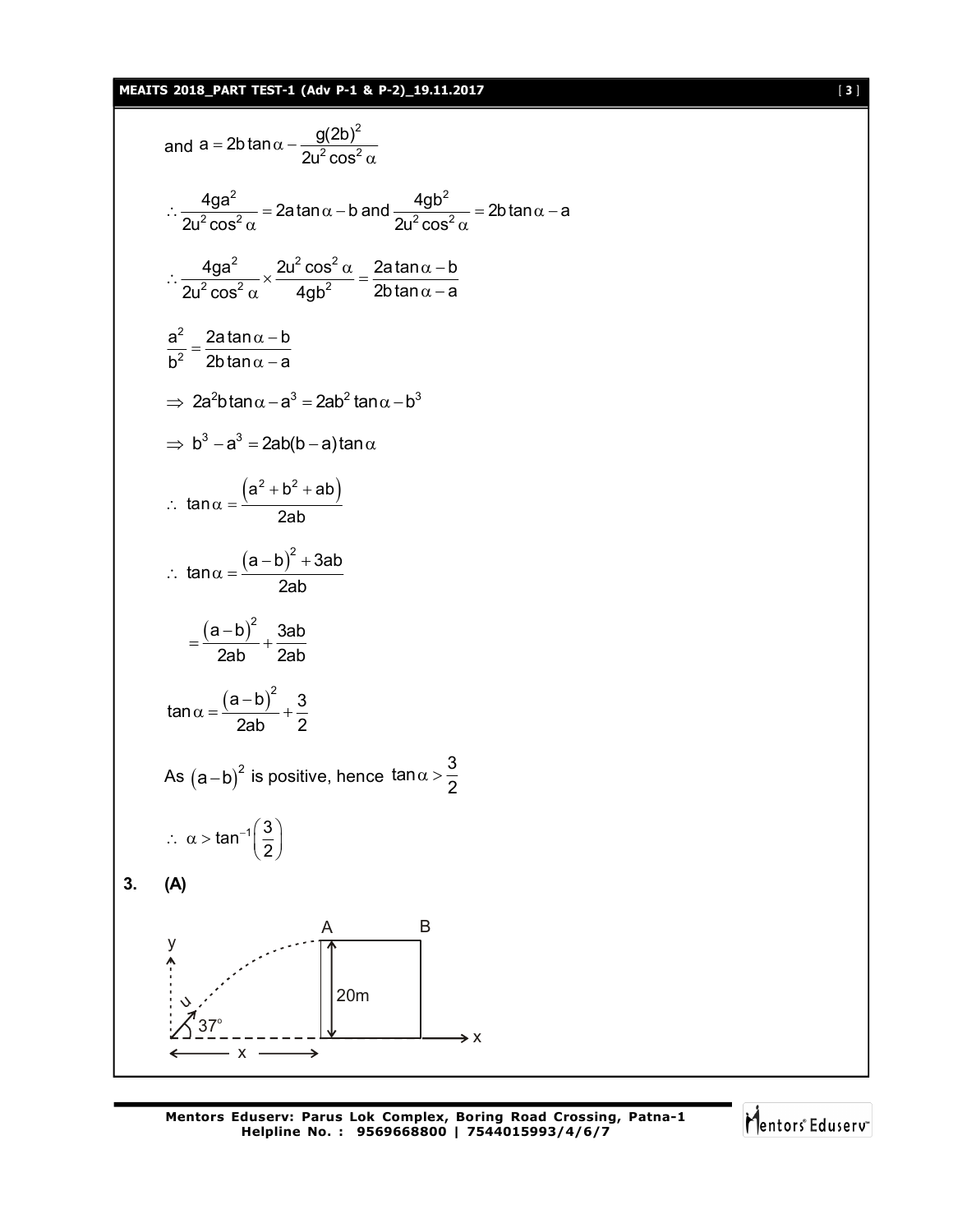## [ **4** ] **MEAITS 2018\_PART TEST-1 (Adv P-1 & P-2)\_19.11.2017**

Let us assume that person throws the ball from distance x. Taking point of projection as origin.

By equation of trajectory

$$
y = x \tan \theta - \frac{gx^{2}}{2u^{2} \cos^{2} \theta}; \qquad \theta = 37^{\circ}
$$
  
\n
$$
20 = x \times \frac{3}{4} - \frac{1}{2} \frac{gx^{2}}{u^{2}} \times \frac{25}{16}
$$
  
\n
$$
20 = \frac{3x}{4} - \frac{25gx^{2}}{32u^{2}}
$$
  
\n
$$
\frac{25gx^{2}}{32u^{2}} = \frac{3x}{4} - 20
$$
  
\n
$$
u^{2} = \frac{25gx^{2}}{8(3x - 80)}
$$
  
\nFor u to be minimum,  $\frac{du}{dx} = 0$   
\nOn differentiating wrt x, we get,  
\n
$$
2u \frac{du}{dx} = \frac{25g}{8} \left[ \frac{(3x - 80)2x - x^{2}(3)}{(3x - 80)^{2}} \right]
$$
  
\nFor  $\frac{du}{dx} = 0$   
\n
$$
(3x - 80)2x - 3x^{2} = 0
$$
  
\n
$$
6x^{2} - 160x - 3x^{2} = 0
$$
  
\n
$$
x(3x - 160) = 0
$$
  
\n
$$
\therefore x = \frac{160}{3}m
$$
  
\nFor  $x > \frac{160}{3}m$ , slope is positive and for  
\n
$$
x < \frac{160}{3}m
$$
, slope is negative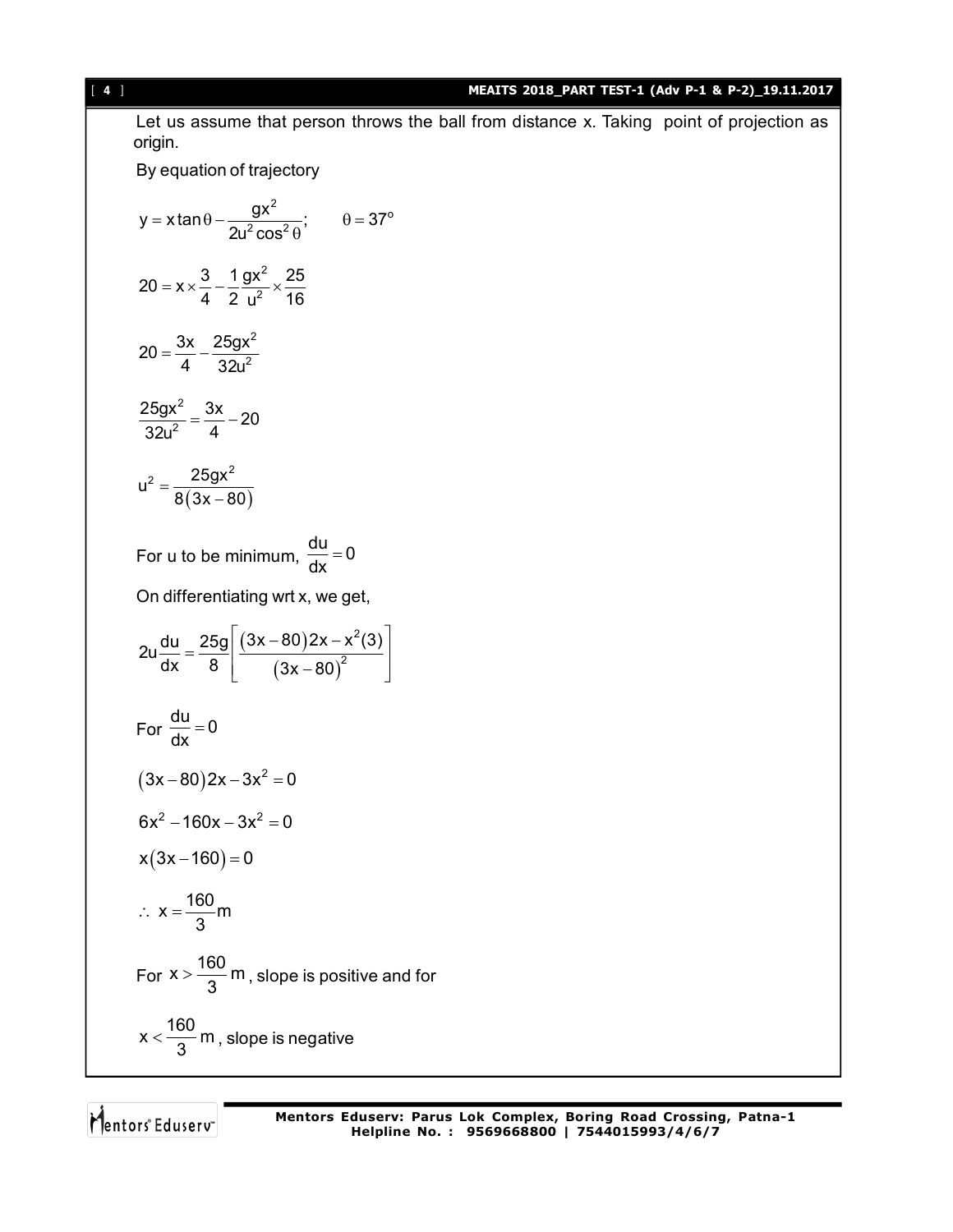MANSZODE-2ATA 183-3 (ATV 2-1 8-22) = 0.11.2017  
\nSo, at x = 
$$
\frac{160}{3}
$$
 m, there is minimum velocity;  
\n $u_{min}^2 = \frac{25}{8} \frac{gx^2}{(3x-80)}$   
\n $u_{min}^2 = \frac{25}{8} \times 10 \times \frac{160}{3} \times \frac{160}{3} \times \frac{160}{3} \times 80$   
\n $\therefore$   $u_{min} = \frac{100}{3}$  m/s  
\nFrom same position and same angle of projection,  
\n $u_{max}^2 = \frac{25}{8} \frac{\left(\frac{160}{3} + \frac{80}{3}\right)^2}{\left(\frac{3 \times 80 - 80}{3}\right)} = \frac{25}{8} \times \frac{10 \times 80 \times 80}{160}$   
\n $\therefore$   $u_{max} = 25\sqrt{2}$  m/s  
\nHence the range of speed is  $\frac{100}{3}$  m/s to  $25\sqrt{2}$  m/s  
\n4. (A)  
\nF.B.D. of triangular block;  
\n $\frac{N\sin\theta}{N}$  N  
\n $\frac{N\sin\theta}{N}$  N  
\nF.B.D. of mass m;  
\n $\frac{M}{N}$  N  
\nF.B.D. of mass m;  
\n $\frac{M}{N}$  N = mgcos $\theta$   
\n $\frac{M}{N_{0}\cos\theta}$  N = mgcos $\theta$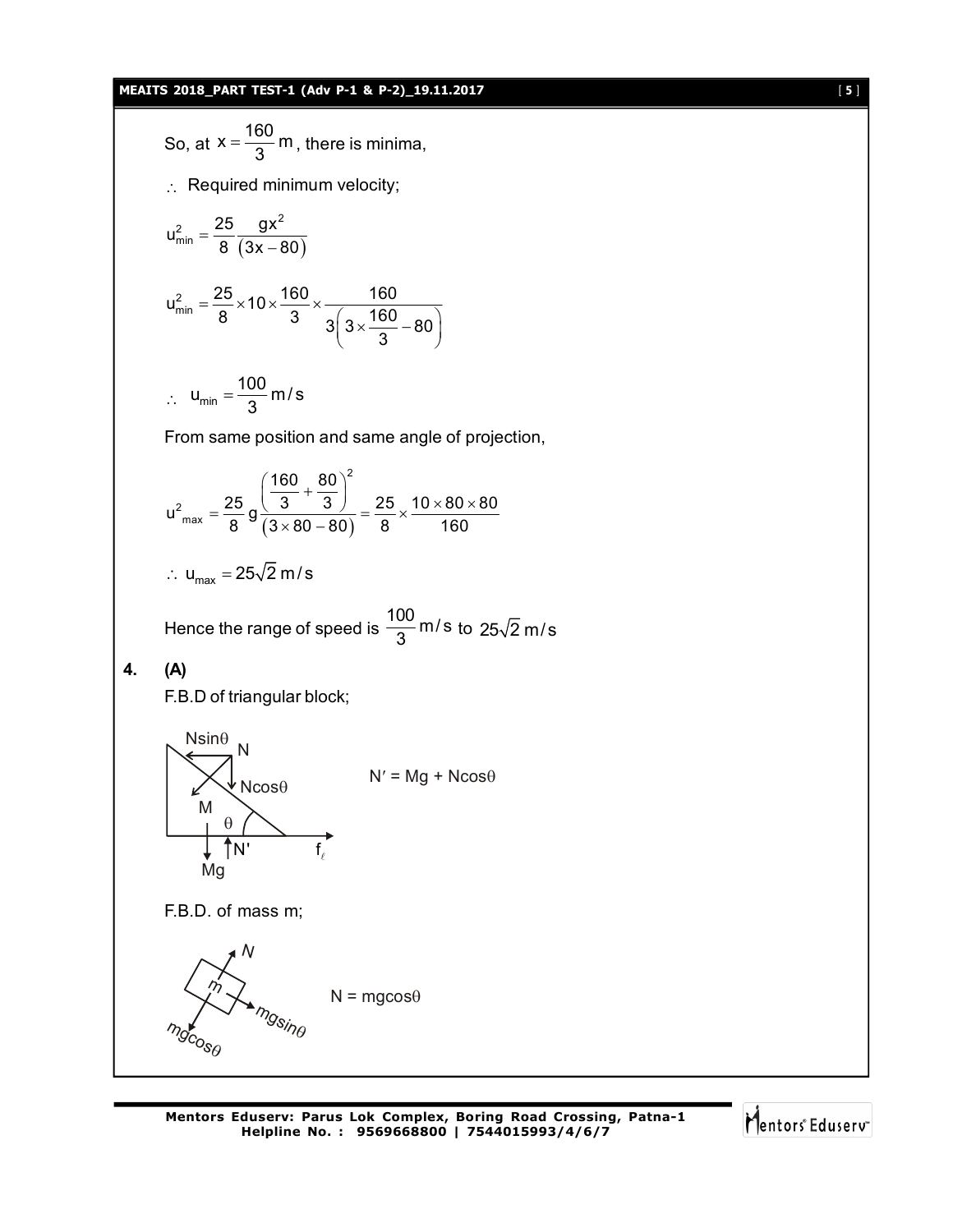For triangular block at rest;  $f_e \geq N \sin \theta$  $f_{\ell} = \mu \left( Mg + mg \cos^2 \theta \right)$  $\therefore \mu g(M + m \cos^2 \theta) \geq mgsin \theta \cos \theta$ for minimum  $\mu$ ;  $\mu$ g $\left($ M + m cos $^{2}$   $\theta$   $\right)$  = mgsin  $\theta$  cos  $\theta$ 2 msin $\theta$ cos  $M + m \cos$  $\therefore \mu = \frac{m \sin \theta \cos \theta}{m}$  $+$  m cos<sup>2</sup>  $\theta$  $\frac{d\mu}{d\Omega} = 0$ d  $\frac{\mu}{\sigma} =$  $\theta$  $(M+m\cos^2\theta)$ m $|\cos^2\theta - \sin^2\theta| - m\sin\theta\cos\theta|$ 0 – 2m $\cos\theta\sin\theta$ ]  $(M + m \cos^2 \theta)$  $^{2}$  0  $^{2}$   $^{2}$  0  $^{2}$   $^{2}$   $^{2}$  $(20)^2$  ${\sf d}\mu \quad \big({\sf M} + {\sf m}\hspace{-0.8pt}\cos^2\theta\big){\sf m}\big[\cos^2\theta - \sin^2\theta\big]$  –  ${\sf m}\hspace{-0.8pt}\sin\theta\hspace{-0.8pt}\cos\theta\big[{\sf 0} - 2{\sf m}\hspace{-0.8pt}\cos\theta\hspace{-0.8pt}\sin\theta\big]$  $d\theta$   $(M+m\cos$  $\frac{\mu}{\rho} = \frac{(M + m \cos^2 \theta) m [\cos^2 \theta - \sin^2 \theta] - m \sin \theta \cos \theta [0 - 2 m \cos \theta \sin \theta]}{2}$  $\theta$   $(M + m \cos^2 \theta)$ For  $\frac{d\mu}{d\Omega} = 0$ d  $\frac{\mu}{\sigma} =$  $\theta$  $(M + m \cos^2 \theta) m (\cos^2 \theta - \sin^2 \theta) = -2m^2 \sin^2 \theta \cos^2 \theta$  $m^2 \cos^2 \theta (\cos^2 \theta + \sin^2 \theta) + Mmcos^2 \theta - Mmsin^2 \theta = 0$ Mmcos<sup>2</sup>  $\theta$  – Mm sin<sup>2</sup>  $\theta$  + m<sup>2</sup> cos<sup>4</sup>  $\theta$  – m<sup>2</sup> cos<sup>2</sup>  $\theta$  sin<sup>2</sup>  $\theta$  + 2m<sup>2</sup> sin<sup>2</sup>  $\theta$  cos<sup>2</sup>  $\theta$  = 0 Mmcos<sup>2</sup>  $\theta$  – Mm sin<sup>2</sup>  $\theta$  + m<sup>2</sup> cos<sup>4</sup>  $\theta$  + m<sup>2</sup> sin<sup>2</sup>  $\theta$  cos<sup>2</sup>  $\theta$  = 0  $m^2 \cos^2 \theta + Mmcos^2 \theta = Mmsin^2 \theta$  $\textsf{mcos}^2 \theta \left( \textsf{M} \textsf{+} \textsf{m} \right) = \textsf{M} \textsf{m} \textsf{sin}^2 \theta$  $\tan^2\theta = \left(\frac{M+m}{M}\right)$ M  $\theta = \left(\frac{M+m}{M}\right)$  $\tan \theta = \frac{\sqrt{\mathsf{M} + \mathsf{m}}}{\sqrt{\mathsf{M}}}, \, \, \sin \theta = \frac{\sqrt{\mathsf{M} + \mathsf{m}}}{\sqrt{\mathsf{M} + \mathsf{m}}}, \cos \theta = \frac{\sqrt{\mathsf{M}}}{\sqrt{\mathsf{M} + \mathsf{m}}}.$ M  $\sqrt{2M+m}$   $\sqrt{2M+m}$  $\theta = \frac{\sqrt{M+m}}{\sqrt{M+m}}, \sin \theta = \frac{\sqrt{M+m}}{\sqrt{M+m}}, \cos \theta = -\frac{1}{2}$  $+m$   $\sqrt{2M+r}$  $min -$ M  $1$   $mod^2$  $m$ sin $\theta$ cos  $M + m \cos$  $\therefore \mu_{\min} = \frac{\text{m} \sin \theta \cos \theta}{\text{m} \cdot \text{m} \cdot \text{m} \cdot \text{m}}$  $+$  <code>mcos $\leq$   $\theta$ </sup></code>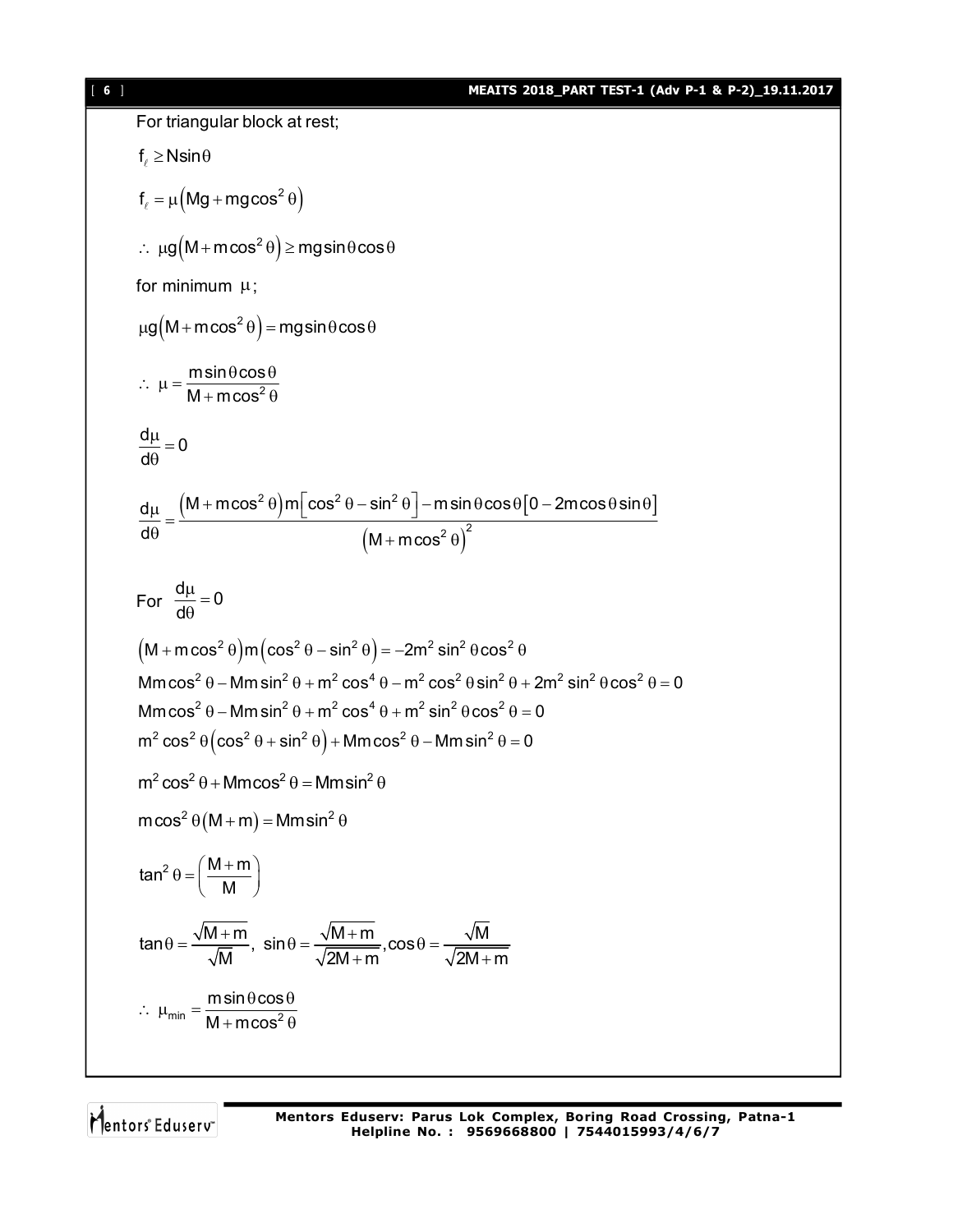# **MEAITS 2018\_PART TEST-1 (Adv P-1 & P-2)\_19.11.2017** [ **7** ]

$$
= \frac{\left(\frac{m \cdot \sqrt{M+m}}{\sqrt{2M+m}} \cdot \frac{\sqrt{M}}{\sqrt{2M+m}}\right)}{M+m \left(\frac{M}{2M+m}\right)} = \frac{m \sqrt{M} \sqrt{M+m}}{(2M+m)} \times \frac{(2M+m)}{2M^2 + 2Mm}
$$
\n
$$
= \frac{m \sqrt{M} \sqrt{M+m}}{2M (M+m)} = \frac{m}{2\sqrt{M}} \times \frac{1}{\sqrt{M+m}}
$$
\n
$$
\therefore \mu_{min} = \frac{m}{2\sqrt{M(M+m)}}
$$
\n5. (B)\nFrom FBD of block A;\n
$$
= \frac{m}{\sqrt{M+m}}
$$
\n
$$
F - f_A - N \sin 53^\circ = 6a
$$
\n
$$
N_1 = 6g + N \cos 53^\circ
$$
\n
$$
f_A = \mu_A N_1 = 0.5 \left(60 + \frac{3N}{5}\right)
$$
\n
$$
\therefore F - 30 - \frac{3N}{10} - \frac{4N}{5} = 6a \qquad \qquad (i)
$$
\nFrom FBD of block B;\n
$$
N \cos 53^\circ
$$
\n
$$
N \sin 53^\circ - f_B = 4a
$$
\n
$$
N_2 = 4g - N \cos 53^\circ
$$
\n
$$
f_B = \mu N_2 = \frac{1}{4} \left( 4g - \frac{3N}{5} \right)
$$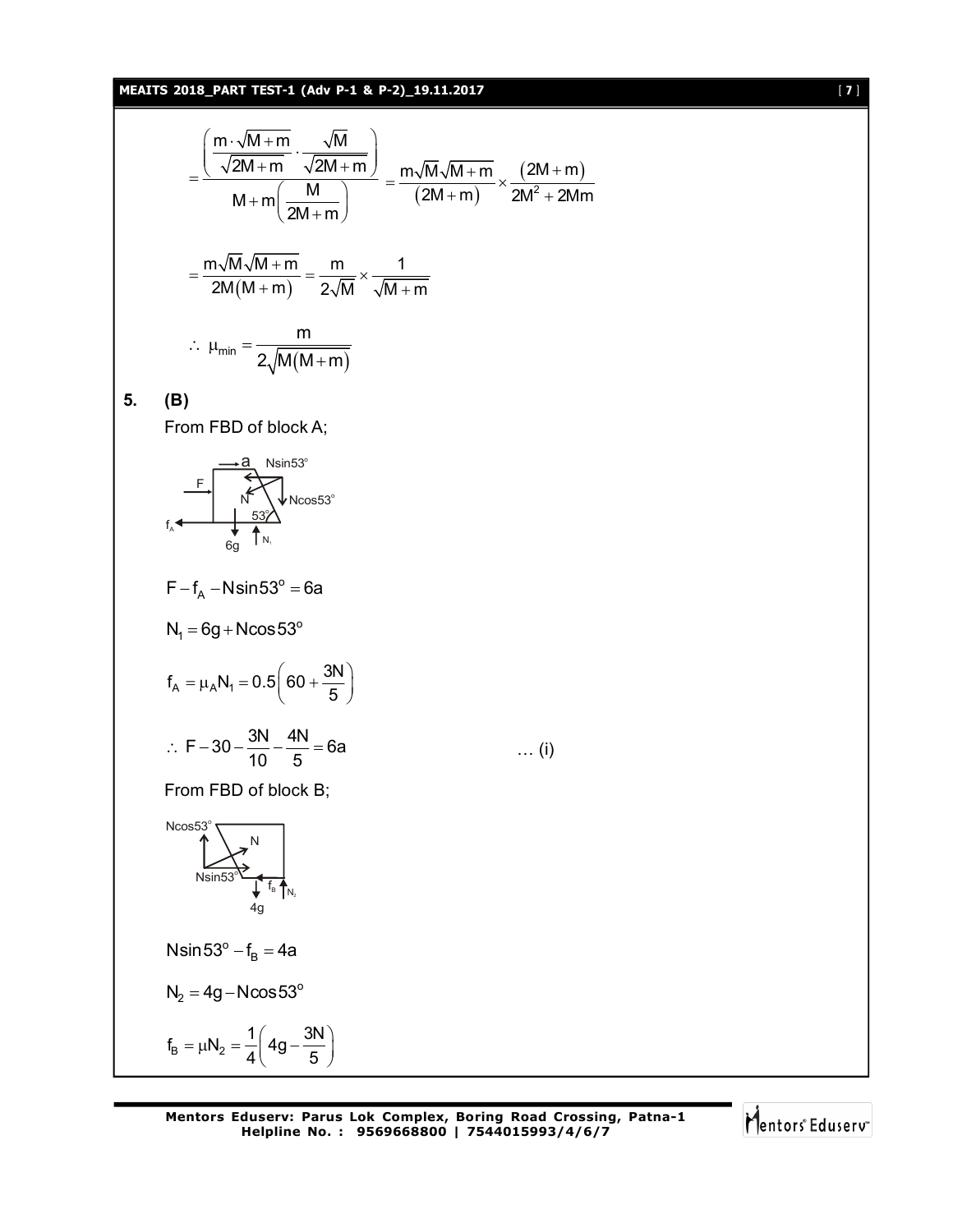# [ **8** ] **MEAITS 2018\_PART TEST-1 (Adv P-1 & P-2)\_19.11.2017**

… (ii)

$$
= g - \frac{3N}{20} = 10 - \frac{3N}{20}
$$
  
\n∴  $\frac{4N}{5} - 10 + \frac{3N}{20} = 4a$   
\nFrom (i) + (ii), we get  
\n
$$
F - 30 - \frac{3N}{10} - \frac{4N}{5} = 6a
$$
  
\n
$$
\frac{4N}{5} - 10 + \frac{3N}{20} = 4a
$$
  
\n
$$
F - 40 - \frac{3N}{20} = 10a
$$
  
\n
$$
F - 40 - \frac{3N}{20} = 10a
$$
 ...(iii)  
\nNow from equation (i)  
\n
$$
F - 30 - \frac{3N}{10} - \frac{4N}{5} = 6a
$$
  
\n
$$
F - 30 - N\left(\frac{3}{10} + \frac{4}{5}\right) = 6a
$$
  
\n
$$
F - 30 - \frac{11N}{10} = 6a
$$
  
\n∴  $N = \frac{(F - 30 - 6a)10}{11}$   
\nBy putting this value of N in equation (iii), we get  
\n
$$
F - 40 - \frac{3}{5}(F - 30 - 6a) \times 10 = 10a
$$

$$
F-40-\frac{3}{20}\left(\frac{F-30-6a}{11}\right) \times 10 = 10a
$$
  
F-40-\frac{3F}{22}+\frac{45}{11}+\frac{9a}{11} = 10a  

$$
\frac{19F}{22}-\frac{395}{11} = \left(10-\frac{9}{11}\right)a
$$

$$
\frac{19F-790}{22} = \frac{101}{11}a
$$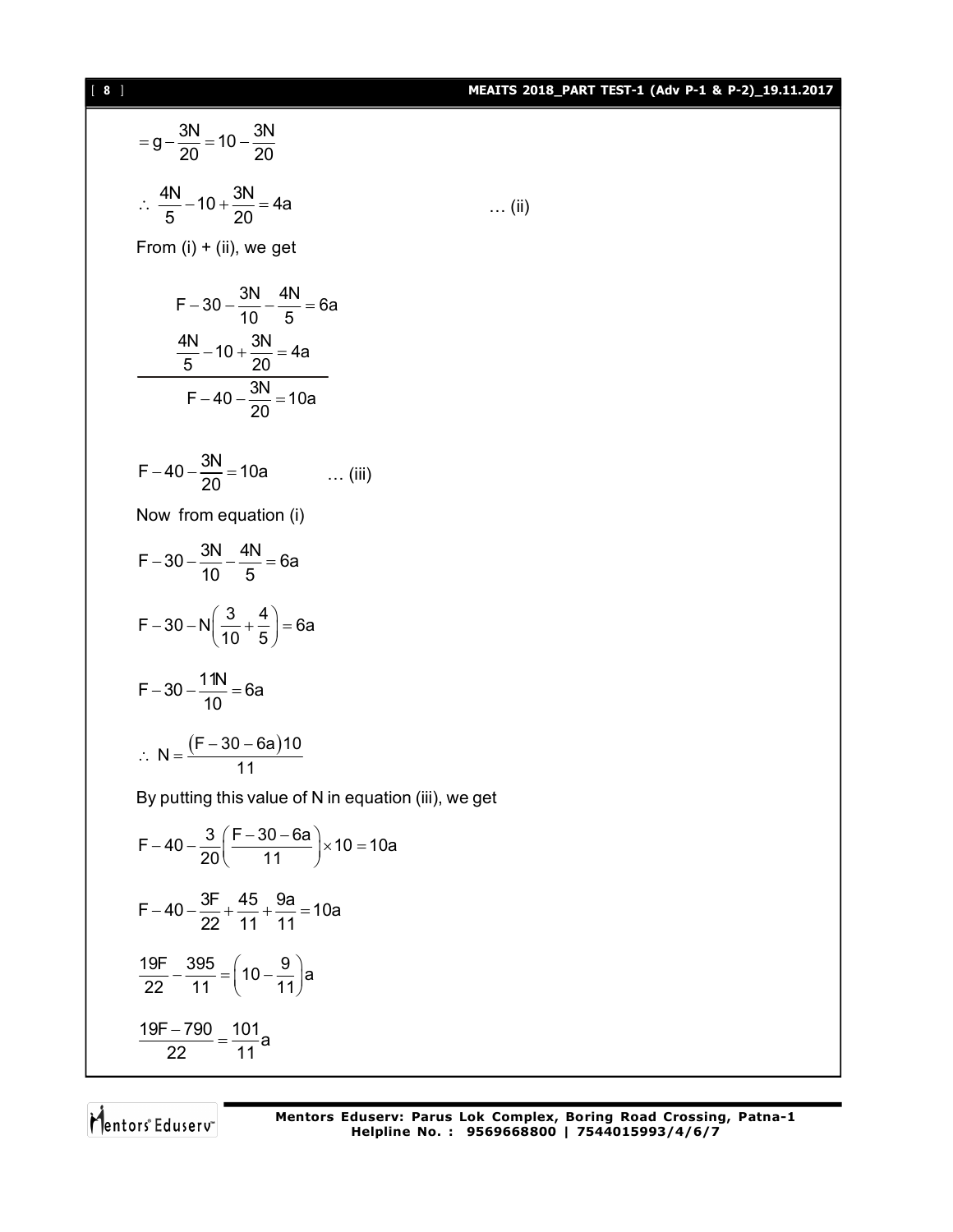#### **MEAITS 2018\_PART TEST-1 (Adv P-1 & P-2)\_19.11.2017** [ **9** ]

a = 
$$
\frac{19F-790}{202}
$$
  
\nfor acceleration to be positive;  
\n
$$
19F-790 > 0
$$
  
\n
$$
\therefore F > \frac{790}{19} N
$$
  
\nSo the minimum force F to just start the motion is  $\frac{790}{19} N$ .  
\nNow, maximum F will be when N<sub>2</sub> just becomes zero. So for N<sub>2</sub> to be zero, N =  $\frac{200}{3} N$   
\nNow form equation (ii);  
\n
$$
\frac{19N}{20} - 10 = 4a
$$
  
\n
$$
\left(\frac{19}{20} \times \frac{200}{3} - 10\right) = a
$$
  
\n
$$
a = \frac{40}{3} ms^{-2}.
$$
  
\nNow from equation (i)  
\n
$$
F - 30 - \frac{3N}{10} - \frac{4N}{5} = 6a
$$
  
\n
$$
F = \frac{6 \times 40}{3} + 30 + \left(\frac{19}{20} \times \frac{200}{3}\right)
$$
  
\n
$$
= \frac{240}{3} + 30 + \frac{190}{3} = \frac{520}{3} N.
$$
  
\nIf we apply  $F > \frac{520}{3} N$ , then B will start sliding upon A. So the maximum force is  $F = \frac{520}{3} N$   
\n(B)  
\nSince incident ray retraces its path it must strike the plane mirror perpendiculary.  
\nFrom Snell's law,

**6. (B)**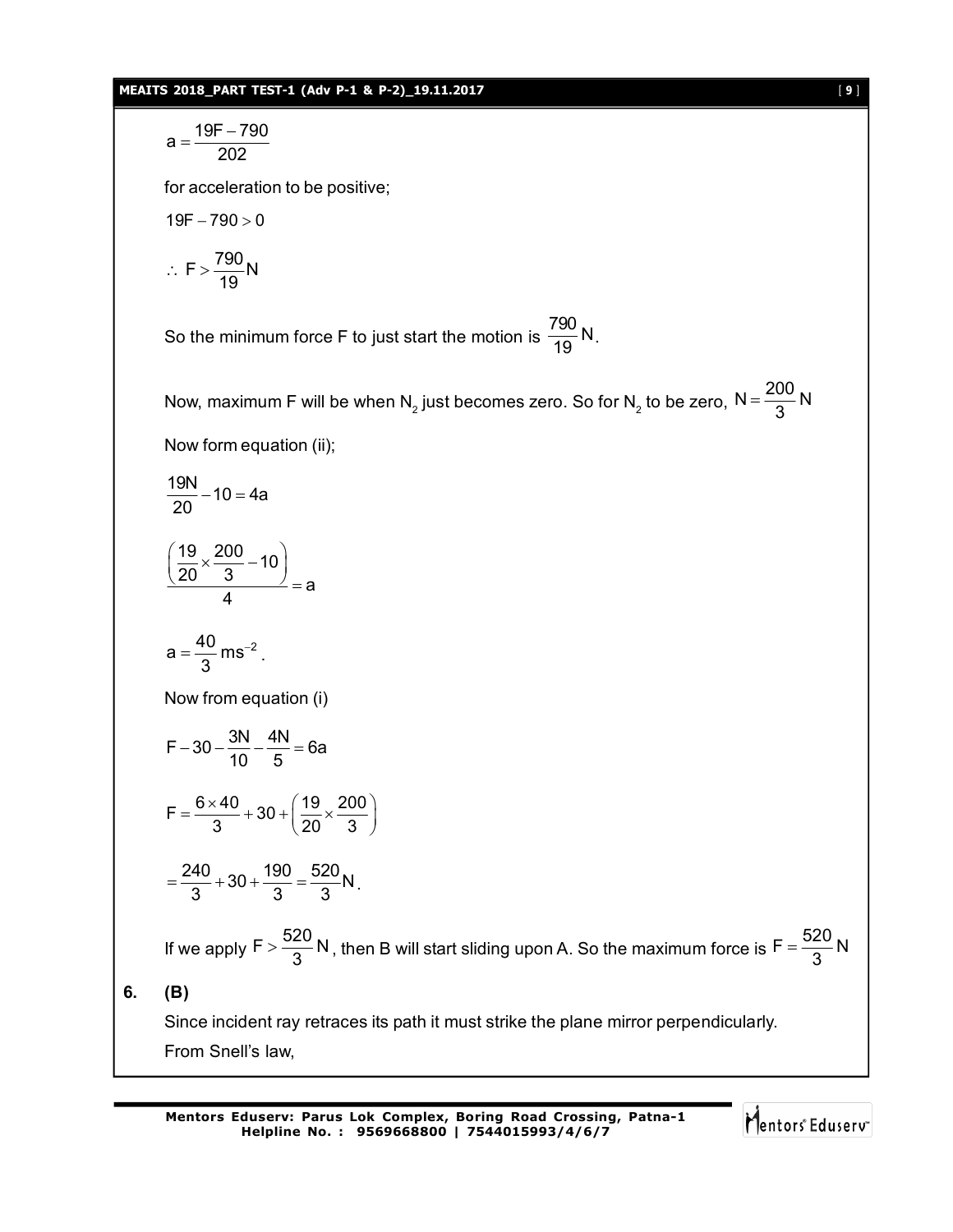$$
1101
$$
  
\n
$$
sini = \mu_1 sinr_1
$$
  
\nand  $\mu_1 sinr_2 = \mu_2 sin 60^\circ$   
\n
$$
\Rightarrow \mu_1 sinr_2 = \frac{\sqrt{3}}{2} \mu_2
$$
  
\n
$$
\Rightarrow r_2 = sin^{-1}(\frac{\sqrt{3}\mu_2}{2\mu_1})
$$
  
\nHere, r<sub>1</sub>+r<sub>2</sub> = 60°  
\n∴ i = sin<sup>-1</sup>[ $\mu_1 sin(\frac{\pi}{3} - sin^{-1}(\frac{\sqrt{3}\mu_2}{2\mu_1}))$  mirror  
\n
$$
2\pi + 3a_2 = 0
$$
 ...(i)  
\nFrom constraint relation;  
\n $2a_1 + 3a_2 = 0$  ...(i)  
\nFrom NLM, equation;  
\n $2T - 4mg = 4ma_1 \Rightarrow \frac{T}{m} - 2g = 2a_1$  ...(ii)  
\nand 3T – mg = ma<sub>2</sub> ⇒  $\frac{3T}{m} - g = a_2$  ...(iii)  
\nSo, from (i), (ii) and (iii);  
\n $\frac{T}{m} - 2g + \frac{9T}{m} - 3g = 0$   
\n $\frac{10T}{m} = 5g \Rightarrow T = \frac{mg}{2}$   
\n∴ a<sub>2</sub> =  $\frac{3mg}{2m} - g = \frac{g}{2} \uparrow$   
\nFrom constraint relation;

Mentors Eduserv

 $2h + 3h_2 = 0$  :  $h_2 = \frac{2h}{3}$   $\uparrow = 2m$ 

+ 3h<sub>2</sub> = 0 : h<sub>2</sub> =  $\frac{241}{2}$  T = 2m T

3

At the moment body 1 touches the ground floor, the body 2 will have velocity;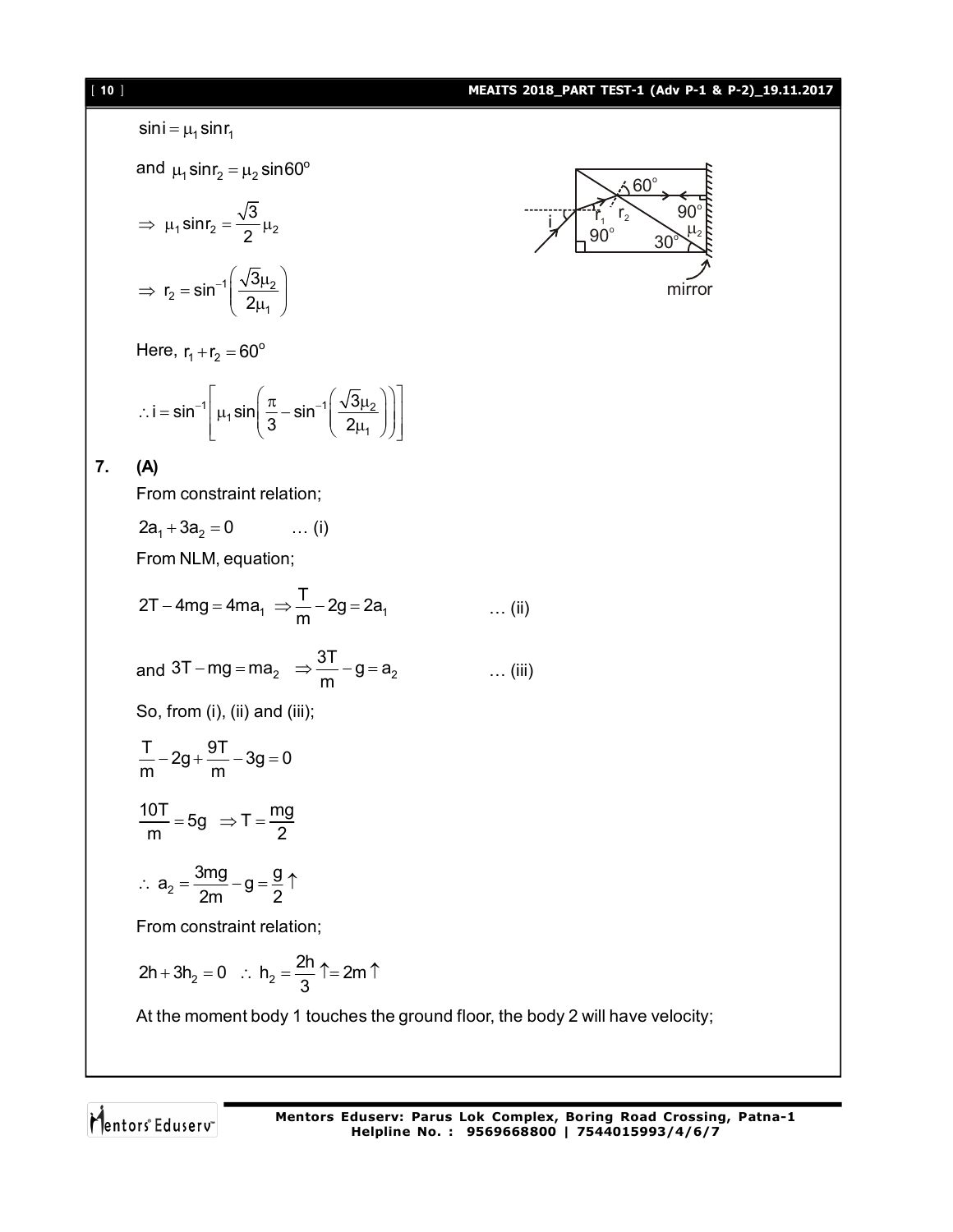## **MEAITS 2018\_PART TEST-1 (Adv P-1 & P-2)\_19.11.2017** [ **11** ]

$$
v_2 = \sqrt{2a_2h_2} = \sqrt{2 \times \frac{g}{2} \times 2} = \sqrt{2g} \text{ m/s}
$$

After the body 1, touches the floor the thread becomes slack and thus body 2 goes up under gravity.

$$
\therefore h' = \frac{v_2^2}{2g} = \frac{2g}{2g} = 1m
$$

hence the maximum height attained by the body 2,

$$
H = h_2 + h' = 2 + 1 = 3m.
$$

# **8. (A)**

In triangle OBP;

Length  $OB = R$ 

$$
\therefore \ \ell = R
$$

For contact not to be lost at B,

$$
mg\cos 37^\circ - N = \frac{mv^2}{R}
$$

$$
N = mg\cos 37^\circ - \frac{mv^2}{R} \ge 0
$$

$$
\frac{4mg}{5} - \frac{mv^2}{R} \ge 0
$$

$$
\frac{4mg}{5} \ge \frac{mv^2}{R}
$$
  
\n
$$
\therefore v \le \sqrt{\frac{4Rg}{5}}
$$
 ... (i)  
\nfrom B to C;  
\n
$$
\Delta K + \Delta U = 0
$$
  
\n
$$
(1, 2, 1, 2) = (4, 1, 2) = 0
$$

$$
\left(\frac{1}{2}mv_1^2 - \frac{1}{2}mv^2\right) + mgR\left(1 - \cos 37^\circ\right) = 0
$$
  

$$
v^2 = v_1^2 + 2gR\left(1 - \frac{4}{5}\right)
$$

$$
\begin{array}{ccc}\n & & N_1 \\
 & & N_2 \\
 & & N_3\n\end{array}
$$

$$
\bigvee^i\mathsf{entors}^*\,\mathsf{Eduserv}^*
$$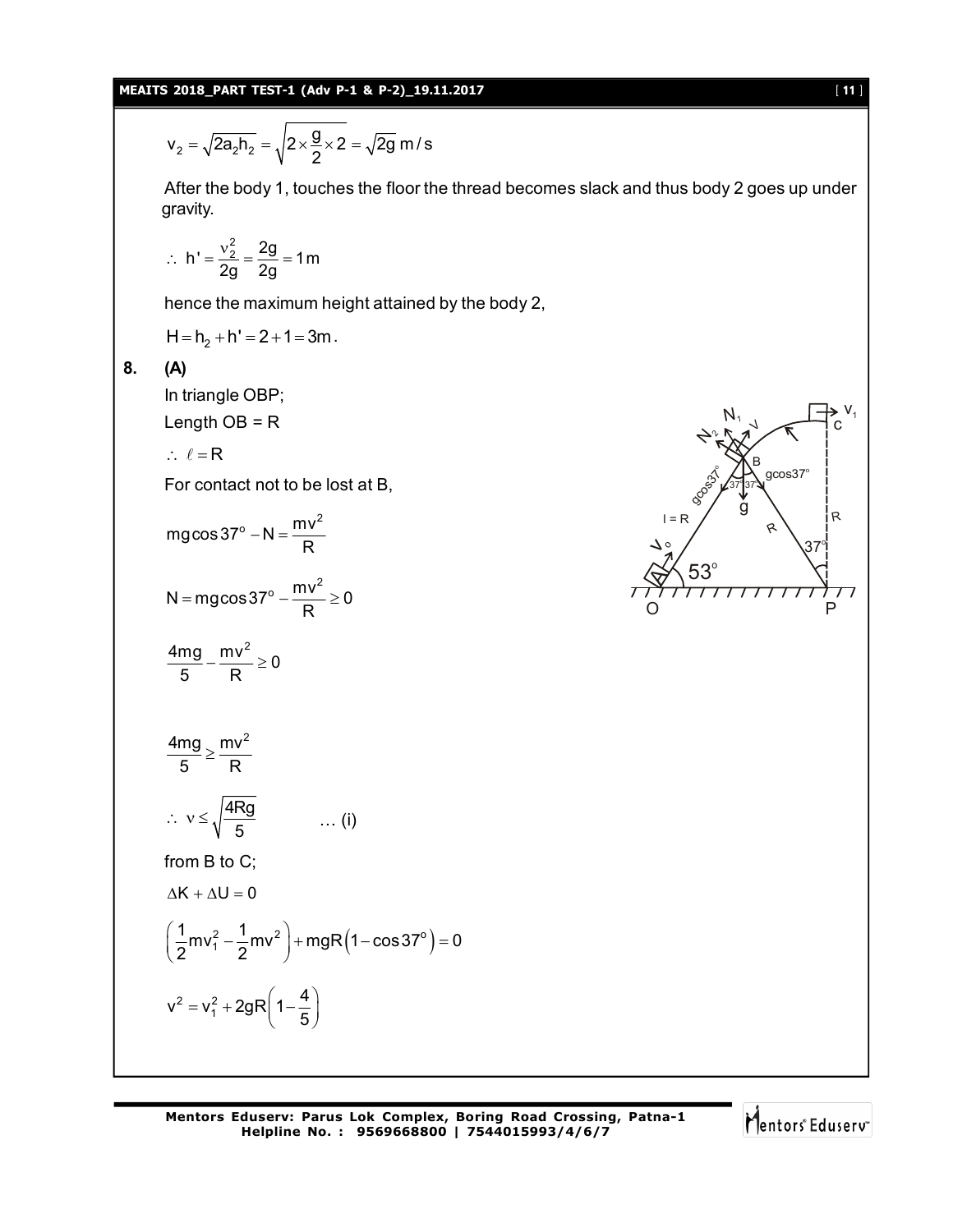# [ **12** ] **MEAITS 2018\_PART TEST-1 (Adv P-1 & P-2)\_19.11.2017**

$$
v^{2} = v_{1}^{2} + \frac{2gR}{5} \qquad ... (ii)
$$
  
from A to B;  

$$
a = g\cos 37^{\circ} + \mu g\sin 37^{\circ}
$$

$$
= \frac{4g}{5} + \left(\frac{3}{4}g \times \frac{3}{5}\right)
$$

$$
= \frac{4g}{5} + \frac{9g}{20} = \frac{16g + 9g}{20}
$$

$$
a = \frac{5g}{4}
$$

$$
v^{2} = v_{0}^{2} - 2a\ell
$$

$$
v^{2} = v_{0}^{2} - 2 \times \frac{5g}{4} \times R
$$

$$
v^{2} = v_{0}^{2} - \frac{5g}{2}R \qquad ... (iii)
$$
From (i) & (iii);
$$
v_{0}^{2} - \frac{5gR}{2} \le \frac{4Rg}{5}
$$

$$
v_{0}^{2} \le \frac{4Rg}{5} + \frac{5Rg}{2}
$$

$$
v_{0} \le \sqrt{\frac{33}{10}}Rg \qquad ... (iv)
$$
From equation (ii) and (iii)
$$
v_{1}^{2} + \frac{2gR}{5} = v_{0}^{2} - \frac{5Rg}{2}
$$

$$
v_{1}^{2} = v_{0}^{2} - \left(\frac{5}{2} + \frac{2}{5}\right)Rg
$$

$$
v_{1}^{2} = v_{0}^{2} - \frac{29Rg}{10}
$$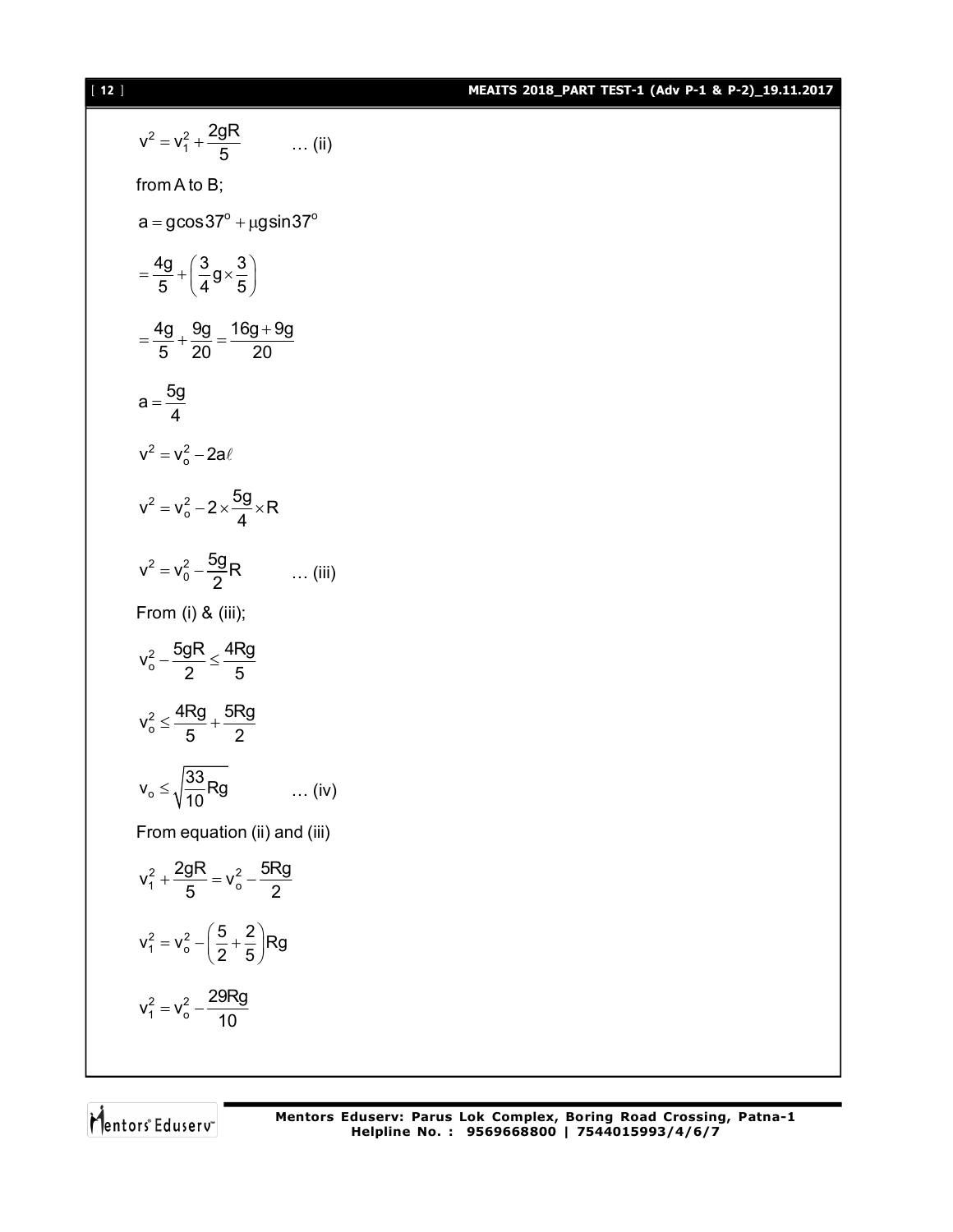# **MEAITS 2018\_PART TEST-1 (Adv P-1 & P-2)\_19.11.2017** [ **13** ]

Now to reach at C; 
$$
v_1 \ge 0
$$
  
\n $\Rightarrow v_o^2 - \frac{29Rg}{10} \ge 0$   
\n $\Rightarrow v_o \ge \sqrt{\frac{29Rg}{10}}$   
\n $\therefore$  Range of velocity is  $\sqrt{\frac{29Rg}{10}} \le v_o \le \sqrt{\frac{33}{10}Rg}$   
\n9. (C)  
\n $\nabla_p = 10\sqrt{2} \cos 45^\circ \hat{i} + 10\sqrt{2} \sin 45^\circ \hat{j}$   
\n $= (10\sqrt{2} \times \frac{1}{\sqrt{2}}) \hat{i} + (10\sqrt{2} \times \frac{1}{\sqrt{2}}) \hat{i} = 10 \hat{i} + 10 \hat{j}$   
\n $V_m = -5 \hat{i}$   
\n $\nabla_{pm} = \nabla_p - \nabla_m = 10 \hat{i} + 10 \hat{j} - (-5 \hat{i})$   
\n $= 15 \hat{i} + 10 \hat{j}$   
\n $\nabla_{km} = \text{velocity of image of object p wrt mirror}$   
\n $= -15 \hat{i} + 10 \hat{j}$   
\n $\nabla_{k} = \nabla_{km} - \nabla_{mn} = (-15 \hat{i} + 10 \hat{j}) - (\nabla_p - \nabla_m)$   
\n $= (-15 \hat{i} + 10 \hat{j}) - 6 \hat{i} - 8 \hat{j} + (-5 \hat{i})$   
\n $= -16 \hat{i} - 11 \hat{i} + 2 \hat{j}$   
\n $\nabla_{\alpha} = 9 \hat{i} - 12 \hat{j}$   
\n $\nabla_m = -14 \hat{i} - 12 \hat{j}$   
\n $\nabla_{nm} = -14 \hat{i} - 12 \hat{j}$   
\n $\nabla_{nm} = -14 \hat{i} - 12 \hat{j}$   
\n $\nabla_{nm} = -14 \hat{i} - 12 \hat{j}$   
\n $\nabla_{nm} = -\nabla_{nm} - \nabla_{nm}$ 

Mentors<sup>e</sup> Eduserv<sup>-</sup>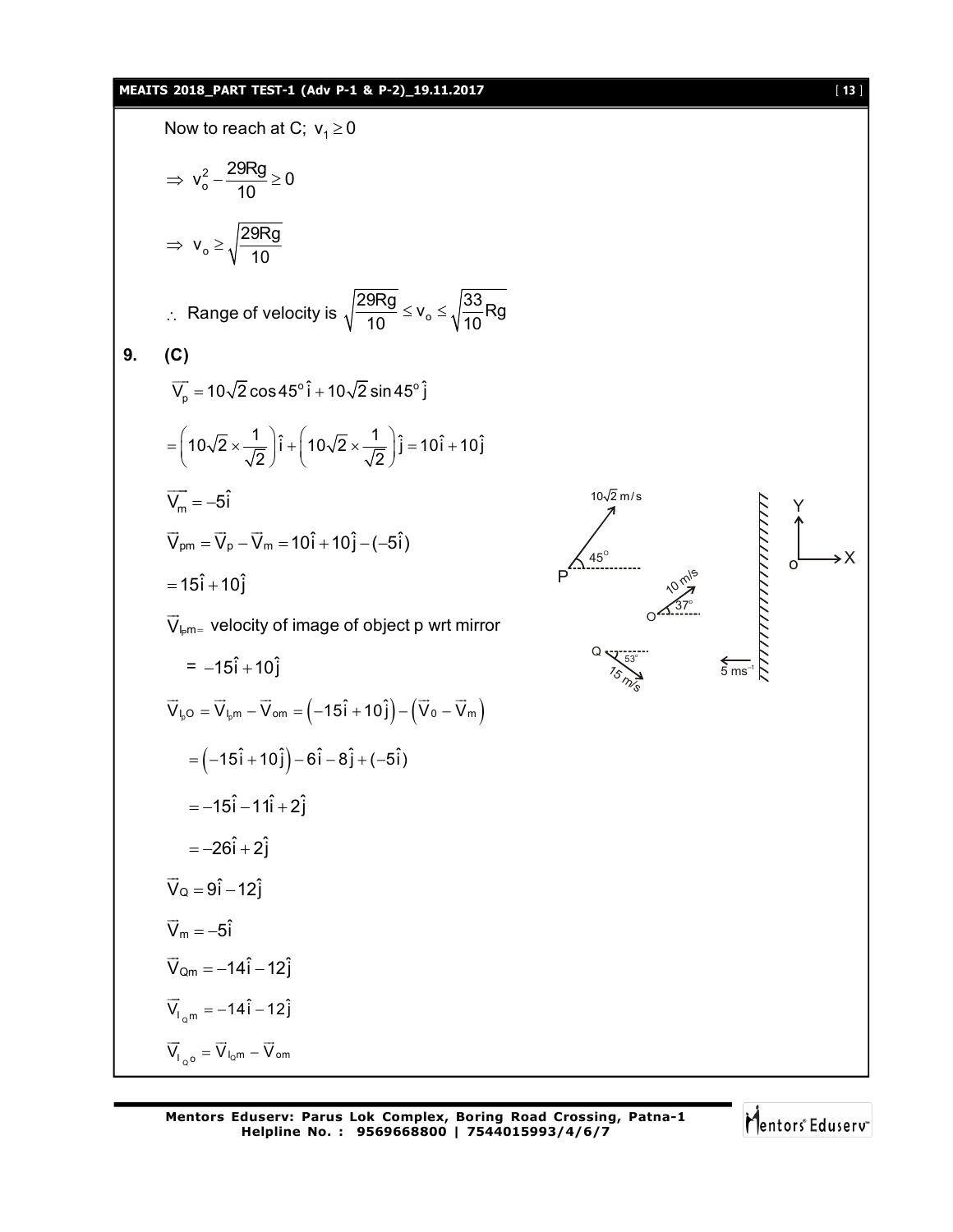$$
= (-14\hat{i} - 12\hat{j}) - (\vec{V} \circ - \vec{V} \circ )
$$
  
\n
$$
= -14\hat{i} - 12\hat{j} - 6\hat{i} - 8\hat{j} - 5\hat{i}
$$
  
\n
$$
= -25\hat{i} - 20\hat{j}
$$
  
\n
$$
\therefore \ \nabla_{l_0 l_0} = \nabla_{l_0 0} - \nabla_{l_0 0}
$$
  
\n
$$
= -26\hat{i} + 2\hat{j} + 25\hat{i} + 20\hat{j}
$$
  
\n
$$
\therefore \ \nabla_{l_0 l_0} = -\hat{i} + 22\hat{j}
$$

**10. (C)**

Time taken by particle to descend a distance h  $\frac{1}{n}$ ,

$$
t = \sqrt{\frac{2h}{ng}} \qquad \qquad \dots (i)
$$

In the same time, another particle goes up by  $h-\frac{h}{h}$  $-\frac{11}{n}$  distance,

So, 
$$
h - \frac{h}{n} = ut - \frac{1}{2}gt^2
$$
 ... (ii)

From equation (i); 
$$
h = \frac{\text{ngt}^2}{2}
$$

By putting this value in equation (ii) we get,

$$
\frac{ngt^2}{2} - \frac{ngt^2}{2n} = ut - \frac{1}{2}gt^2
$$
  
∴ 
$$
u = \frac{ngt}{2} = \sqrt{\frac{n^2g^2}{4} \times \frac{2h}{ng}}
$$
  
∴ 
$$
u = \sqrt{\frac{ngh}{2}}
$$
  
and 
$$
v_1 = gt, v_2 = u - gt
$$

$$
\frac{v_2}{v_1} = \frac{u - gt}{gt} = \frac{u}{gt} - 1
$$

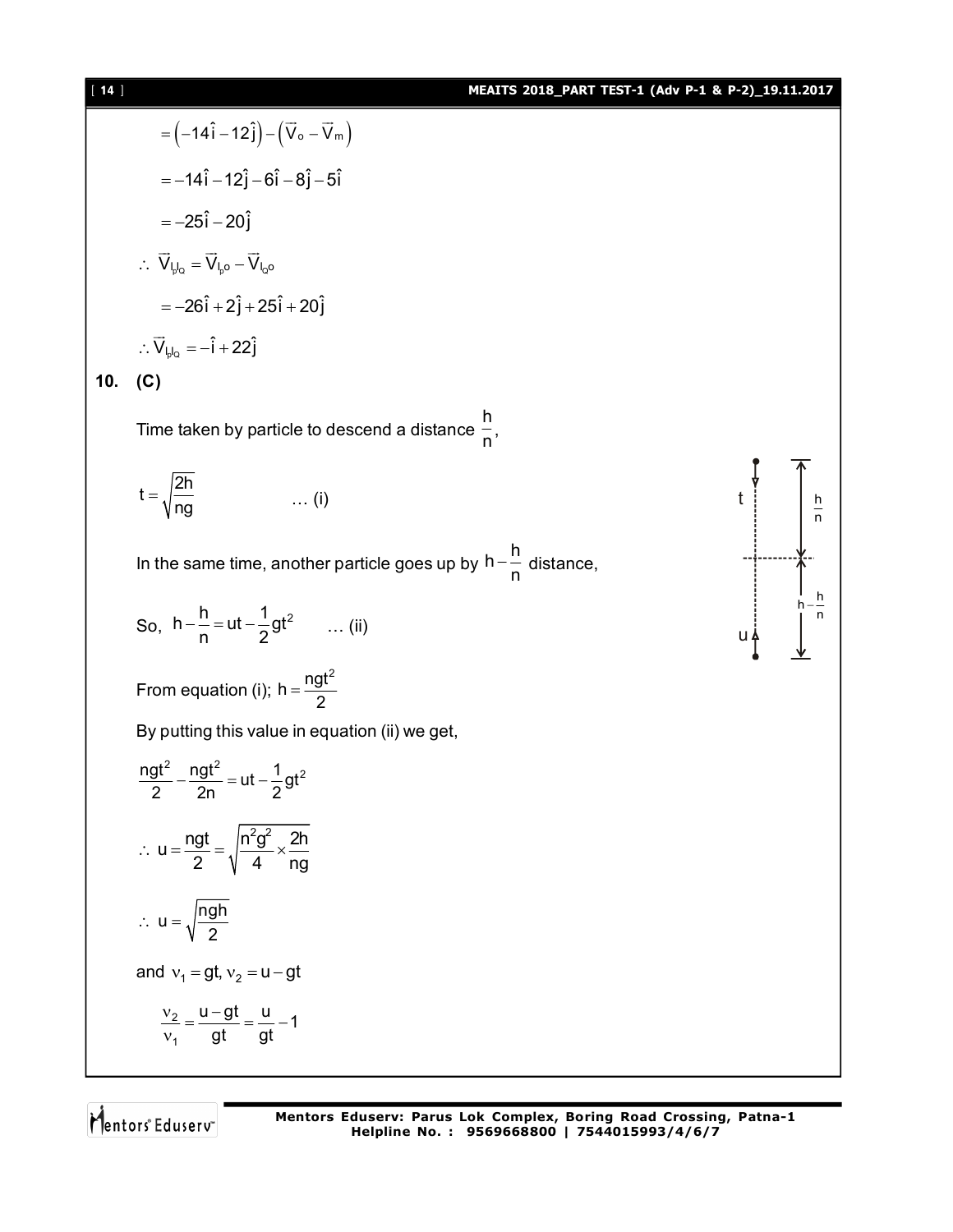**MEAITS 2018\_PART TEST-1 (Adv P-1 & P-2)\_19.11.2017** [ **15** ]

$$
\Rightarrow \frac{v_2}{v_1} = \frac{ngt}{2gt} - 1 = \frac{n}{2} - 1 \qquad \Rightarrow \frac{v_1}{v_2} = \frac{2}{n-2}
$$
  
\n11. **(A, B, C)**  
\n
$$
\frac{1}{t_{\ell}} = (1.5 - 1) \left[ \frac{1}{20} - \frac{1}{60} \right] = \frac{1}{60}
$$
  
\n
$$
f_{\ell} = 60 \text{ cm}
$$
  
\n
$$
R_1 = 20 \text{ cm}
$$
  
\n
$$
R_1 = 20 \text{ cm}
$$
  
\nWhen convex side is silvered and kept on horizontal surface,  
\n
$$
\frac{1}{F} = \frac{2}{f_{\ell}} - \frac{1}{f_{\rm m}}, \quad f_{\rm m} = -\frac{R_1}{2} = -10 \text{ cm}
$$
  
\n
$$
\therefore \frac{1}{F} = -\frac{1}{10} - 2\left(\frac{1}{60}\right)
$$
  
\n
$$
F = -\frac{30}{4} = -7.5 \text{ cm}
$$
  
\nAfter water is filled :  
\n
$$
\mu = \frac{4}{3}
$$
  
\n
$$
\frac{4}{1 + \frac{1}{f_{\ell_1}}} = \left(\frac{4}{3} - 1\right) \left(\frac{1}{60}\right) = \frac{1}{180}
$$
  
\n
$$
\frac{1}{F} = \frac{2}{f_{\ell_1}} - \frac{2}{f_{\ell_2}} - \frac{1}{f_{\rm m}}
$$
  
\nBy solving we get,  $F = -\frac{90}{13}$  cm.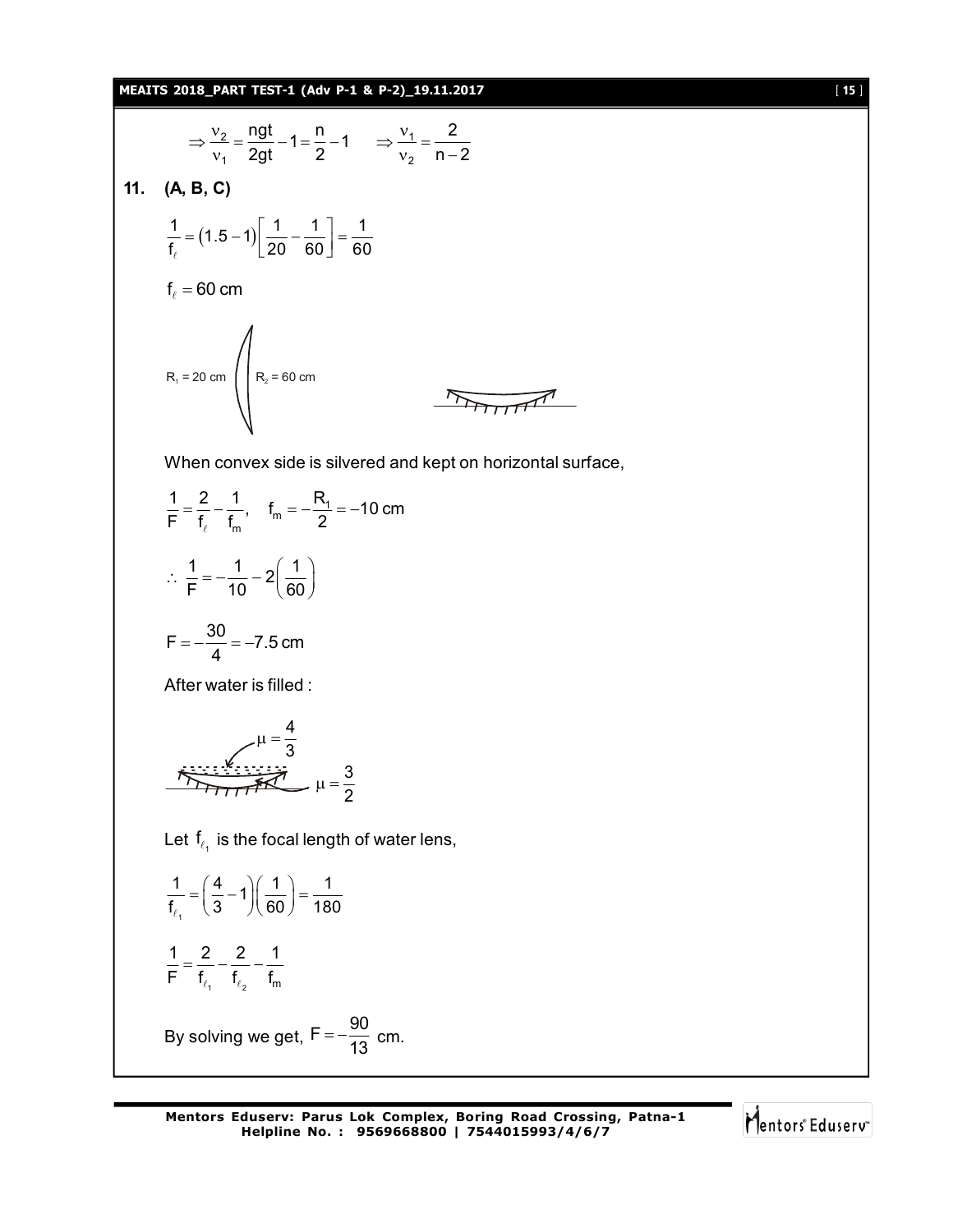# [ **16** ] **MEAITS 2018\_PART TEST-1 (Adv P-1 & P-2)\_19.11.2017**

12. (A, B, C & D)  
\n(A) 3mgx<sub>m</sub> = 
$$
\frac{1}{2}kx_m^2
$$
  
\n⇒  $x_m = \frac{6mg}{k}$   
\n(B)  $x = \frac{x_m}{2} = \frac{3mg}{k}$   
\n $m_Bgx = \frac{1}{2}kx^2 + \frac{1}{2}(m_A + m_B)v^2$   
\n $3mgx = \frac{1}{2}k(\frac{3mg}{k})^2 + \frac{1}{2}5mv^2$   
\n $3mg \times \frac{3mg}{k} = \frac{1}{2}k \frac{9m^2g^2}{k^2} + \frac{1}{2}5mv^2$   
\n $\frac{9m^2g^2}{k} - \frac{9}{2} \frac{m^2g^2}{k} = \frac{1}{2}5mv^2$   
\n $\Rightarrow v = \sqrt{\frac{9m^2g^2}{5mk}} \Rightarrow v = 3g\sqrt{\frac{m}{5k}}$   
\n(C) At  $x = \frac{x_m}{6} = \frac{mg}{k}$   
\n $kx = mg \frac{2m}{a} \Rightarrow T$   
\n $kx = mg \frac{2m}{a} \Rightarrow T$   
\n $\frac{3m}{a} \text{ J}$   
\n $T - mg = 2ma$   
\n $3mg - T = 3ma$   
\n $\therefore a = \frac{2g}{5}ms^{-2} \downarrow$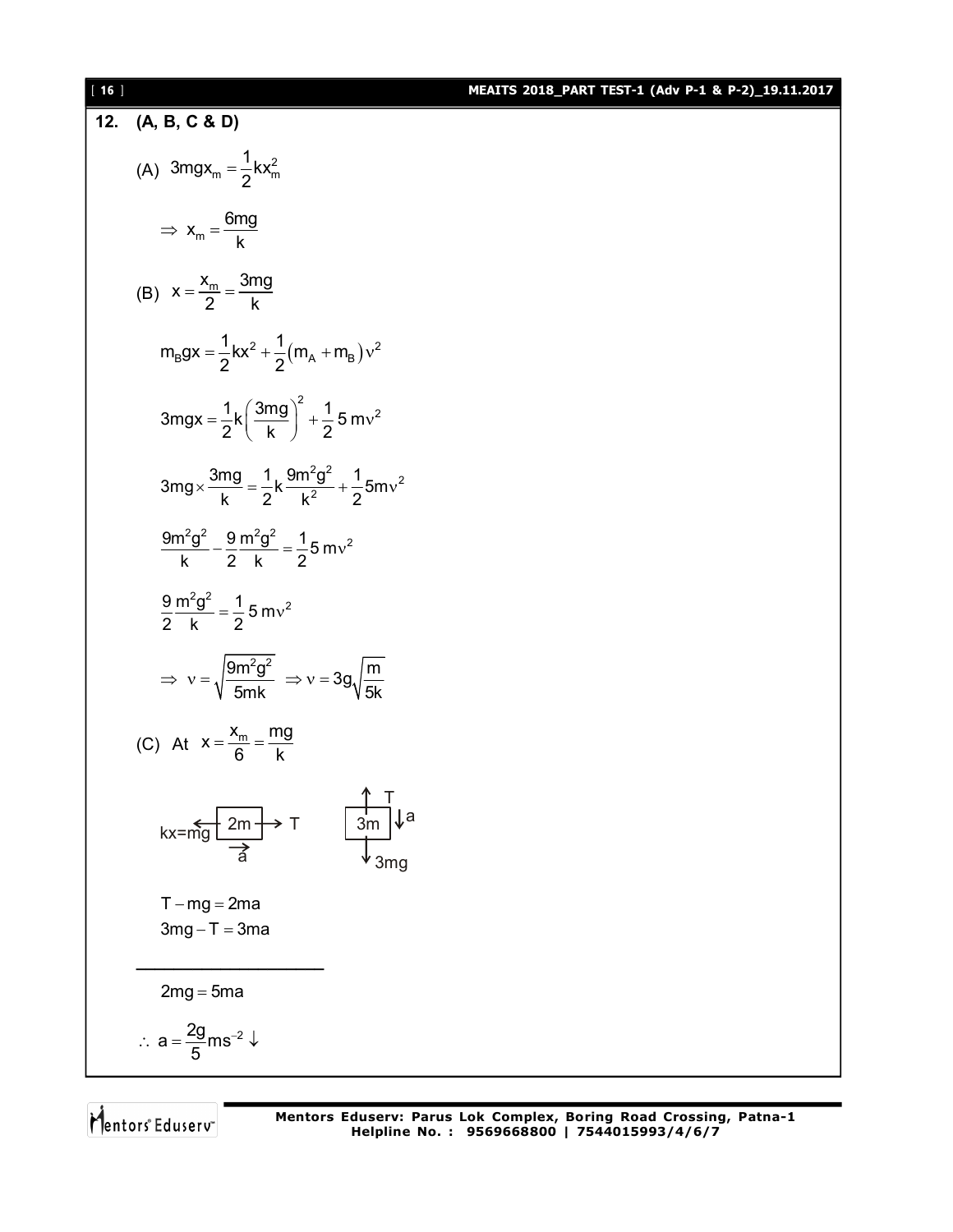#### **MEAITS 2018\_PART TEST-1 (Adv P-1 & P-2)\_19.11.2017** [ **17** ]

(D) At 
$$
x = \frac{x_m}{4} \Rightarrow x = \frac{3mg}{2k}
$$
  

$$
\frac{3mg}{2} \leftarrow \frac{2m}{2m} \rightarrow T
$$

$$
\frac{3m}{2} \downarrow a
$$

$$
\frac{3mg}{2} \leftarrow \frac{2m}{2m} \rightarrow T
$$

$$
3mg - T = 3ma
$$

$$
T - \frac{3mg}{2} = 2ma
$$

\_\_\_\_\_\_\_\_\_\_\_\_\_\_\_

$$
\frac{3mg}{2} = 5 \text{ ma}
$$

$$
\therefore a = \frac{3g}{10} \, \text{ms}^{-2} \, \text{J}
$$

**13. (B, C)**

If the image is real and magnified means object is between f and 2f. When immersed in liquid, then focal length,

$$
f_{\ell} = \frac{(\mu - 1)}{\left(\frac{\mu}{\mu_{\ell}} - 1\right)} f = \frac{\left(\frac{3}{2} - 1\right)}{\left(\frac{3}{2} \times \frac{4}{5} - 1\right)} f
$$

$$
= \frac{1}{2} \times \frac{10}{2} f
$$

$$
f_{\ell} = \frac{5}{2} f
$$

Now object is between pole and focus, so image is virtual and magnified.

$$
\therefore (B) \text{ and } (C)
$$

$$
14. (A, B, C, D)
$$

For total internal reflection to take place angle of incidence,  $\:$   $>$  critical angle  $\theta_{\rm c}$ 

Or,  $\sin i > \sin \theta_c$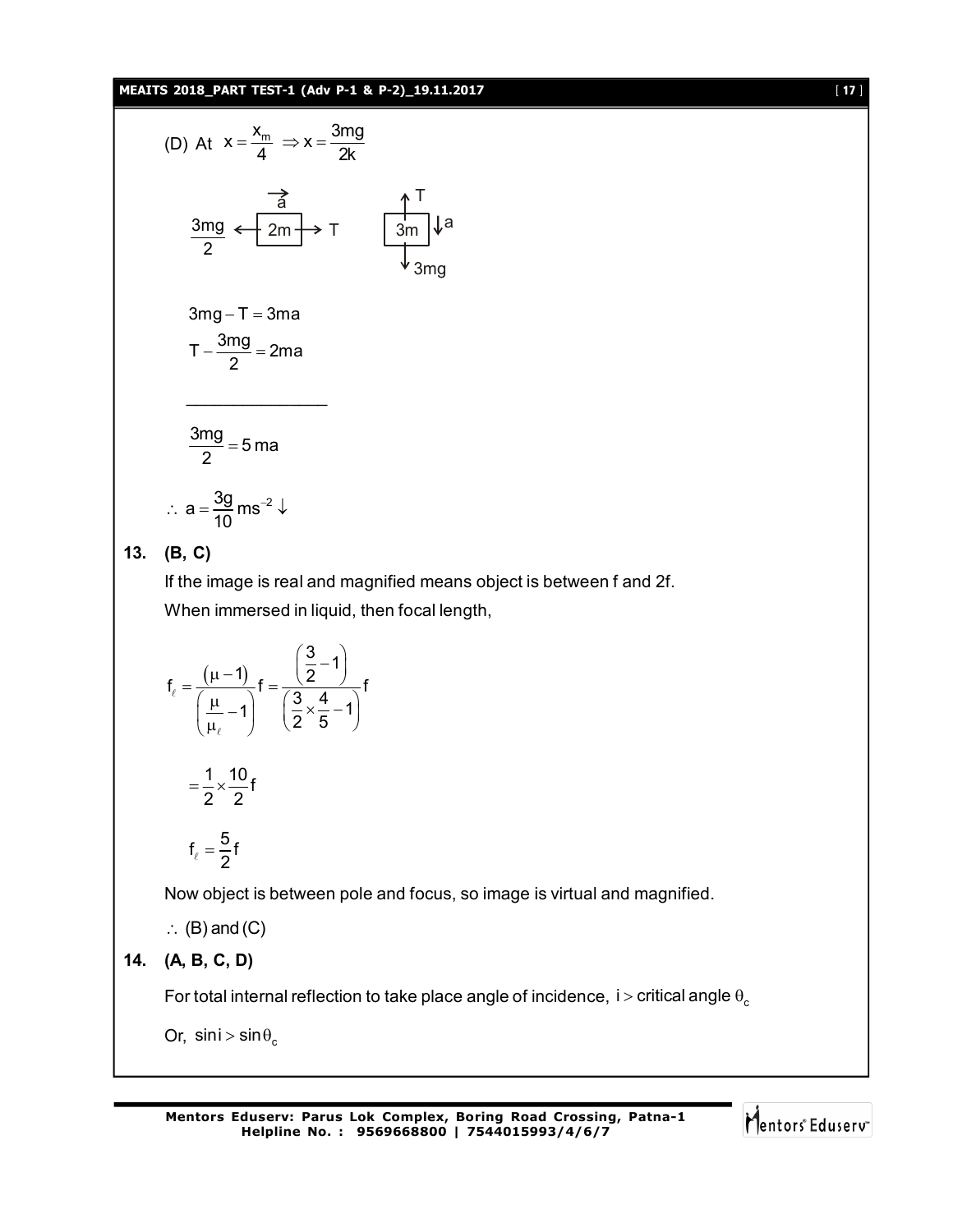#### [ **18** ] **MEAITS 2018\_PART TEST-1 (Adv P-1 & P-2)\_19.11.2017**

$$
\Rightarrow \sin 60^{\circ} > \frac{1}{\mu} \qquad \Rightarrow \frac{\sqrt{3}}{2} > \frac{1}{\mu} \qquad \Rightarrow \mu > \frac{2}{\sqrt{3}}
$$

 $\Rightarrow \mu$  > 1.155

Therefore possible values of  $\mu$  can be all in the given options.

# **15. (B, C)**

Y  
(4,0)  

$$
(4,0)
$$
  
(0,0) (220,0)  
X

The ray is intersecting  $y = 0$  line at  $x = 4$  and  $x = 40$  line at  $y = -1$ 

 $\therefore$  u = 36 cm

$$
\frac{1}{v} - \frac{1}{u} = \frac{1}{f} \Rightarrow v = 180 \text{ cm}
$$

 $\therefore$  Equation of refracted ray is

 $180y = x - 220$ 

If space on the right of the lens is filled with liquid of 4  $\mu = \frac{1}{3}$ , then  $\frac{1}{v_1}$  $1.5$  1 0.5 36 30  $+\frac{1}{22}$  = - $\mathsf{v}$ 

$$
\Rightarrow \frac{1.5}{v_1} = \frac{1}{60} - \frac{1}{36} \Rightarrow v_1 = -135 \text{ cm}
$$

$$
\frac{4}{3v} - \frac{1.5}{v_1} = \frac{\left(\frac{4}{3} - 1.5\right)}{-30} \Rightarrow v = -240 \text{ cm}
$$

So co-ordinate of final image with respect to origin  $=$   $(-200,0)$ 

 $\therefore$  Equation of refracted ray is

$$
y = \frac{1}{-240}(x + 200)
$$

So,  $x + 240y + 200 = 0$ 

This is the equation of required refracted ray.

Hence correct option is (B) and (C)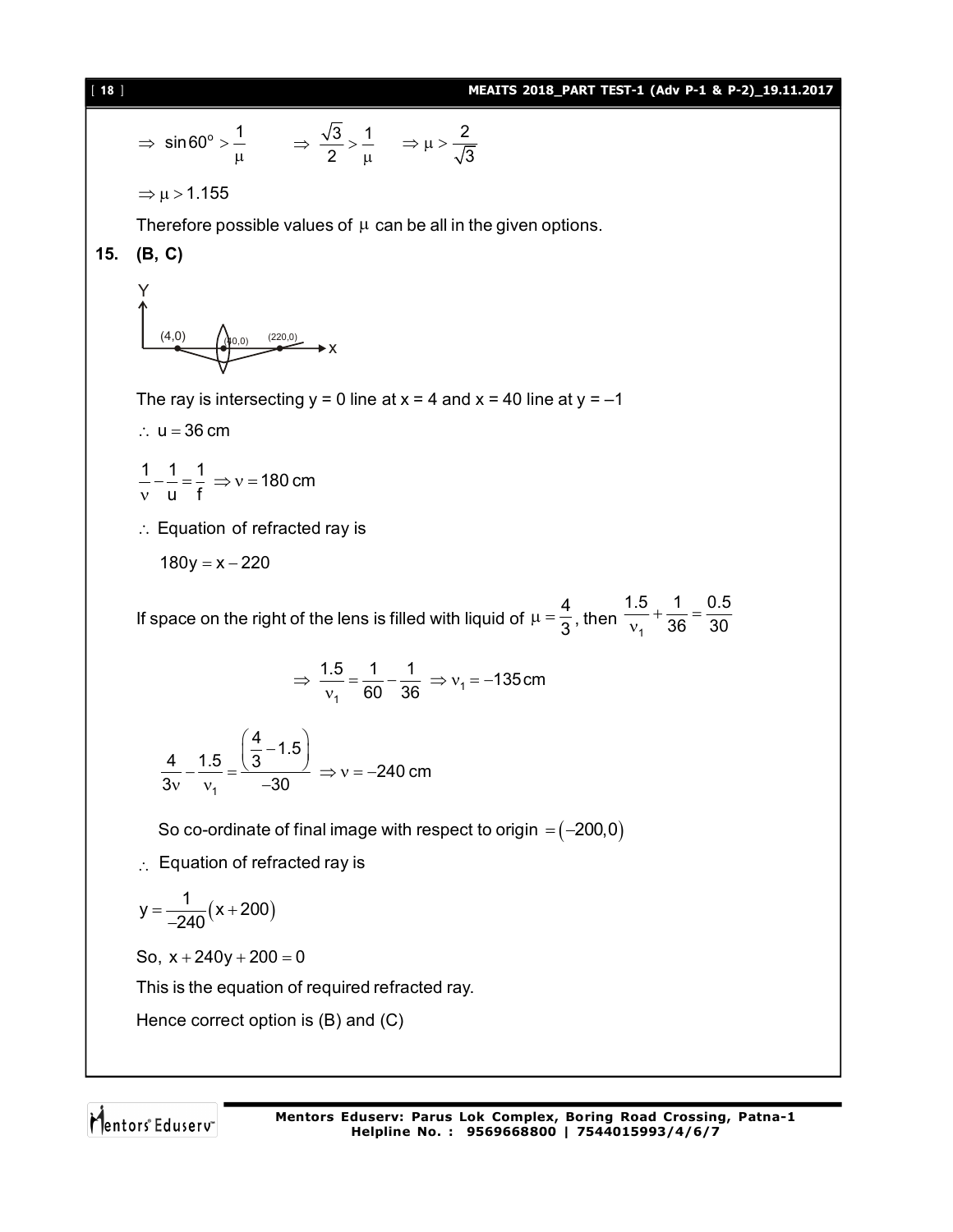#### **MEAITS 2018\_PART TEST-1 (Adv P-1 & P-2)\_19.11.2017** [ **19** ]

16. (5)  
\nFor the central bright to be formed at Q,  
\n
$$
(S_1S_3)\mu_1 + (S_3Q)\mu_3 = (S_1S_2)\mu_1 + (S_2Q-t)\mu_3 + \mu_2t
$$
  
\n $(S_3Q-S_2Q)\mu_3 = (S_1S_2-S_1S_3)\mu_1 + (\mu_2-\mu_3)t$   
\n $(d\sin\theta)\mu_3 = (d\sin\theta)\mu_1 + (\mu_2-\mu_3)t$   
\n $d \times \frac{x}{2D}\mu_3 = d \times \frac{d}{D}\mu_1 + (\mu_2-\mu_3)t$   
\nBy putting all the values, we get,  
\n $10^{-3} \times \frac{x}{2} \times 2 = \left(\frac{(10^{-3})^2}{1} \times \frac{5}{4}\right) + \left(\frac{3}{2} - 2\right) \times 10^{-6}$   
\n $x = \left(\frac{5-2}{4}\right) \times 10^{-3}$   
\n $x = \frac{3}{4} \times 10^{-3}m$   
\nSo,  $\sqrt{m^2 + n^2} = \sqrt{3^2 + 4^2} = 5$   
\n17. (1)  
\nLet, AS = h  
\nNow,  $\beta = \frac{\lambda D}{d}$   
\nIn the first care,  $d = 2h$   
\n $\therefore \beta = \frac{\lambda D}{2h}$  ... (i)  
\nIn the second care,  $d = 2(h + \Delta x)$ , where  $\Delta x = shift in the source away from the mirror along AB.\n $\therefore \beta^2 = \frac{\lambda D}{2(h + \Delta x)}$  ... (ii)$ 

$$
\begin{array}{c|c}\nS \\
\downarrow \\
\downarrow \\
\downarrow \\
\downarrow \\
\downarrow\n\end{array}
$$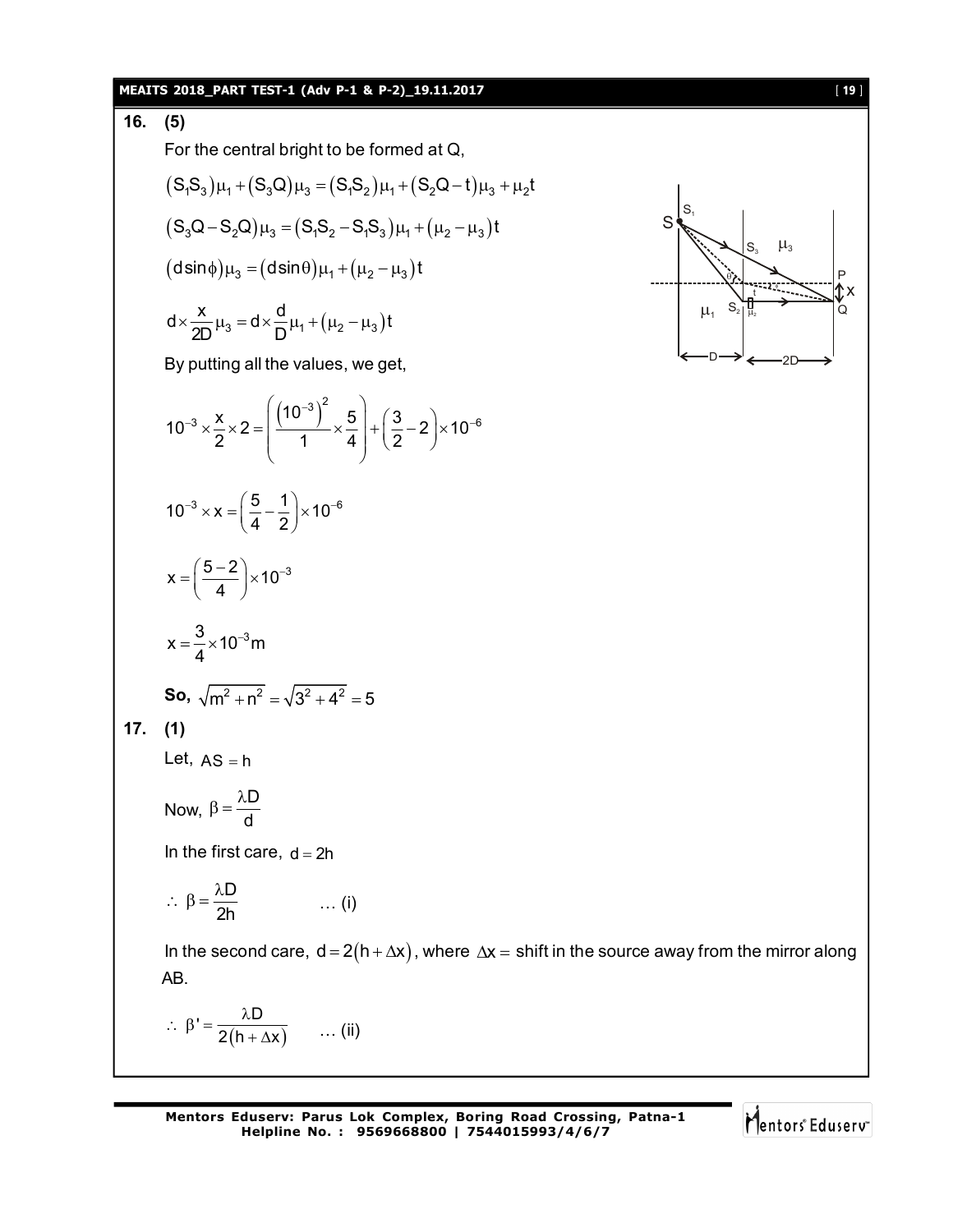#### [ **20** ] **MEAITS 2018\_PART TEST-1 (Adv P-1 & P-2)\_19.11.2017**

From (i)/ (ii), we get  $\frac{h + \Delta x}{i} = 1 + \frac{\Delta x}{i}$ ' h h  $\frac{\beta}{\beta} = \frac{h + \Delta x}{l} = 1 + \frac{\Delta x}{l}$ β '  $\Delta$ x ' h  $\Rightarrow \frac{\beta - \beta'}{\beta} = \frac{\Delta x}{\beta}$ β h =  $\left(\frac{\Delta x \beta'}{\beta - \beta'}\right) = \frac{\left(0.5 \times \frac{1}{5}\right)}{\left(1 + 1\right)^2}$ 4 5  $\left(0.5 \times \frac{1}{5}\right)$  $\Rightarrow h = \left(\frac{\Delta x \beta'}{\beta - \beta'}\right) = \frac{\left(\frac{3}{2} \times 10^{-10}\right)}{\left(\frac{1}{4} - \frac{1}{5}\right)}$  $= 0.1 \times 20$  mm  $= 2$  mm From equation (i);

$$
\lambda = \frac{2\beta h}{D} = 2 \times \frac{1}{4} \times 10^{-3} \times 2 \times 10^{-3}
$$

$$
= 1 \times 10^{-6} \text{ m}
$$

So,  $n = 1$ 

## **18. (4)**

We have to find the location of image for the given situation.

Reference 
$$
v_0 = 10 \text{ cm/s}
$$
  
\npoint  
\n $\leftarrow x \rightarrow 10 \text{ cm/s}$   
\n $\leftarrow x \rightarrow 10 \text{ cm/s}$   
\n $\leftarrow x \rightarrow 10 \text{ cm}$   
\n $\leftarrow x \rightarrow 10 \text{ cm}$   
\n $\frac{1}{y} + \frac{1}{-x_1} = \frac{1}{10}$  ... (i)  
\n $\frac{1}{y} - \frac{1}{10} = \frac{1}{10} \Rightarrow \frac{1}{y} = \frac{2}{10} = \frac{1}{5}$   
\n $\Rightarrow y = 5 \text{ cm}$   
\n $\frac{dx}{dt} = 10 \text{ cm/s}, \frac{d(x + x_1)}{dt} = 4 \text{ cm/s}$   
\n $\frac{dx}{dt} + \frac{d(x_1)}{dt} = 4 \text{ cm/s}$   
\n $10 + \frac{d(x_1)}{dt} = 4 \Rightarrow \frac{d(x_1)}{dt} = -6 \text{ cm/s}$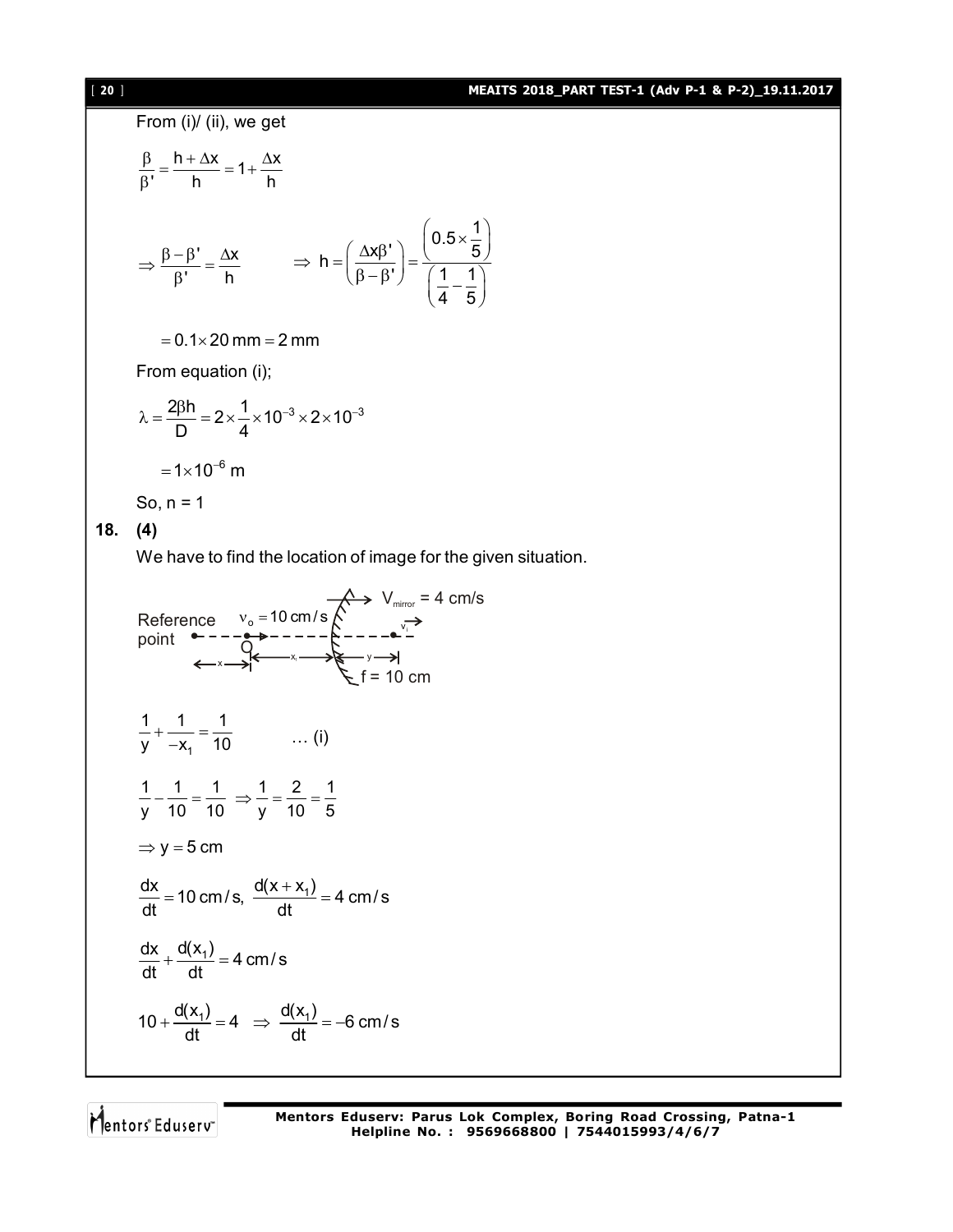# **MEAITS 2018\_PART TEST-1 (Adv P-1 & P-2)\_19.11.2017** [ **21** ]

$$
\frac{dy}{dt} = v_i - 4
$$
  
\nFrom equation (i), we get,  
\n
$$
\frac{dy}{dt} = \left(\frac{y}{x_i}\right)^2 \frac{dx_i}{dt}
$$
\n⇒ 
$$
v_i - 4 = \left(\frac{5}{10}\right)^2 (-6)
$$
\n⇒ 
$$
v_i - 4 = -\frac{6}{4}
$$
\n⇒ 
$$
v_i = 4 - \frac{6}{4} = \frac{16 - 6}{4}
$$
\n
$$
v_i = \frac{10}{4} \text{ cm/s}
$$
\nSo value of n = 4  
\n19. (2)  
\nLet  $\vec{a} = x\hat{i} - 3\hat{j} - \hat{k}$  and  $\vec{b} = 2x\hat{i} + x\hat{j} - \hat{k}$  be the adjacent sides of the parallelogram.  
\nNow, angle between  $\vec{a}$  and  $\vec{b}$  is acute i.e.  
\n
$$
|\vec{a} + \vec{b}| > |\vec{a} - \vec{b}|
$$
\n⇒ 
$$
|3x\hat{i} + (x-3)\hat{j} - 2\hat{k}|^2 > |-x\hat{i} - (x+3)\hat{j}|^2
$$
\n
$$
9x^2 + (x-3)^2 + 4 > x^2 + (x+3)^2
$$
\n⇒ 
$$
8x^2 - 12x + 4 > 0
$$
\n⇒ 
$$
2x^2 - 3x + 1 > 0
$$
\n⇒ 
$$
2x^2 - 3x + 1 > 0
$$
\n⇒ 
$$
2x - 1/(x - 1) > 0
$$
\n⇒ 
$$
x < \frac{1}{2}
$$
 or 
$$
x > 1
$$
\nHence the least positive integral value is 2.

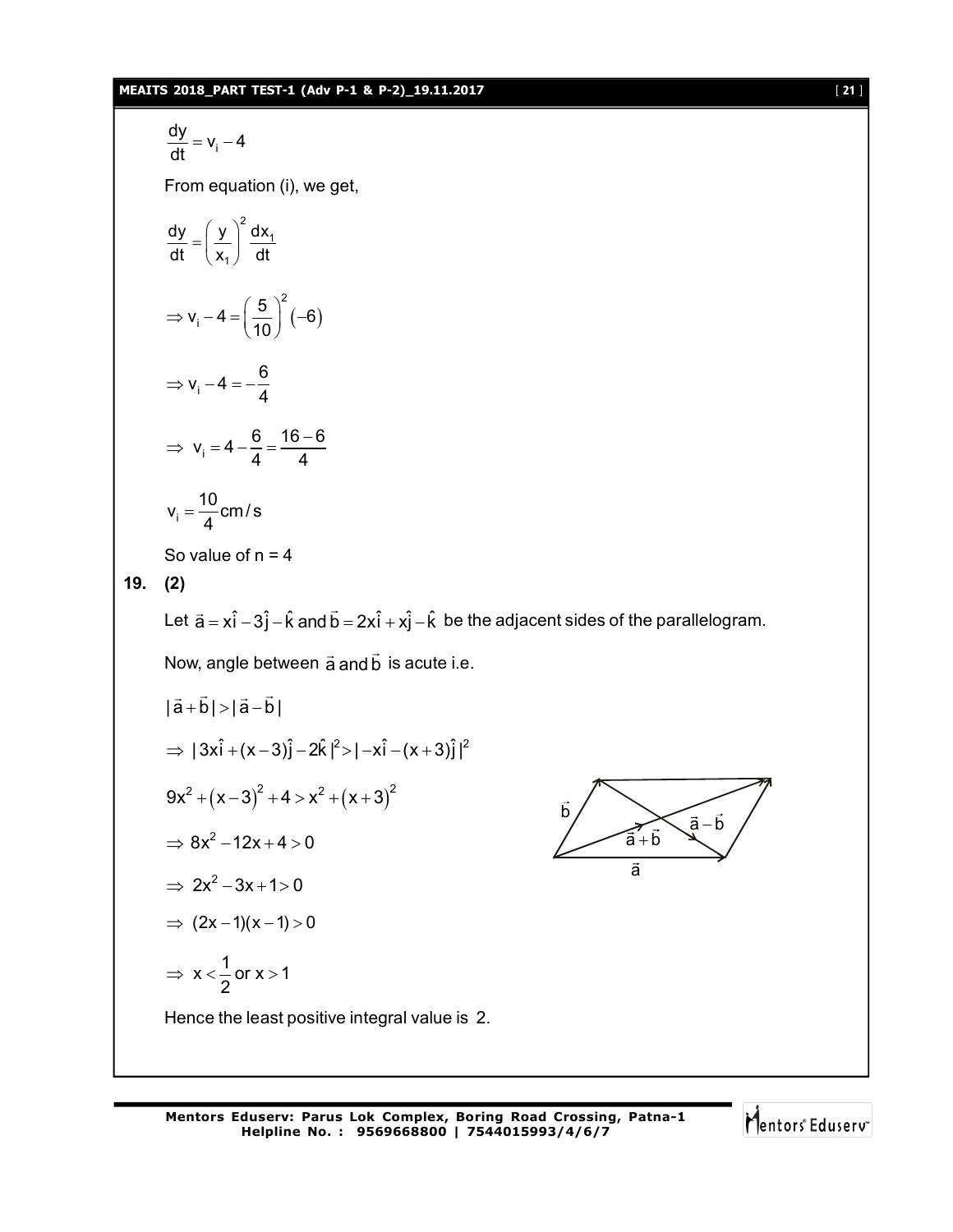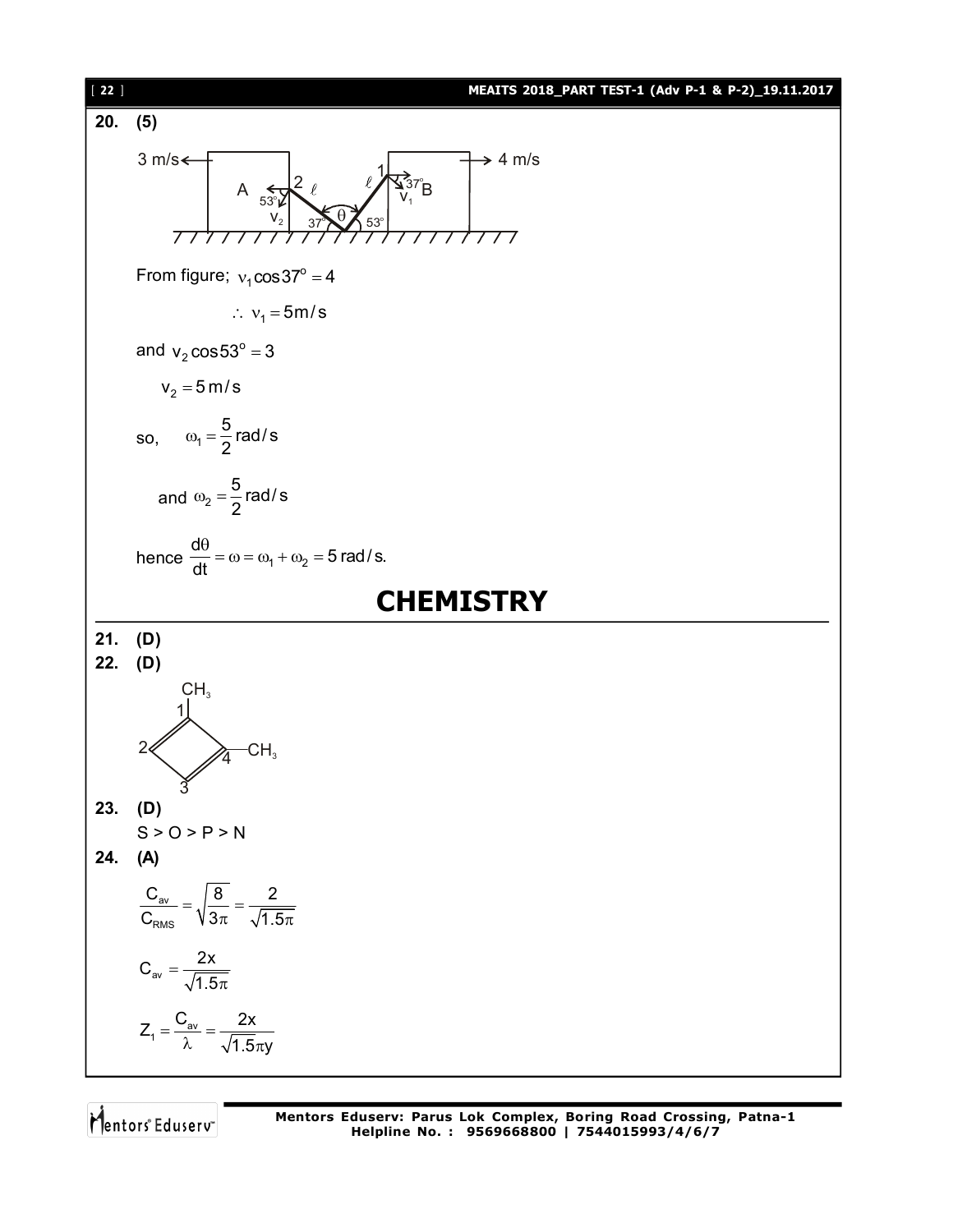#### **MEAITS 2018\_PART TEST-1 (Adv P-1 & P-2)\_19.11.2017** [ **23** ]

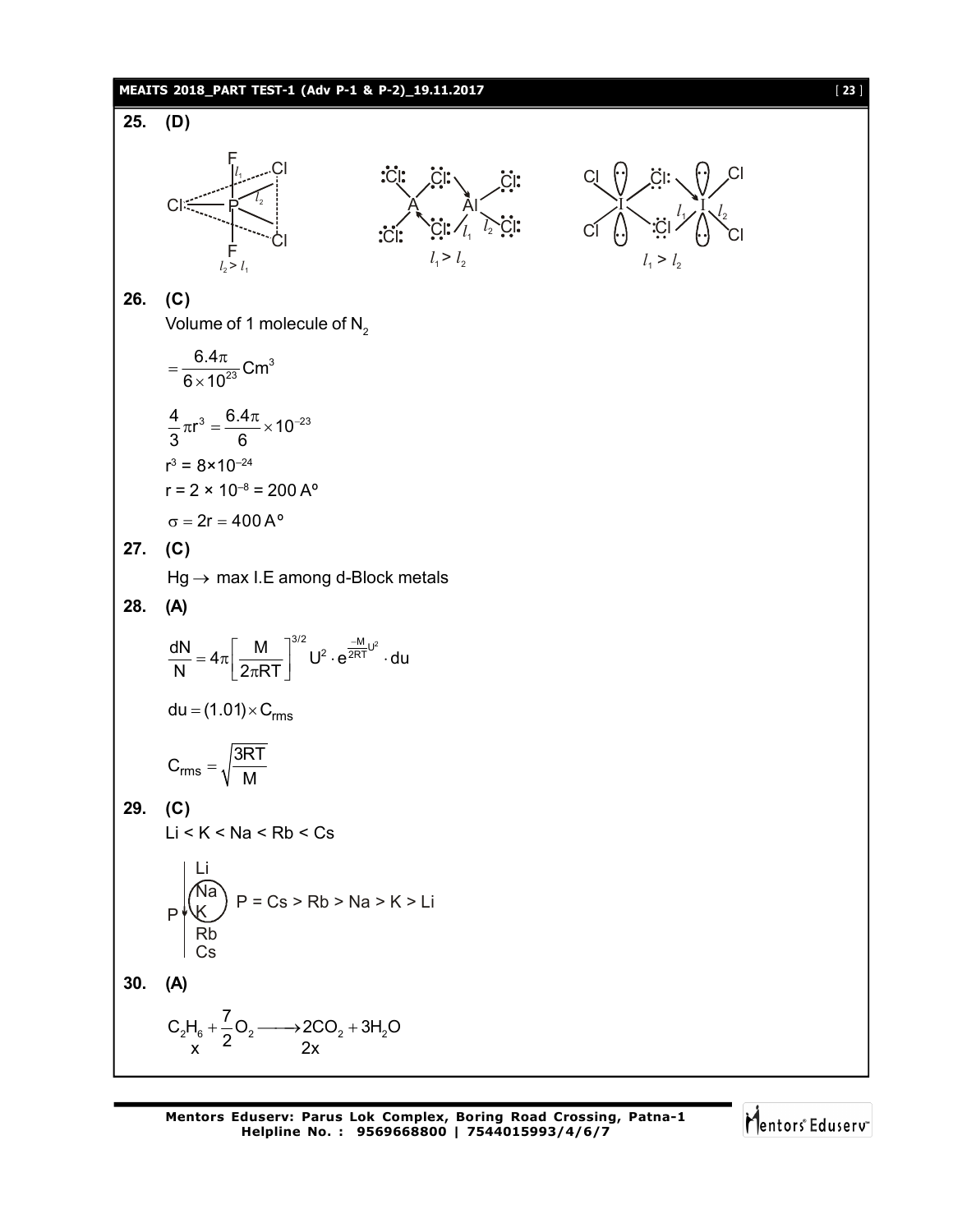#### [ **24** ] **MEAITS 2018\_PART TEST-1 (Adv P-1 & P-2)\_19.11.2017**

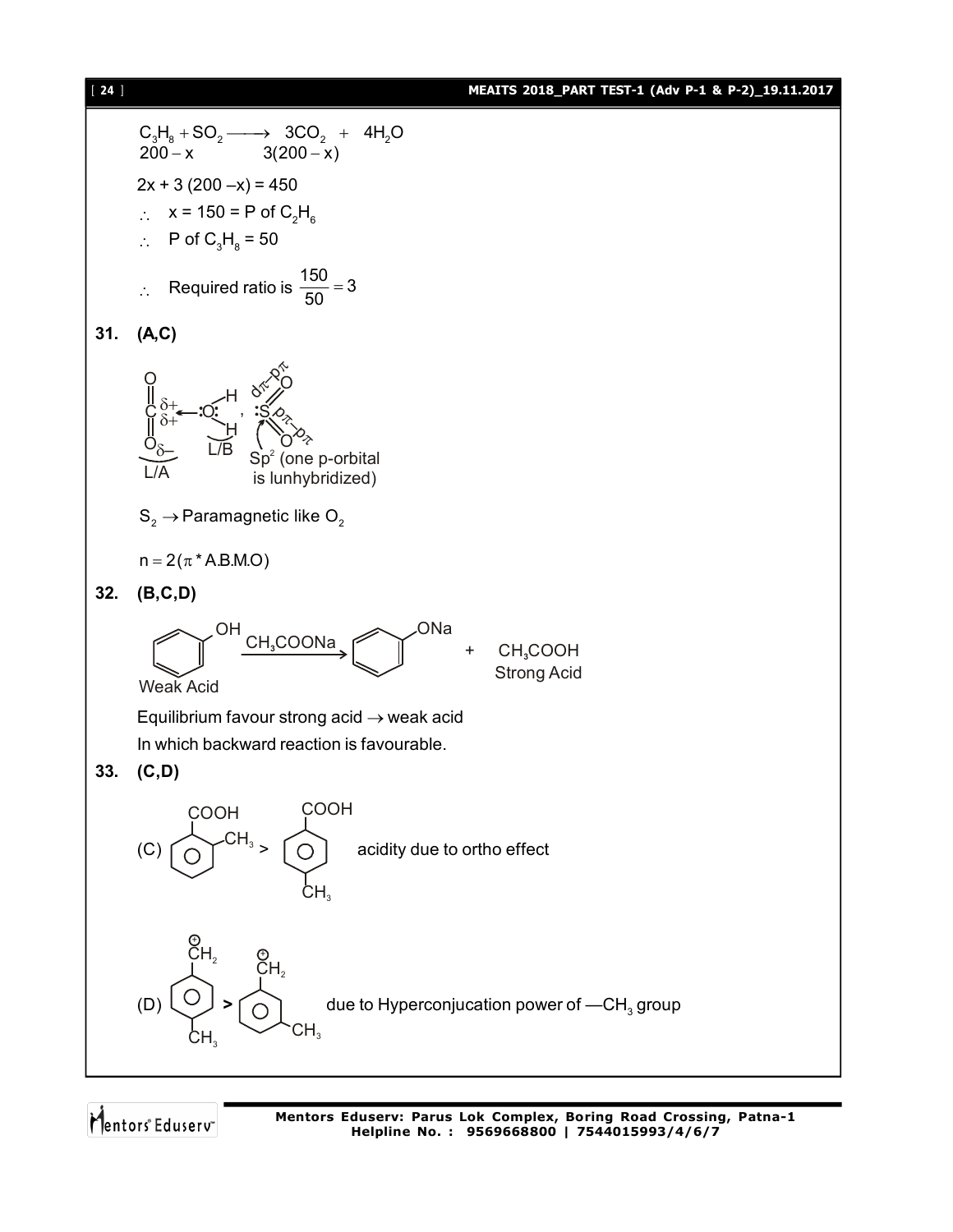#### **MEAITS 2018\_PART TEST-1 (Adv P-1 & P-2)\_19.11.2017** [ **25** ]

34. (**A,B,C**)  
\nT<sub>c</sub> is maximum a/b is highest for most ideal behaviour 1/b is maximum.  
\n35. (**A,B,D**)  
\n
$$
(NHA)2 CO3 → NH2 – C – NH2 + 2H2O
$$
\n
$$
\frac{11.52}{96} = 0.12 \text{mole}
$$
\n
$$
NH2 – C–NH2 mole = 0.12 mole
$$
\n
$$
MnO42 + (NH4)2 C2O4 → Mn2 + CO2 + NH42
$$
\n
$$
MnO42 + (NH4)2 C2O4 → Mn2 + CO2 + NH42
$$
\n
$$
MnO42 + (NH4)2 C2O4 → 2V + 6V22 + 103 = 0.08
$$
\n
$$
Total mole of (CN)2 = 0.20 \times 52 = 10.4 gm
$$
\n
$$
% purity = \frac{10.4}{104} \times 100 = 10%
$$
\nFor 1  $\frac{0.08}{0.12 + 0.08} \times 100 = 40%$   
\n1H = 60 %  
\n36. (5)  
\nHQ  
\n $W$   
\n $W$   
\n $W$   
\n $W$   
\n $W$   
\n $W$   
\n $W$   
\n $W$   
\n $W$   
\n $W$   
\n $W$   
\n $W$   
\n $W$   
\n $W$   
\n $W$   
\n $W$   
\n

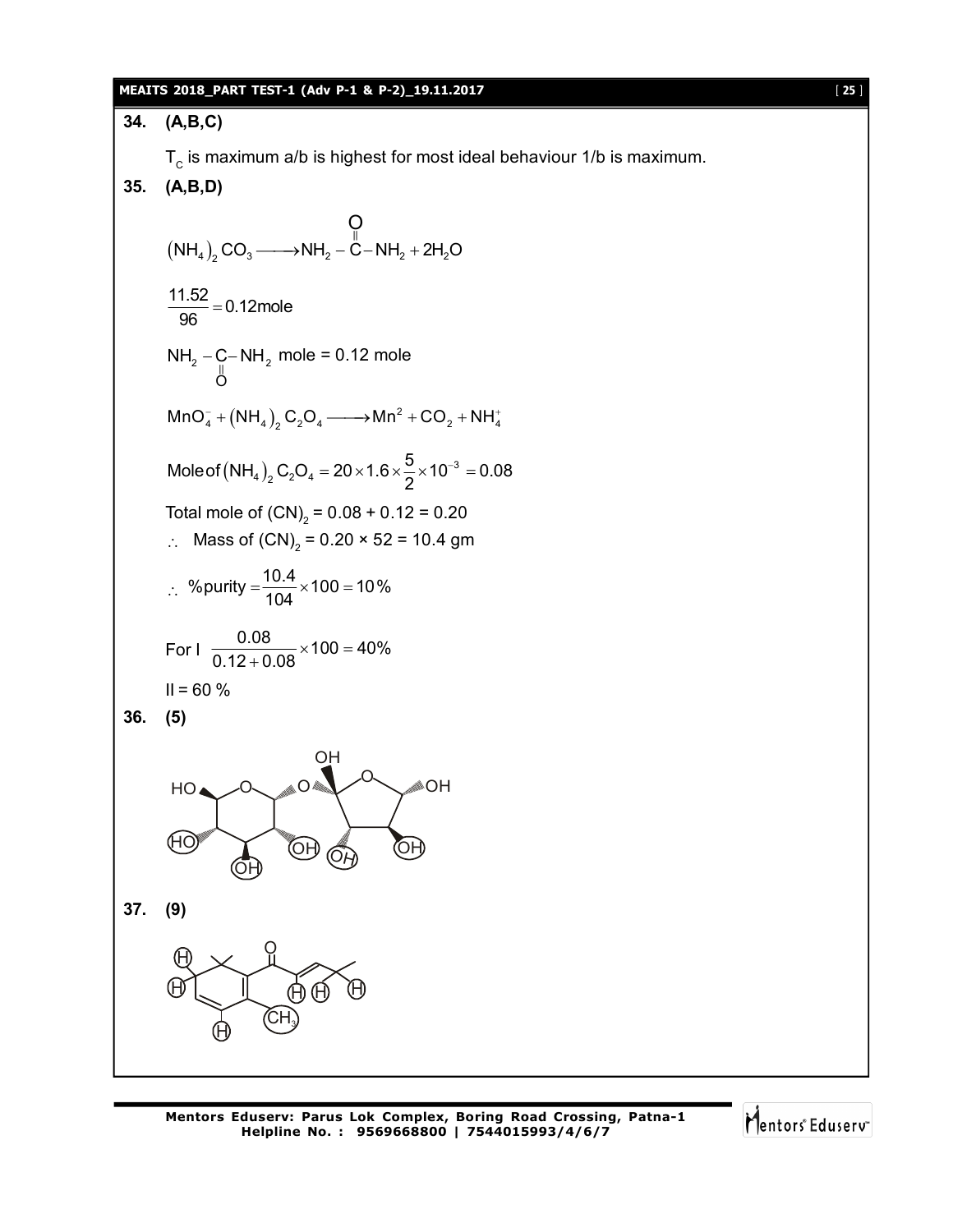[ **26** ] **MEAITS 2018\_PART TEST-1 (Adv P-1 & P-2)\_19.11.2017 38. (8)** Non-existing molecule/ion;  $\mathsf{K}[\mathsf{HCl}_2], \mathsf{PbI}_4, \mathsf{SI}_6, \mathsf{KH}_3, \mathsf{PBr}_6^-, \mathsf{PI}_5, \mathsf{K}[\mathsf{HBr}_2], \mathsf{K}[\mathsf{HI}_2]$ **39. (2)** Given compound and its enantiomer. **40. (8)**  $NH<sub>3</sub> = V ml$  $H_2 = (50 - V)$  ml  $2NH_3 \longrightarrow N_2 + 3H_2$  $2(9)$   $\sqrt{2(9)}$   $\sqrt{2(9)}$  $V_{\text{ml}}$   $\frac{3}{2}$ vml  $2H_2(g)$  +  $O_2(g)$   $\rightarrow$   $2H_2O(\ell)$ vol. initially  $\left(50 + \frac{v}{00}\right)$  40  $\left(50+\frac{\mathsf{v}}{2}\right)$ vol. finally 0 6  $50 + \frac{V}{2} = 68$ 2  $+\frac{v}{\Omega} = 6$  $V = 36$  ml ∴ % of NH<sub>3</sub> = 72 %  $\therefore$   $x = 8$ **MATHEMATICS 41. (D)** At  $x = 2n$ ,  $n \in I$  $\lim_{x \to 2n^{-}} f(x) = \lim_{x \to 2n^{+}} f(x) = f(2n) \implies a_n + 2 = b_n + 2n = b_n + 2n$  .....(i) At  $x = 2n - 1$ ,  $n \in I$ ,  $\lim_{x \to (2n-1)^{-}} f(x) = \lim_{x \to (2n-1)^{+}} f(x) = f(2n-1) \implies b_{n-1} + 2(n-1) = a_n + 1 = a_n + 1$  .....(ii) From (i) & (ii),  $b_n + 2n - 1 = b_{n-1} + 2(n-1)$  $\Rightarrow$  b<sub>n</sub> = b<sub>n-1</sub> - 1  $b_n = b_0 - n = 2 - n$  (: {  $b_n$ } is an A.P.)  $\therefore a_n = b_n + 2n - 2 = n$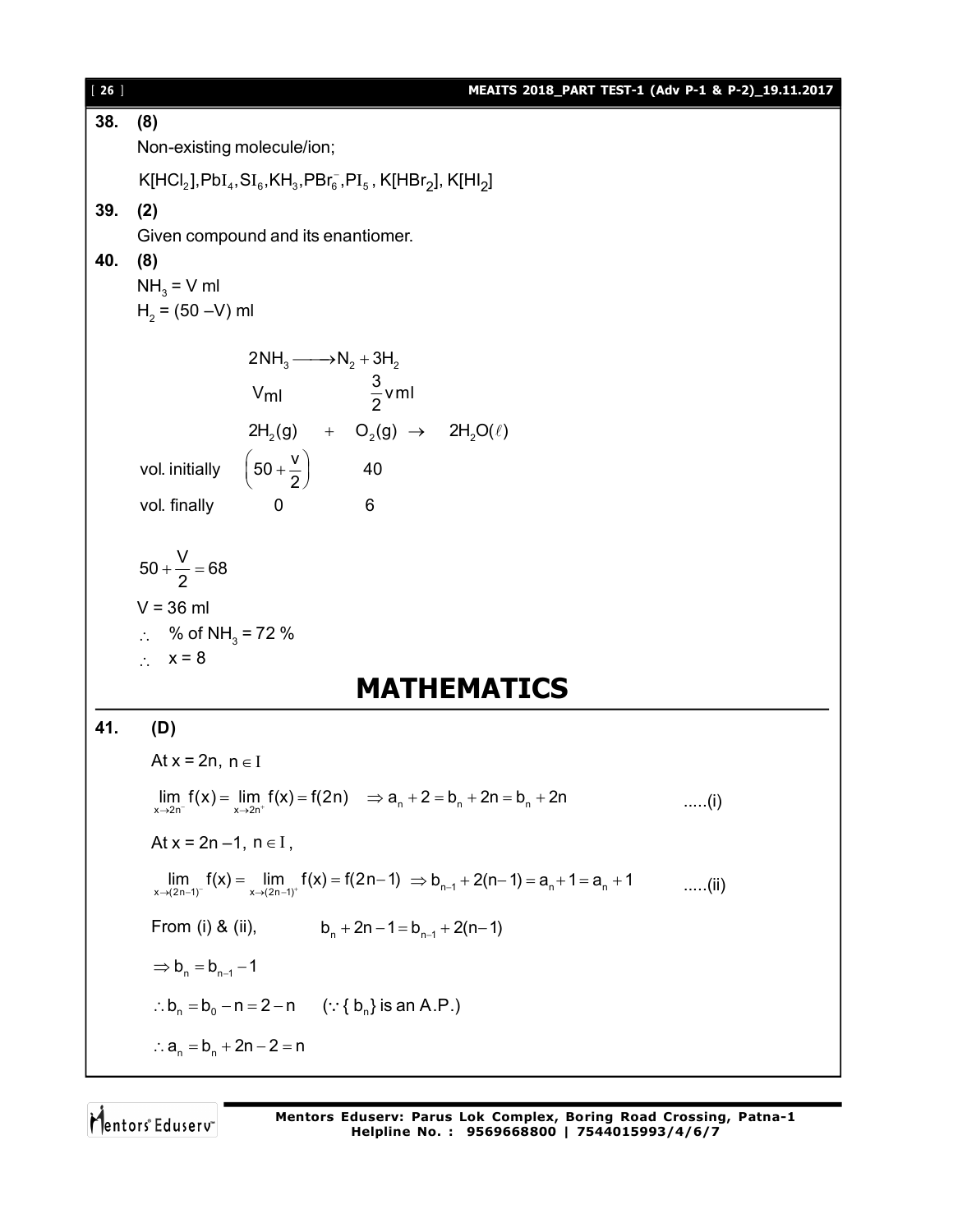#### **MEAITS 2018\_PART TEST-1 (Adv P-1 & P-2)\_19.11.2017** [ **27** ]

42. (D)  
\n
$$
y = 3e^2 - x
$$
  
\nLet  $f(x) = x^y = x^{2e^x - x}$ , then  $f'(x) = x^{2e^x - x} \left(\frac{3e^2 - x}{x} - \ln x\right)$   
\nLet  $g(x) = \frac{3e^2}{x} - 1 - \ln x$ , then  $g'(x) = -\frac{3e^2}{x} - \frac{1}{x} < 0 \forall x > 0$   
\nAlso  $f'(e^2) = 0$   
\n∴  $f'(x) > 0$  in  $(0, e^2)$  and  $f'(x) < 0$  in  $(e^2, \infty)$   
\n∴  $f(x)$  is maximum at  $x = e^2$  and maximum value =  $f(e^2) = e^{4e^2}$   
\n43. (B)  
\nTangent at  $P(2t, t^2)$  to the parabola is  $xt = y + t^2$ .  
\nThe line touches the circle  $(x - 4)^2 + (y + 1)^2 = (2\sqrt{2})^2$   
\n∴  $\frac{|4t + 1 - t^2|}{\sqrt{t^2 + 1}} = 2\sqrt{2}$   
\n⇒  $t^4 - 8t^3 + 6t^2 + 8t - 7 = 0$   
\n⇒  $(t - 1)^2(t + 1)(t - 7) = 0 \Rightarrow t = 1, -1$  or 7.  
\nFor  $t = -1$ ,  $P = (-2, 1)$  and for  $t = 7$ ,  $P = (14, 49)$ .  
\nNow  $PQ = \sqrt{PC^2 - CQ^2} = \sqrt{PC^2 - 8}$   
\nSo least value of  $PQ$  is obtained for  $t = -1$ .  
\n∴ least value of  $PQ = \sqrt{6^2 + 2^2 - 8} = \sqrt{32} = 4\sqrt{2}$ .  
\n44. (D)  
\n $log(ax + 1) = log(x - a) + log(2 - x)$  ⇒  $ax + 1 = (x - a)(2 - x)$   
\n⇒  $a = -\frac{1}{2}(x - 1)^2 \le 0$   
\nFor  $a = 0$ ,  $x = 1$  is the unique solution  
\nFor  $a < 0$ ,  $ax +$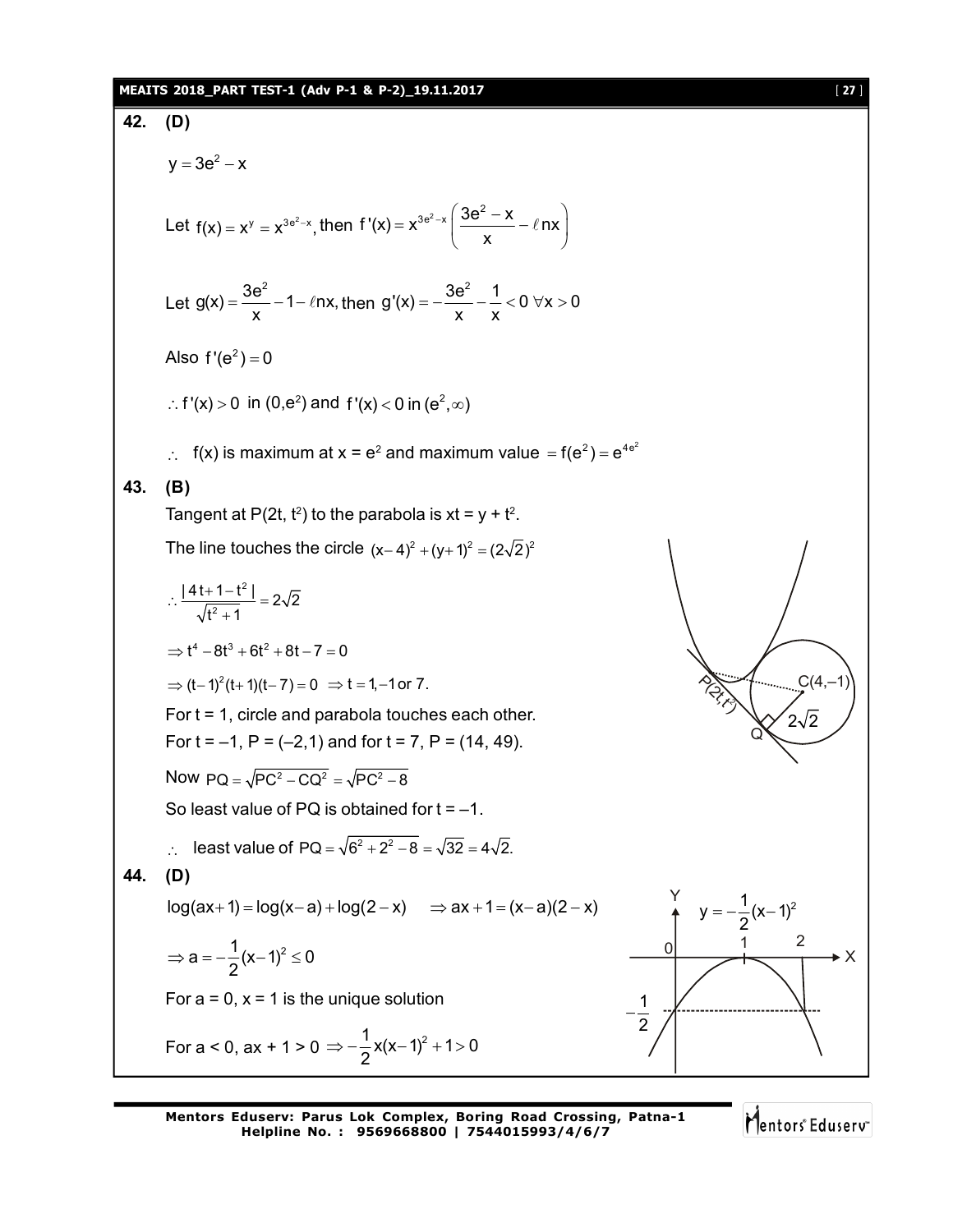#### [ **28** ] **MEAITS 2018\_PART TEST-1 (Adv P-1 & P-2)\_19.11.2017**

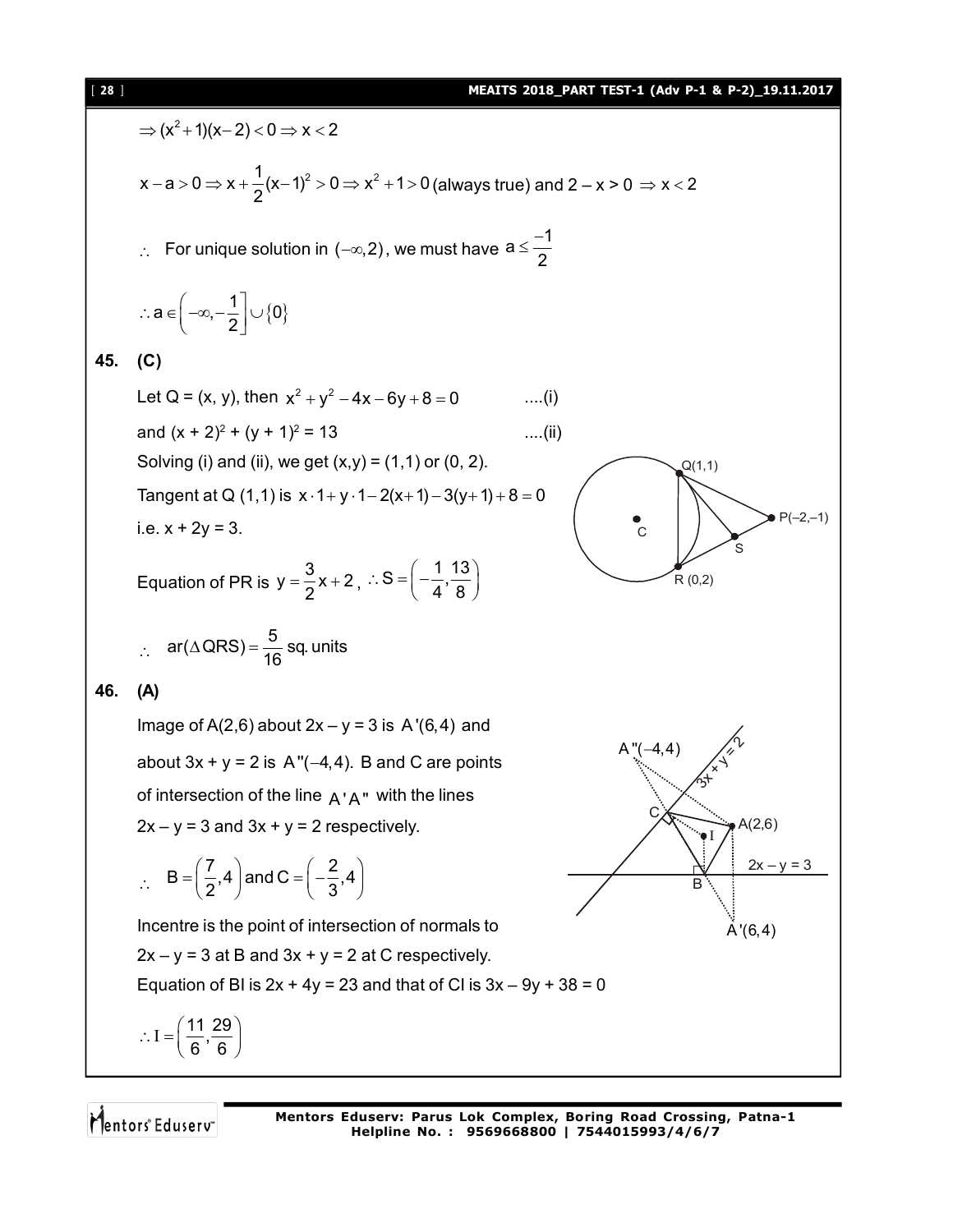# **MEAITS 2018\_PART TEST-1 (Adv P-1 & P-2)\_19.11.2017** [ **29** ]

47. (D)  
\nThere exists 
$$
\alpha \in (0, \frac{1}{2})
$$
 and  $\beta \in (\frac{1}{2}, 1)$  such that  
\n $f'(\alpha) = \frac{f(\frac{1}{2}) - f(0)}{1 - 0} = 2$  and  $f'(\beta) = \frac{f(1) - f(\frac{1}{2})}{1 - \frac{1}{2}} = 2$   
\n $\therefore$  There exist  $\gamma \in (\alpha, \beta)$  such that  $f''(\gamma) = \frac{f'(\beta) - f(\alpha)}{\beta - \alpha} = 0$   
\nBut  $f'''(x) > 0 \Rightarrow f''(x)$  is increasing  
\n $\therefore$   $f''(x) < 0$  in  $(-\infty, \gamma)$  and  $f''(x) > 0$  in  $(\gamma, \infty)$   
\n $f'(x) > f'(\alpha) \forall x \in (-\infty, \alpha)$  and  $f'(x) > f'(\beta) \forall x \in (\beta, \infty)$   
\n $\therefore f'(x) > 2 \forall x \in (-\infty, \alpha) \cup (\beta, \infty)$   
\n $\therefore f(x) < 2x + 1 \forall x \in (-\infty, 0)$  and  $f(x) > 2x + 1 \forall x \in (1, \infty)$   
\n48. (A)  
\nLet  $B = (0, \beta)$ .  $A = (-2, 0)$ .  
\n $\therefore$  tan45<sup>o</sup> =  $\frac{2 - \frac{\beta}{2}}{1 + 2 \cdot \frac{\beta}{2}} \Rightarrow 1 + \beta = 2 - \frac{\beta}{2} \Rightarrow \beta = \frac{2}{3}$   
\n $\therefore$  tan45<sup>o</sup> =  $\frac{2 - \frac{\beta}{2}}{1 + 2 \cdot \frac{\beta}{2}} \Rightarrow 1 + \beta = 2 - \frac{\beta}{2} \Rightarrow \beta = \frac{2}{3}$   
\nNow image of  $B(0, \frac{2}{3})$  about AC is given by  
\n $\frac{x - 0}{2} = \frac{y - \frac{2}{3}}{-1} = -2\frac{(0 - \frac{2}{3} + 4)}{-2} = D = \frac{6}{3} \cdot 2$   
\n49. (C)  
\n $12^x - 4^x - 3^x$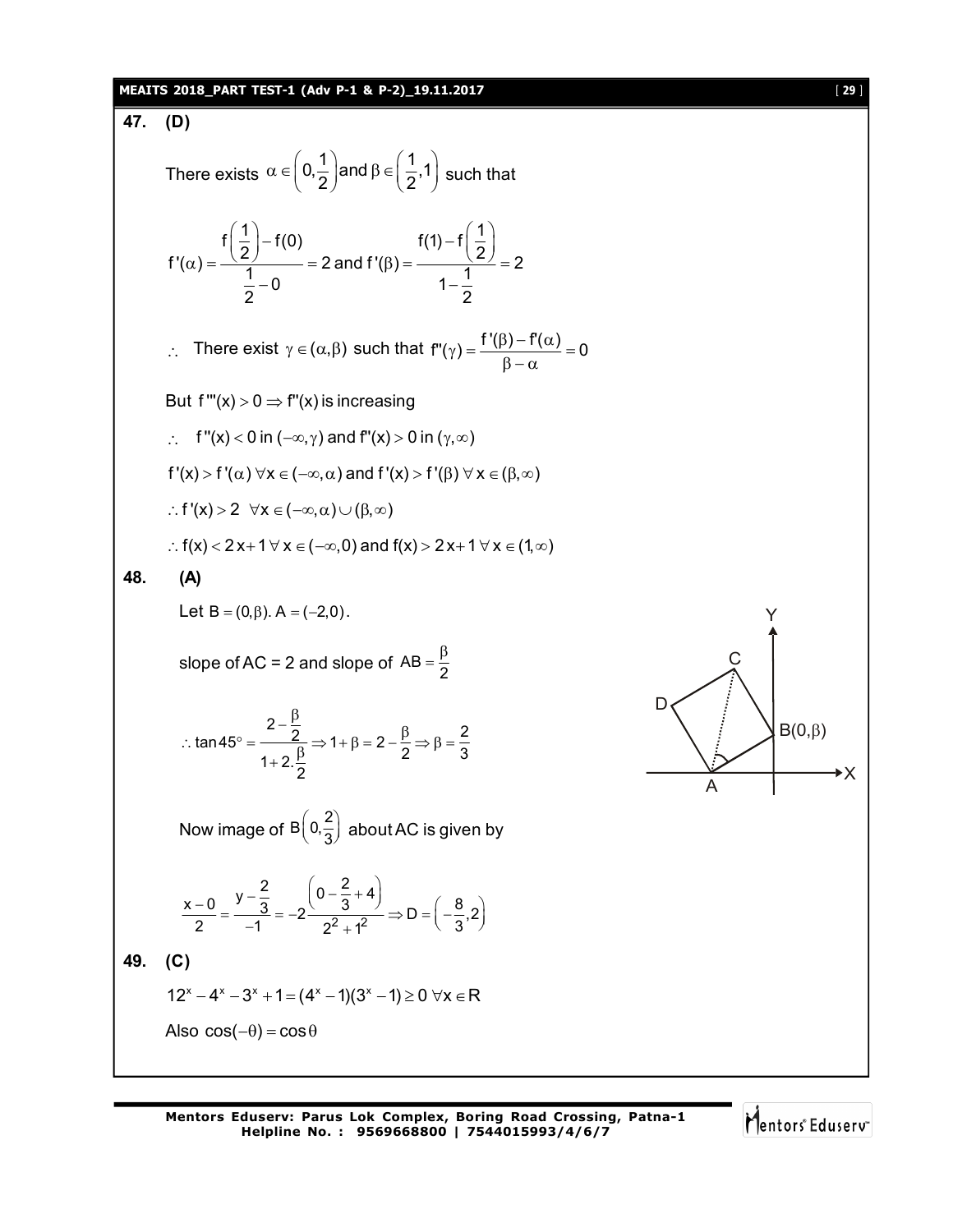# [ **30** ] **MEAITS 2018\_PART TEST-1 (Adv P-1 & P-2)\_19.11.2017**

$$
\therefore f(x) = 12^{x} - 4^{x} - 3^{x} + 1 + \cos^{-1} |x - \frac{1}{2}| + \cos(x - 2)
$$
\n
$$
\cos^{-1} |x - \frac{1}{2}| \text{ is non-differentiable at } x = -\frac{1}{2}, \frac{1}{2}, \frac{3}{2}
$$
\n
$$
\therefore \text{ f is non-differentiable at three points.}
$$
\n**50.** (C)\nPut  $x = \cos \theta$ ,  $\theta \in (0, \pi]$ \n
$$
\therefore f(x) = \cos^{-1} |\sin \frac{\theta}{2}| + \tan^{-1} |\cot \frac{\theta}{2}|
$$
\n
$$
= \cos^{-1} \cos \left(\frac{\pi}{2} - \frac{\theta}{2}\right) + \tan^{-1} \tan \left(\frac{\pi}{2} - \frac{\theta}{2}\right) = \pi - \theta = \pi - \cos^{-1} x, \ x \in [-1, 1)
$$
\n**51.** (A, C)\nClearly, AB =  $a \cot \theta + a + b + b \tan \theta = \sqrt{5}, \ \tan \theta = 1/2$ ,\n
$$
\Rightarrow 2a + b = \frac{2\sqrt{5}}{3} \qquad \qquad \dots \text{ (i)}
$$
\nAgain in the second figure,\n
$$
\cot \theta + t + t \tan \theta = \sqrt{5} \qquad \Rightarrow t = \frac{2\sqrt{5}}{7} \qquad \qquad \dots \text{ (ii)}
$$
\n
$$
\therefore \frac{4\sqrt{5}}{21} \le a \le \frac{2\sqrt{5}}{7} \qquad \qquad \text{(using (i) 8 (ii))}
$$
\nSum of areas of P and Q\n
$$
= a^{2} + b^{2} = a^{2} + \left(\frac{2\sqrt{5}}{3} - 2a\right)^{2} \qquad \qquad \text{(using (i))}
$$
\n
$$
\Rightarrow \left(a - \frac{4}{3\sqrt{5}}\right)^{2} + \frac{4}{9} = f(a) \quad \text{(say)}
$$
\n
$$
\therefore \text{ least value } m = f\left(\frac{4}{3\sqrt{5}}\right) = \frac{4}{9} \text{ and greatest value } m = f\left(\frac{4\sqrt{5}}{21}\right) = \frac{260}{441}
$$

Mentors<sup>e</sup> Eduserv<sup>-</sup>

**Mentors Eduserv: Parus Lok Complex, Boring Road Crossing, Patna-1 Helpline No. : 9569668800 | 7544015993/4/6/7**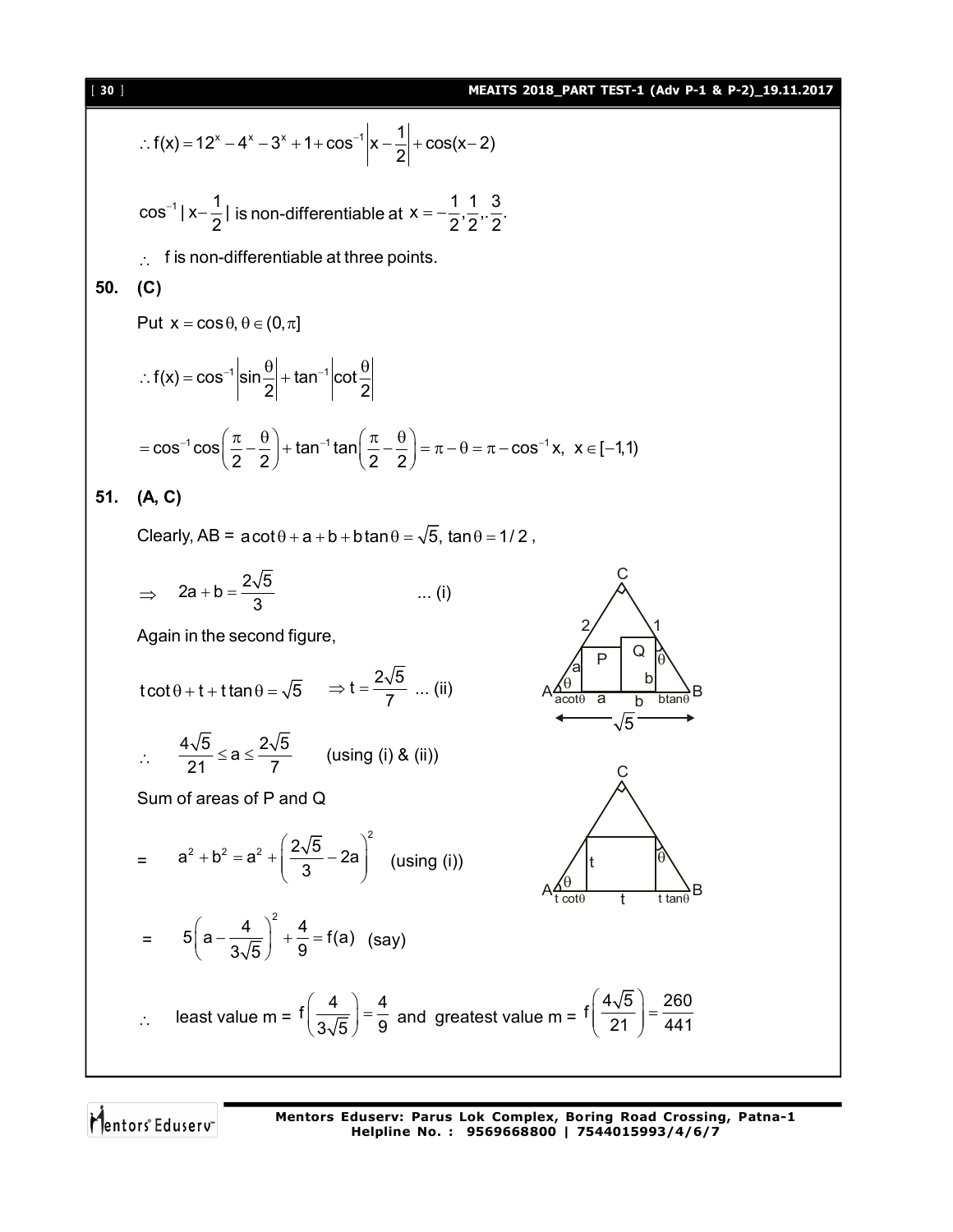#### **MEAITS 2018\_PART TEST-1 (Adv P-1 & P-2)\_19.11.2017** [ **31** ]

52. **(A,B,C)**  
\nFor each n ∈ I,  
\n
$$
g(n) = (1-0) f(n) + 0. f(n + 1) = f(n)
$$
  
\nalso for x ∈ [n,n+1),  
\n $g(x) = (1 - (x - n)) f(n) + (x - n) f(n + 1)$   
\n=  $((n+1) - f(n))x + (n+1) f(n) - nf(n+1)$   
\nwhich is equation of a straight line.  
\nFrom the graph of y = g(x),  
\noption (A), (B) and (C) are clearly true.  
\nOrb (D) is false as g is differentiable at x = 0.  
\n53. **(A, C)**  
\n $C_1 = (r_1, 0), C_2 = (2r_1 + r_2, 0)$  and  $C_3 = (2r_1 + 2r_2 + r_3, 0)$   
\nNormal at P(t<sup>2</sup>, 2t) is y = -tx + 2t + t<sup>3</sup>  
\nthis passes through C<sub>2</sub>  
\n∴ C<sub>2</sub> = PC<sub>2</sub> =  $\sqrt{(2r_1 + r_2 + t^2)^2 + (2t - 0)^2}$   
\n⇒  $r_2^2 = 4 + 4(2r_1 + r_2 - 2) \Rightarrow r_2 = 2(1 \pm \sqrt{2r_1})$   
\n∴  $r_2 = 2(1 + \sqrt{2r_1}) - 2(1 + 2) = 6$  (∴  $r_2 > r_1 = 2$ )  
\nsimilarity,  $r_3 = 2(1 + \sqrt{2(r_1 + r_2)}) = 2 (1 + 4) = 10$ .  
\nlength of direct common tangent to S, and S<sub>3</sub> =  $2\sqrt{r_2r_3} = 4\sqrt{3}$   
\nand that to S<sub>2</sub> and S<sub>3</sub> =  $2\sqrt{r_2r_3} = 4\sqrt{15}$   
\n54. **(A, C)**  
\n
$$
f = \lim_{x \to \infty} f(x) = \lim_{x \to \infty} \frac{xf(x)}{x}
$$
  
\nApplying L'Hospital's rule  
\n
$$
f = \lim_{x \to \infty} \frac{xf'(x) + f(x)}{1} = \lim_{x \to \infty} xf'(x) + f' \implies \lim_{x \
$$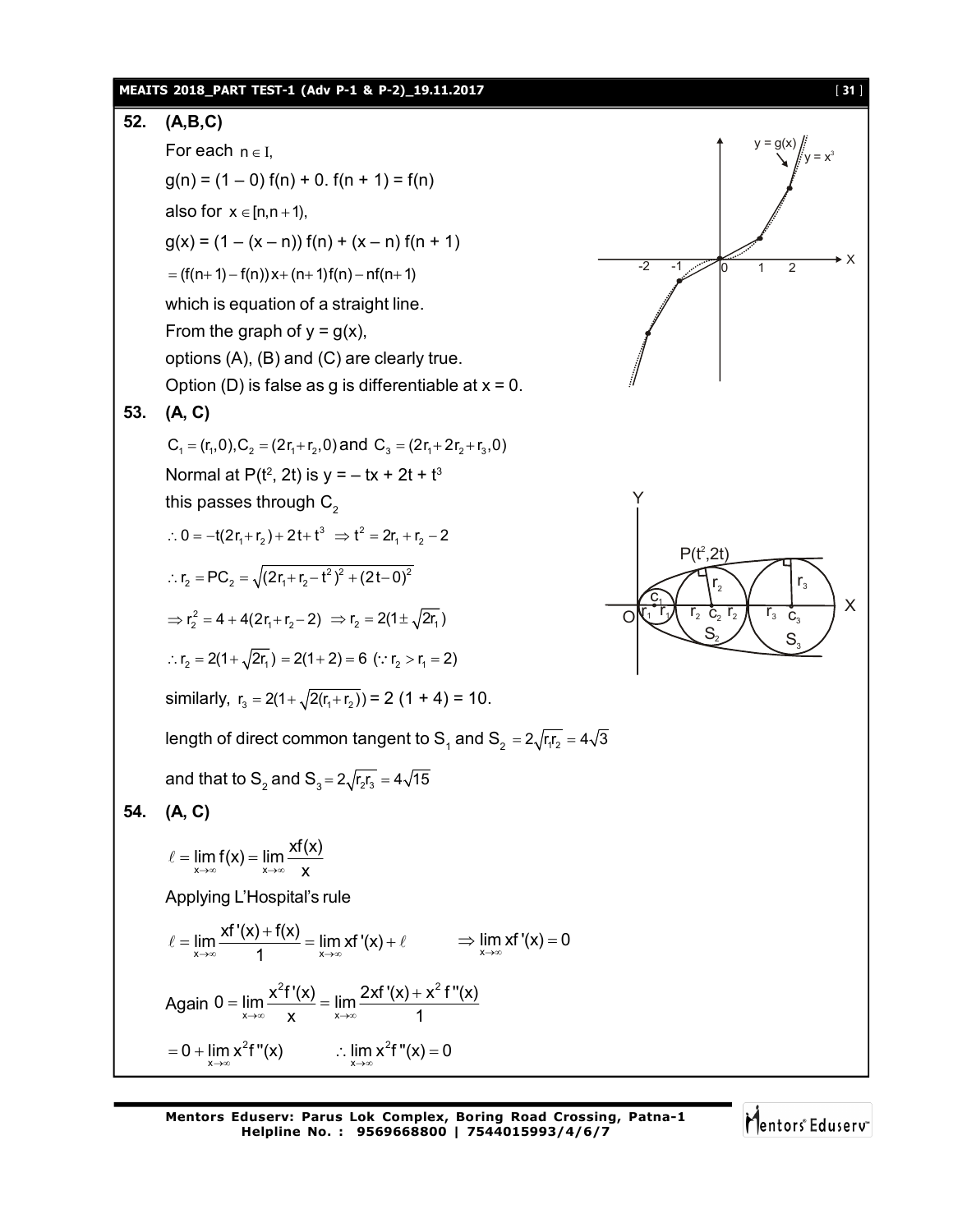| $[32]$ | MEAITS 2018_PART TEST-1 (Adv P-1 & P-2)_19.11.2017                                                                                                                                     |
|--------|----------------------------------------------------------------------------------------------------------------------------------------------------------------------------------------|
| 55.    | (B, D)                                                                                                                                                                                 |
|        | Here L is the line $S_1 - S_2 = 0$                                                                                                                                                     |
|        | Options (B) and (D) are obviously true.                                                                                                                                                |
|        | Also $(D) \Rightarrow (A)$ is false.                                                                                                                                                   |
|        | Now line joining centres (4,3) & (1,-1) of S <sub>1</sub> and S <sub>2</sub> is 4x – 3y = 7 which intersects L at $\left(\frac{11}{5}, \frac{3}{5}\right)$                             |
|        | Let $x^2 + y^2 + 2gx + 2fy + c = 0$ be the circle with centre $\left(\frac{11}{5}, \frac{3}{5}\right)$ and cutting S <sub>1</sub> and S <sub>2</sub>                                   |
|        | orthogonally, then $g(-2) + f \cdot 2 = c + 0$                                                                                                                                         |
|        | $\frac{-11}{5}(-2) + \left(\frac{-3}{5}\right) \cdot 2 = c + 0 \Rightarrow c = \frac{16}{5}$                                                                                           |
|        | $\therefore$ radius = $\sqrt{g^2 + f^2 - c} = \sqrt{2}$                                                                                                                                |
|        | $\therefore$ only one circle with radius $\sqrt{2}$ is possible.                                                                                                                       |
| 56.    | (7)                                                                                                                                                                                    |
|        | $f'(x) = 3x^2 + 6x = 3x(x+2)$                                                                                                                                                          |
|        | $f(-3) = -1$ , $f(-2) = 3$ , $f(-1) = 1$ ,                                                                                                                                             |
|        | -3<br>$f(0) = -1, f(1) = 3$<br>0                                                                                                                                                       |
|        | $\therefore$ f(x) = 0 has three real roots $\alpha, \beta, \gamma$                                                                                                                     |
|        | such that $-3 < \alpha < -2, -1 < \beta < 0$ and $0 < \gamma < 1$ .                                                                                                                    |
|        | $\therefore$ f(x) = $\alpha$ , f(x) = $\beta$ and f(x) = $\gamma$ have 1, 3 and 3 roots respectively.<br>$\therefore$ f(f(x)) = 0 has 7 distinct real roots                            |
| 57     | (5)                                                                                                                                                                                    |
|        | y-co-ordinate of centre $C = 2(t_1 + t_2) = 2$                                                                                                                                         |
|        | $\Rightarrow$ t <sub>1</sub> + t <sub>2</sub> = 1                                                                                                                                      |
|        | $\sqrt{B}$ 2t <sup>2</sup> <sub>2</sub> - $\frac{1}{2}$ , 4t <sub>2</sub><br>Now length of chord AB                                                                                    |
|        | C<br>$\left(2t_1^2-\frac{1}{2},4t_1\right)$<br>$=$ a   t <sub>1</sub> – t <sub>2</sub>   $\sqrt{(t_1 + t_2)^2 + 4} = 2\sqrt{5}$   t <sub>1</sub> – t <sub>2</sub>   = 4                |
|        | $\star$ X<br>$\Rightarrow$ $ t_1-t_2  = \frac{2}{\sqrt{5}} \Rightarrow t_1t_2 = \frac{1}{4}\left\{1^2 - \frac{4}{5}\right\} = \frac{1}{20}$<br>O                                       |
|        | Point of intersection of tangents at A and B = $\left($ at <sub>1</sub> t <sub>2</sub> - $\frac{1}{2}$ , a(t <sub>1</sub> +t <sub>2</sub> ) $\right) = \left( -\frac{2}{5}, 2 \right)$ |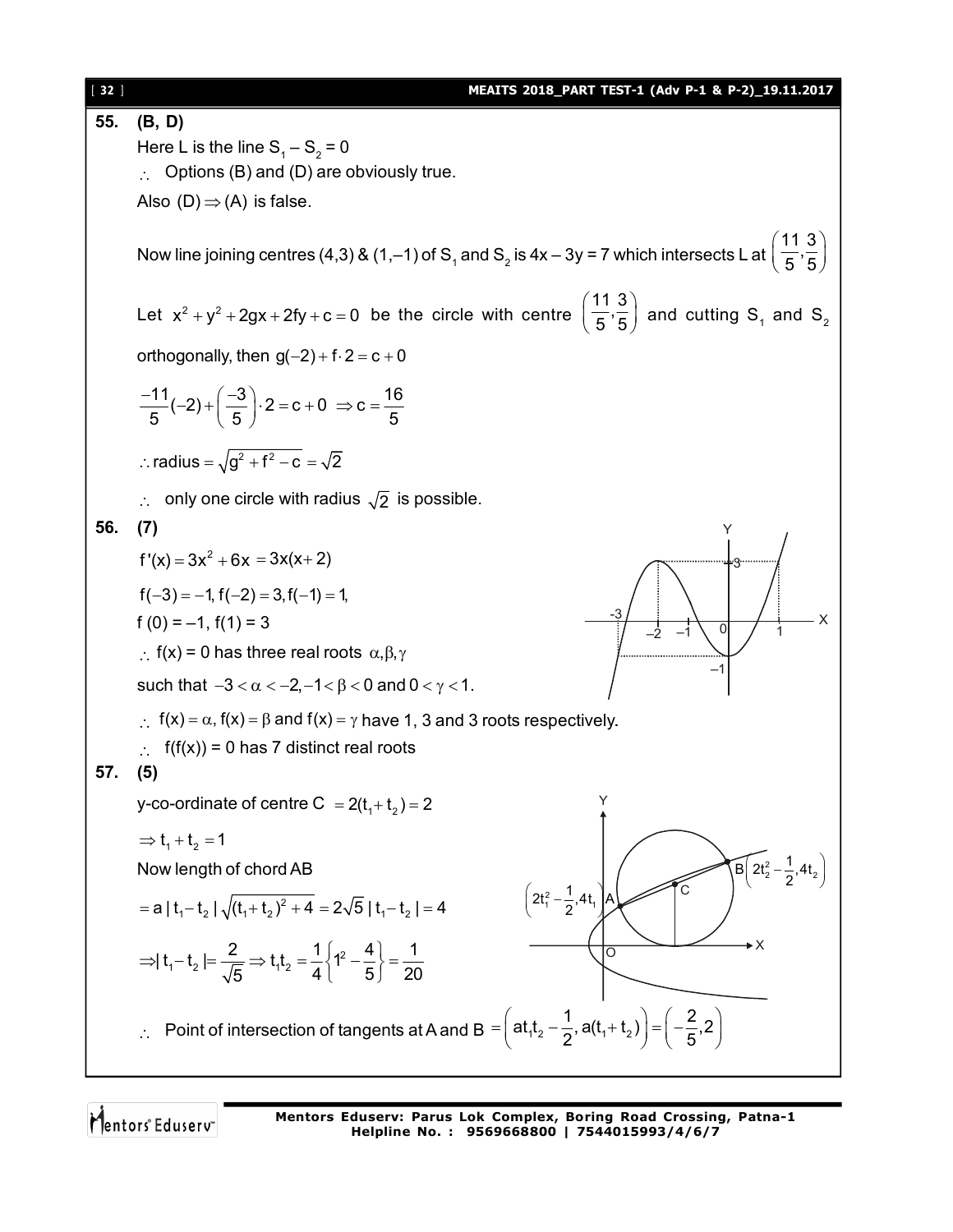33. (4)  
\n58. (4)  
\nDomain of f is [-1, 1].  
\n
$$
\therefore
$$
 both  $\tan^{-1} x$  and  $\sin^{-1} x$  are increasing  
\n $\therefore f_{mn} = f(-1) = \left[ -(\tan^{-1} \frac{\pi}{2} + \sin^{-1} \frac{\pi}{4}) \right]$  and  $f_{max} = f(1) = [\tan^{-1} \frac{\pi}{2} + \sin^{-1} \frac{\pi}{4}]$   
\nNow  $\sin^{-1} \frac{\pi}{4} < \sin^{-1} 0.79 < \sin^{-1} \frac{\sqrt{5} + 1}{4} = \frac{3\pi}{10}$  and  $\tan^{-1} \frac{\pi}{2} < \tan^{-1} \sqrt{3} = \frac{\pi}{3}$   
\n $\therefore \tan^{-1} \frac{\pi}{2} + \sin^{-1} \frac{\pi}{4} < \frac{3\pi}{10} + \frac{\pi}{3} = \frac{19\pi}{30} < 2$   
\n $\therefore$  Range of  $f = \{-2, -1, 0, 1\}$   
\n59. (6)  
\n $f = e^{\frac{\ln n}{2}(\tan^{-1} \frac{\pi}{3} + \sin^2 \frac{\pi}{3})}$  ( $\because f$  form)  
\n $= e^{\frac{\pi}{2}}$   
\n60. (8)  
\nEquation of AC is  $x + y = 2$ .  
\n $\therefore P = (1, 1)$  is the point of intersection of AC and BD  
\n $\therefore PB \cdot PD = PA \cdot PC = 8$   
\n $\therefore \frac{PB \cdot PD}{2} = \sqrt{PB \cdot PD} = 2\sqrt{2}$   
\n $\Rightarrow BD \ge 4\sqrt{2}$   
\nNow area of quad. ABCD  
\n $= \frac{1}{2} \times BD \times AM + \frac{1}{2} \times BD \times CN$   
\n $= \frac{1}{2} \times BD \times \left(\frac{1}{\sqrt{5}} + \frac{4}{\sqrt{5}}\right) = \frac{\sqrt{5}}{2} \times BD \ge \frac{\sqrt{5}}{2} \times 4\sqrt{2} = 2\sqrt{10} = A$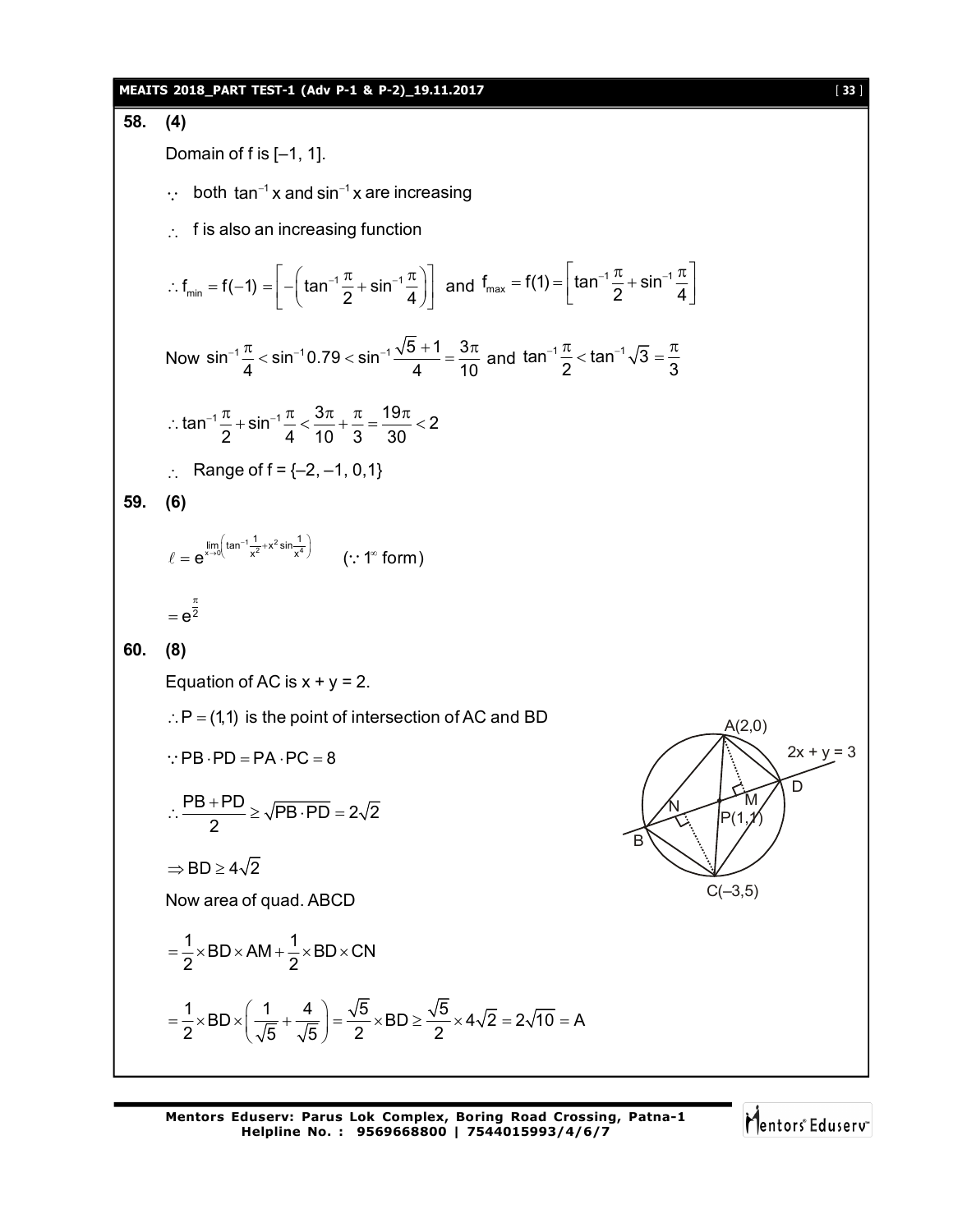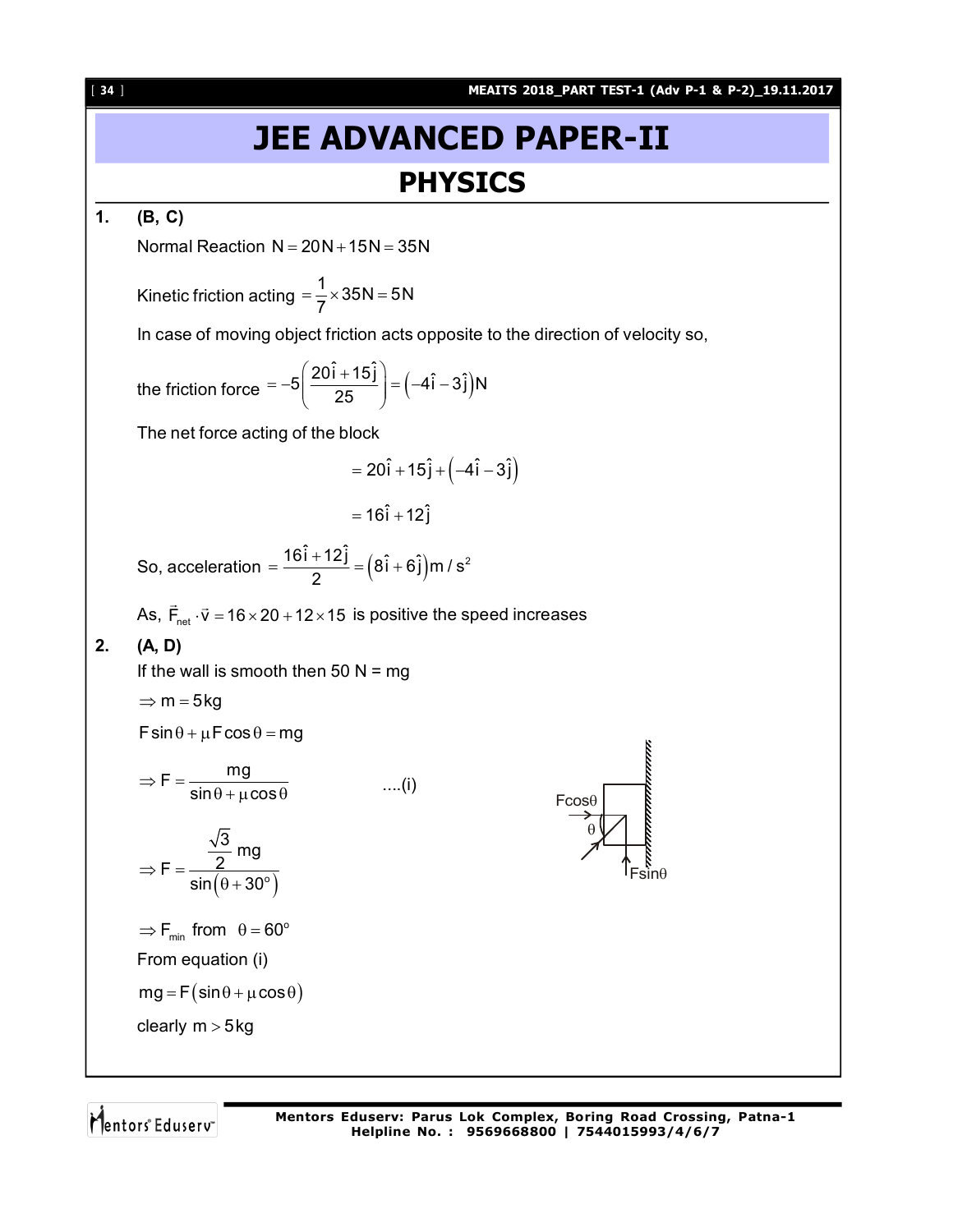## **MEAITS 2018\_PART TEST-1 (Adv P-1 & P-2)\_19.11.2017** [ **35** ]

3. **(B, C)**  
\nThe focal length given is for yellow-green light, which is mean of the visible light.  
\n
$$
\frac{1}{f} = (n-1) \left( \frac{1}{R_1} - \frac{1}{R_2} \right)
$$
 ......(i)  
\n
$$
\frac{-df}{f^2} = \left( \frac{1}{R_1} - \frac{1}{R_2} \right) d\theta
$$
 ......(ii)  
\nDividing (ii) by (i)  
\n
$$
\Rightarrow \frac{-df}{f} = \frac{dn}{n-1} \Rightarrow df = -\left( \frac{dn}{n-1} \right) f
$$
\n
$$
\Rightarrow f_v - f_R = -\omega f = -\omega f
$$
\n
$$
\Rightarrow f_R - f_v = \omega f = .04 \times 10 = 0.4 \text{ cm}
$$
\n4. **(A, C)**  
\n30cm  
\n4. **(A, C)**  
\n30cm  
\n4. **(A, C)**  
\n30cm  
\n4. **(A, C)**  
\n30cm  
\n4. **(A, C)**  
\n5cm  
\n
$$
\frac{1.5}{30 \text{ cm}} - \frac{1}{-30} = \frac{1.5 - 1}{R}
$$
\n
$$
\Rightarrow R = 15 \text{ cm}
$$
\nWhen curved surface is silvered the ray should incident on curved surface normally.  
\nHence,

$$
\frac{OP}{PC} = \frac{1}{3/2} \Rightarrow OP = \frac{2}{3} (PC) = \frac{2}{3} (15 - 6) \text{cm} = 6 \text{cm}
$$

**Mentors Eduserv: Parus Lok Complex, Boring Road Crossing, Patna-1 Helpline No. : 9569668800 | 7544015993/4/6/7**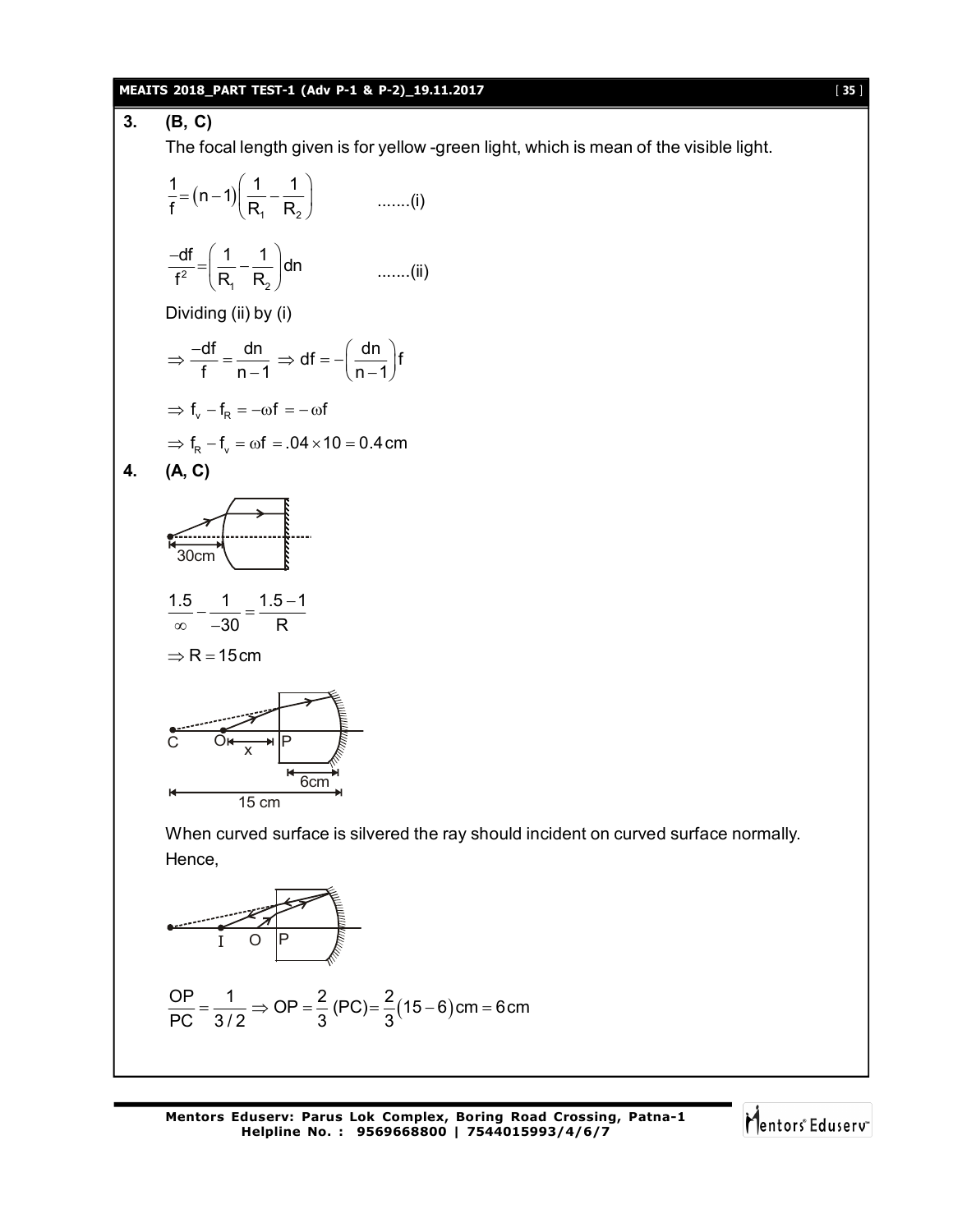[ **36** ] **MEAITS 2018\_PART TEST-1 (Adv P-1 & P-2)\_19.11.2017** When the object is at 2 cm from plane surface. Then image in plane surface form at  $2\times\frac{3}{2}$  = 3cm 2  $\times \frac{6}{6} = 3$ from the plane surface. Now the ray reaches to the mirror. So, the object distance for mirror  $= 6 \text{cm} + 3 \text{cm} = 9 \text{cm}$ Using, mirror formula 1 1 1  $v$   $-9$   $-15/2$  $+\frac{1}{2}=-$ -9 –1 1 1 1  $-6+5$ v 15 9 45  $\Rightarrow$   $\frac{1}{1} = \frac{1}{15} + \frac{1}{2} = \frac{-6 + 5}{15}$  $\Rightarrow$  v = -45cm Now, as the come out of plane surface. If again deviated so, that  $PI = \frac{45-6}{3.48} = 26$  cm 3 / 2  $=\frac{45-6}{212}=2$ So, distance from object  $= 26 - 2 = 24$ cm **5. (B, C)** If normal reaction is constant and equal to mg. Then work doen by friction is F x for 1 2  $\mu =$ f  $W_f = \frac{1}{2} \times 20 \times 0.3 = 3J$ 2  $=\frac{1}{2} \times 20 \times 0.3 = 3$ but as the friction is  $\mu$ N and nomral decreases as the spring get elongated. So, the negative work down by friction will be less than 3 J.

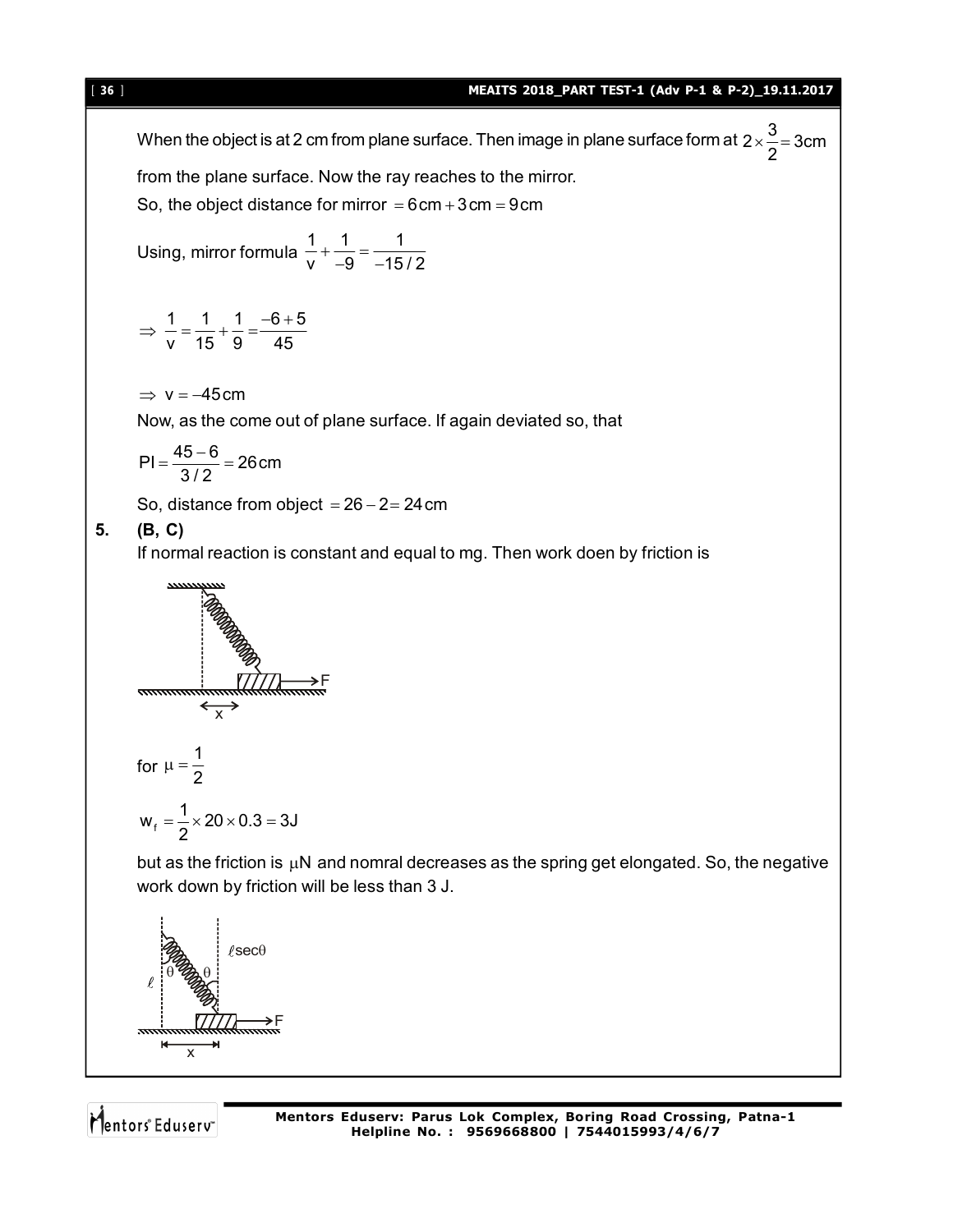#### **MEAITS 2018\_PART TEST-1 (Adv P-1 & P-2)\_19.11.2017** [ **37** ]

$$
\tan \theta = \frac{x}{\ell} \Rightarrow dx = \ell \sec^2 \theta \cdot d\theta
$$

friction force acting at the position shown in figure  $= \mu (mg - k\ell (sec \theta - 1)cos \theta)$ So, negative work done by friction in moving a small distance dx

$$
= \mu \big( mg - k\ell \big( 1 - \cos \theta \big) \big) dx
$$

For whole path

$$
= \mu (mg - k\ell)x + \mu k\ell \int_{0^{\circ}}^{37^{\circ}} \cos\theta \cdot \ell \sec^2\theta \ d\theta
$$

$$
= \frac{1}{2} \{ -18 + 32 \ln (\sec 37^{\circ} + \tan 37^{\circ}) \} = \frac{1}{2} (-18 + 22) = 2J
$$

**6. (A, D)**

Net force acting on the pulley due to string is as shown.



As both ends are fixed and only pulley is moving. As work done by string is always zero the acceleration must be perpendicular to the  $F_{net}$  due to string. So, FBDof pulley is as shown

$$
mg\cos 60^\circ = ma
$$

 $\Rightarrow$  a = g/2

and mgsin60 $\degree$  = T

 $\Rightarrow$  T = 10  $\sqrt{3}$  N



**7. (B, C)**

To throw the ball down the incline the angle at which the ball should be projected with minimum speed is shown in figure .

$$
\theta + \theta + 60^{\circ} = 180^{\circ}
$$
\n
$$
\Rightarrow \theta = 60^{\circ}
$$
\nAs,  $\theta = 60^{\circ}$ ,\n
$$
u_x = 10 \cos 60^{\circ} = 5 \text{ m/s}
$$
\n
$$
u_y = 5\sqrt{3} \text{ m/s}
$$
\n
$$
a_x = 5 \text{ m/s}^2
$$
\n
$$
a_y = -5\sqrt{3} \text{ m/s}^2
$$
\n
$$
a_y = -5\sqrt{3} \text{ m/s}^2
$$
\n
$$
a_y = -5\sqrt{3} \text{ m/s}^2
$$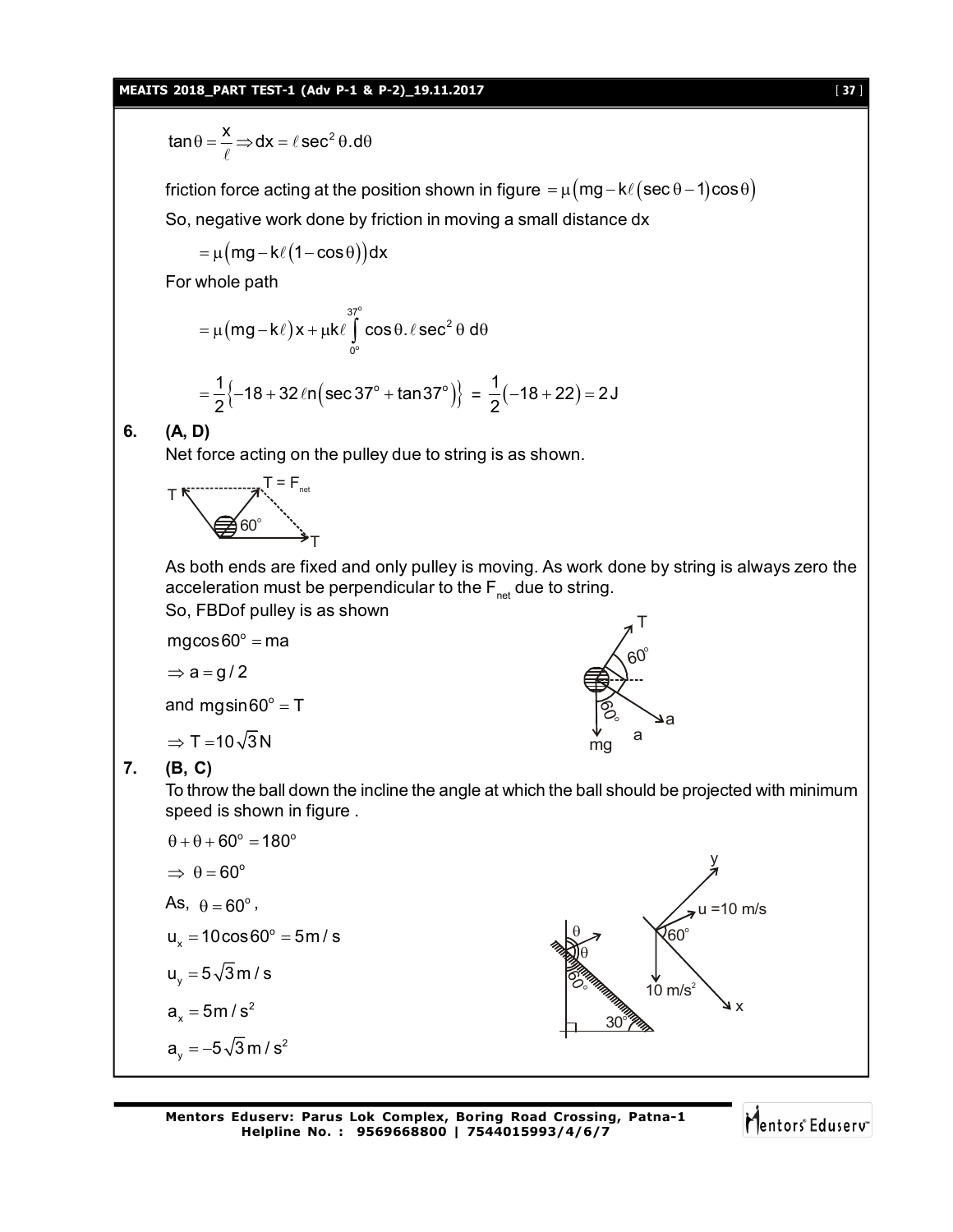## [ **38** ] **MEAITS 2018\_PART TEST-1 (Adv P-1 & P-2)\_19.11.2017**

From y - direction  $s = ut + \frac{1}{2}at^2$ 2  $=$  ut + - $0 = 5\sqrt{3} \times t - \frac{1}{2} \times 5\sqrt{3} \times t^2$  $= 5\sqrt{3} \times t - \frac{1}{2} \times 5\sqrt{3} \times t^2 \implies t = 0,2 \text{ sec}$ From x - direction  $5 \times 2 + \frac{1}{2} \times 5 \times 2^2 = 20$  m 2  $\times$  2 +  $\frac{1}{2}$   $\times$  5  $\times$  2<sup>2</sup> = 2 When Shyam has to throw the ball to Ram with minimum speed then  $\alpha + \alpha + 30^{\circ} = 90^{\circ} \implies \alpha = 30^{\circ}$  $u_x = u \cos 30^\circ$  $u<sub>y</sub> = u sin 30°$  $\overline{3}0^\circ$  $30^\circ$ u  $\alpha$  $\alpha$  $a_x = -5$  $a_{v} = -5\sqrt{3}$ 20 = u cos 30° .t  $-\frac{1}{2}$ 5t<sup>2</sup>  $=$ u $\cos 30^\circ .t - \frac{1}{2}5t^2$  ......(i) 0 = u sin 30 $^{\circ}$  .t  $-\frac{1}{2} \times 5\sqrt{3} \times t^2$  $=$ u sin 30 $^{\circ}$ . t  $-\frac{1}{2} \times 5\sqrt{3} \times t^2$  .......(ii)  $t = 0, \frac{4}{10}$  $5\sqrt{3}$  $\Rightarrow$  t = 0 Putting in equation (i)  $20 = \frac{u \times \sqrt{3}}{2} \times \frac{u}{1} = \frac{5}{2} = \frac{u^2}{25}$ 2  $5\sqrt{3}$  2  $25\times3$  $=\frac{u \times \sqrt{3}}{2} \times \frac{u}{1\sqrt{2}} - \frac{v}{6}$  $\times$  $u^2$   $u^2$   $2u^2$   $u^2$ 10 30 30 15  $=\frac{a}{10} - \frac{a}{20} = \frac{2a}{20} = \frac{1}{2}$  $\Rightarrow u^2 = 300$   $\Rightarrow u = 10\sqrt{3} \text{ m/s}$ When Ram throws the ball to Shyam with minimum speed. The ball reaches to Shyam with speed  $u_x = 5 + 552 = 15$  m / s  $u_y = 5\sqrt{2} - 2 \times 5\sqrt{3} = -5\sqrt{3}$  m / s  $5\sqrt{3}$   $\sqrt{\frac{30}{3}}$  15 m/s

Means  $30^{\circ}$  below the incline so, path is exactly same as when Shyam throw the ball to Ram.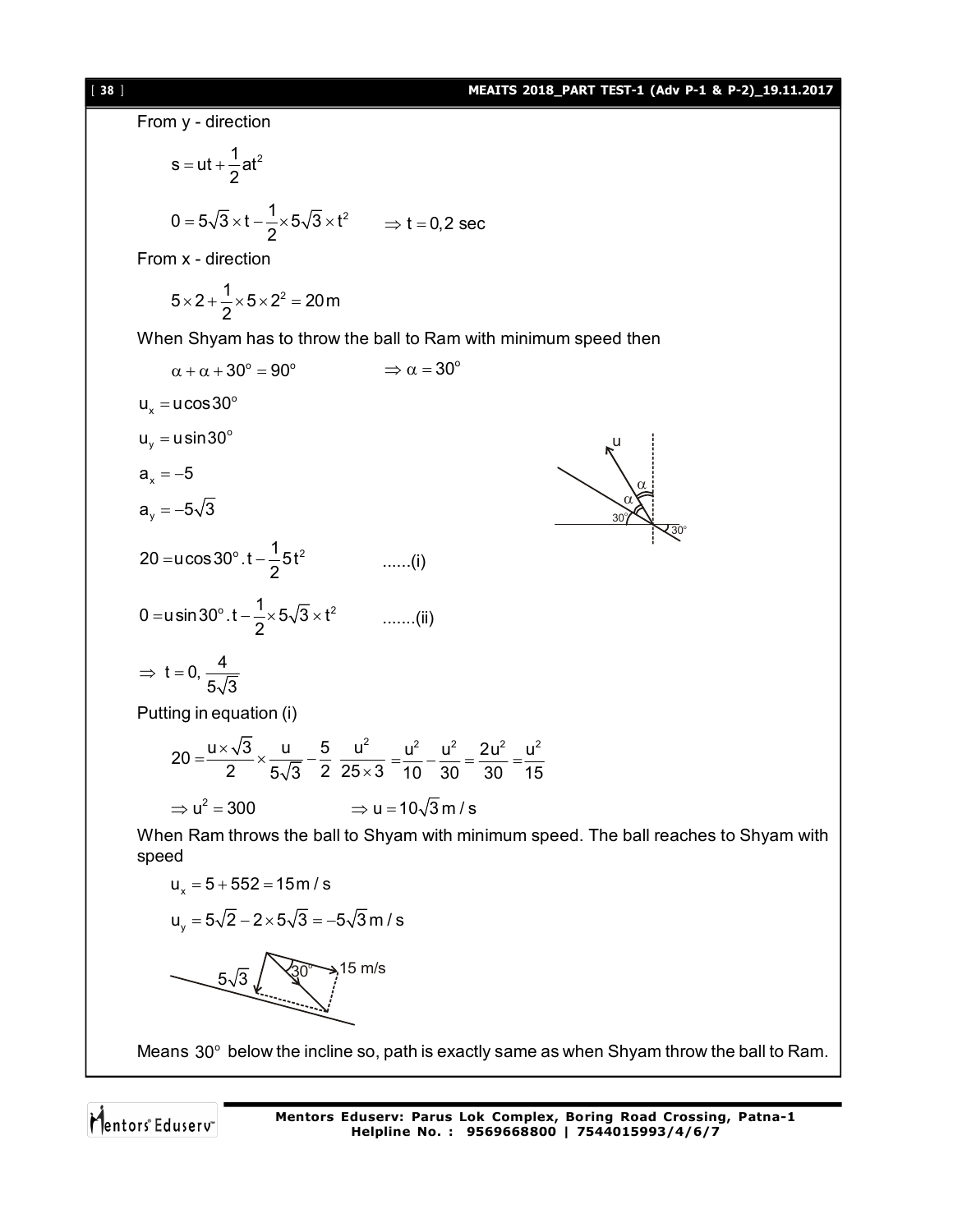# **MEAITS 2018\_PART TEST-1 (Adv P-1 & P-2)\_19.11.2017** [ **39** ]

8. **(B, D)**  
\n
$$
\tan 60^\circ = \frac{BC}{AB} = \frac{\sqrt{3} \frac{a}{6}}{AB}
$$
\n
$$
\Rightarrow AB = \frac{a}{6}
$$
\nCD is 1. *f* r to AC So,  
\n
$$
\frac{AC}{AD} = \cos 60^\circ
$$
\n
$$
\Rightarrow AD = \frac{a/3}{(a)^2 + (\frac{\sqrt{3}a}{6})^2}
$$
\n
$$
\Rightarrow AD = \frac{a/3}{1/2} = \frac{2a}{3}
$$
\n
$$
CE^2 = (BC)^2 + (BE)^2
$$
\n
$$
= (\frac{\sqrt{3}a}{6})^2 + (a - \frac{a}{6})^2
$$
\n
$$
= \frac{28a^2}{36}
$$
\n
$$
\Rightarrow CE = \frac{2\sqrt{7}a}{36}
$$
\nNow, apply sine rule in the triangle CDE  
\n
$$
\frac{\sin r}{DE} = \frac{\sin 150^\circ}{CE}
$$
\n
$$
\Rightarrow \sin r = \frac{1}{2\sqrt{7}}
$$
\nNow, apply snells law to the face AC  
\n1.  $\sin 30^\circ = \mu \cdot \sin r$ \n
$$
\Rightarrow \frac{1}{2} = \mu \times \frac{1}{2\sqrt{7}} \Rightarrow \mu = \sqrt{7}
$$

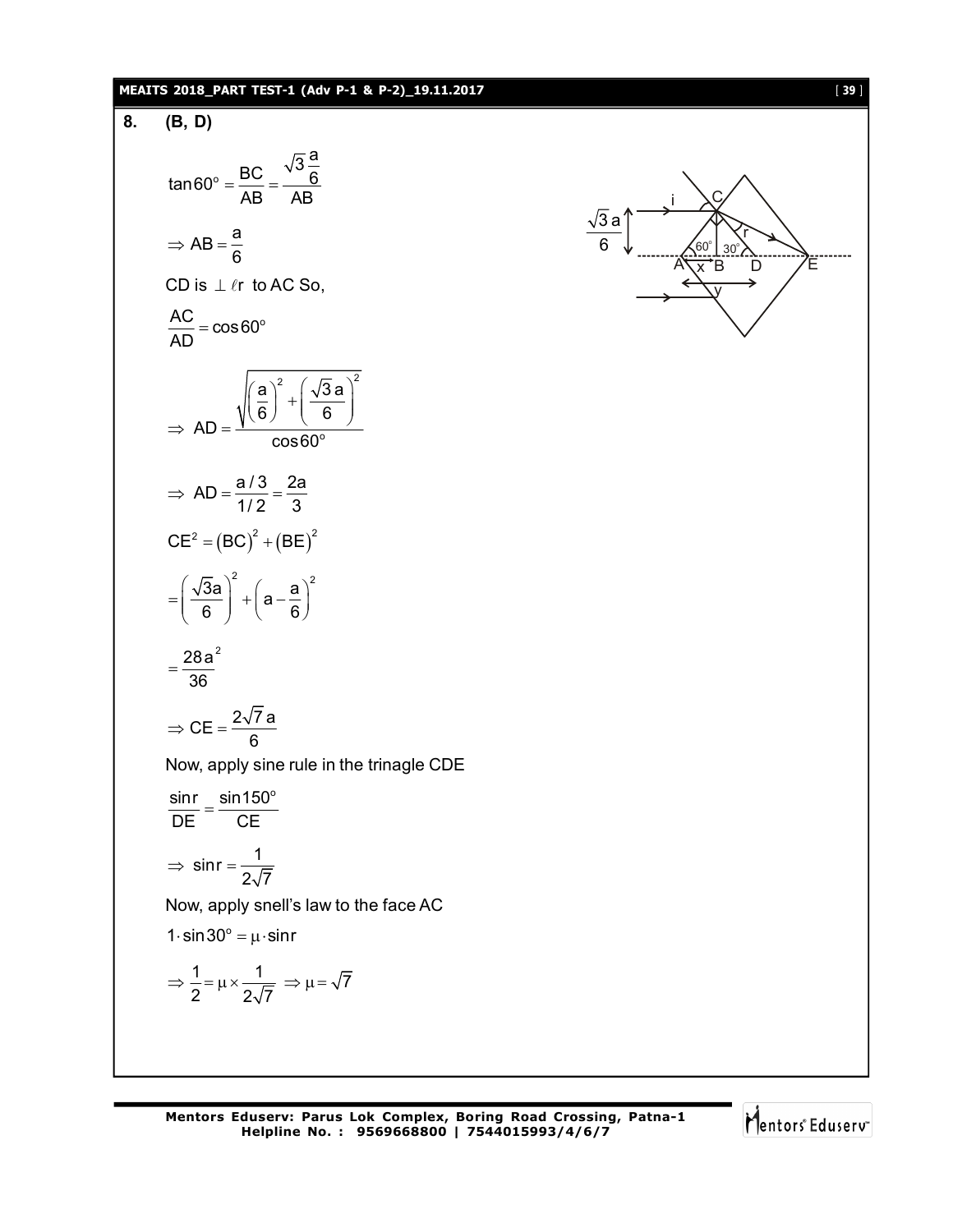[ **40** ] **MEAITS 2018\_PART TEST-1 (Adv P-1 & P-2)\_19.11.2017 9. (B) 10. (A)** When a velocity 'u' is given vertically upward then maximum height above point of projection that the particle goes is  $u^2$  $\overline{2\mathrm{g}}$  . As the speed be half so height becomes one forth. so, total distance moved  $(21-9)+\frac{1}{4}(21-9)\times 2+9=27$  m 4  $=(21-9)+\frac{1}{4}(21-9)\times 2+9=2$ The time of flight is maximum in the case hitted at lowest level. **11. (A) 12. (D)** /6 A 0  $\mathsf{T}_{\mathsf{A}} = \lambda \ell \mathsf{g} + \; \mathsf{I} \; \; \lambda \mathsf{R} \, {\sf cos} \, \theta \, {\sf g} \, {\sf d} \theta$  $\pi$  $= \lambda \ell g + \int \lambda R \cos \theta g d\theta$  $g + \lambda Rg \frac{1}{2}$ 2  $= \lambda \ell g + \lambda F$ /2  $\mathsf{T}_\mathtt{B} = \lambda \ell \mathtt{g} + \int \lambda \mathsf{R} \cos \theta \mathtt{g} \ \mathsf{d} \theta$ 0 π  $= \lambda \ell g + \int \lambda R \cos \theta g d\theta$  $= \lambda \ell g + \lambda Rg$ Given, B ̄ ⌒ 'A  $T_{\rm B} = \frac{3}{2} T_{\rm A}$ 2  $=$  $g + \lambda Rg = \frac{3}{2} \lambda \ell g + \frac{\lambda Rg}{2}$  $\Rightarrow \lambda \ell g + \lambda R g = \frac{3}{2} \left( \lambda \ell g + \frac{\lambda R g}{2} \right)$  $\frac{g}{g} = \frac{1}{4} \lambda$ Rg 2 4  $\Rightarrow \frac{\lambda \ell g}{g} = \frac{1}{\ell} \lambda Rg$   $\Rightarrow \ell = \frac{R}{g}$ 2  $\Rightarrow$   $\ell = \frac{1}{2}$ X - component of normal reaction N is given by /2  $x - \mu$  with our occurred with  $B$ 0  $N_x = \int \lambda R \sin \theta \cos \theta g d\theta + T_g$  $\pi$  $=$   $\int \lambda \mathsf{R} \sin \theta \cos \theta \, \mathsf{g} \mathsf{d} \theta + \mathsf{d} \theta$  $=2\lambda$ Rg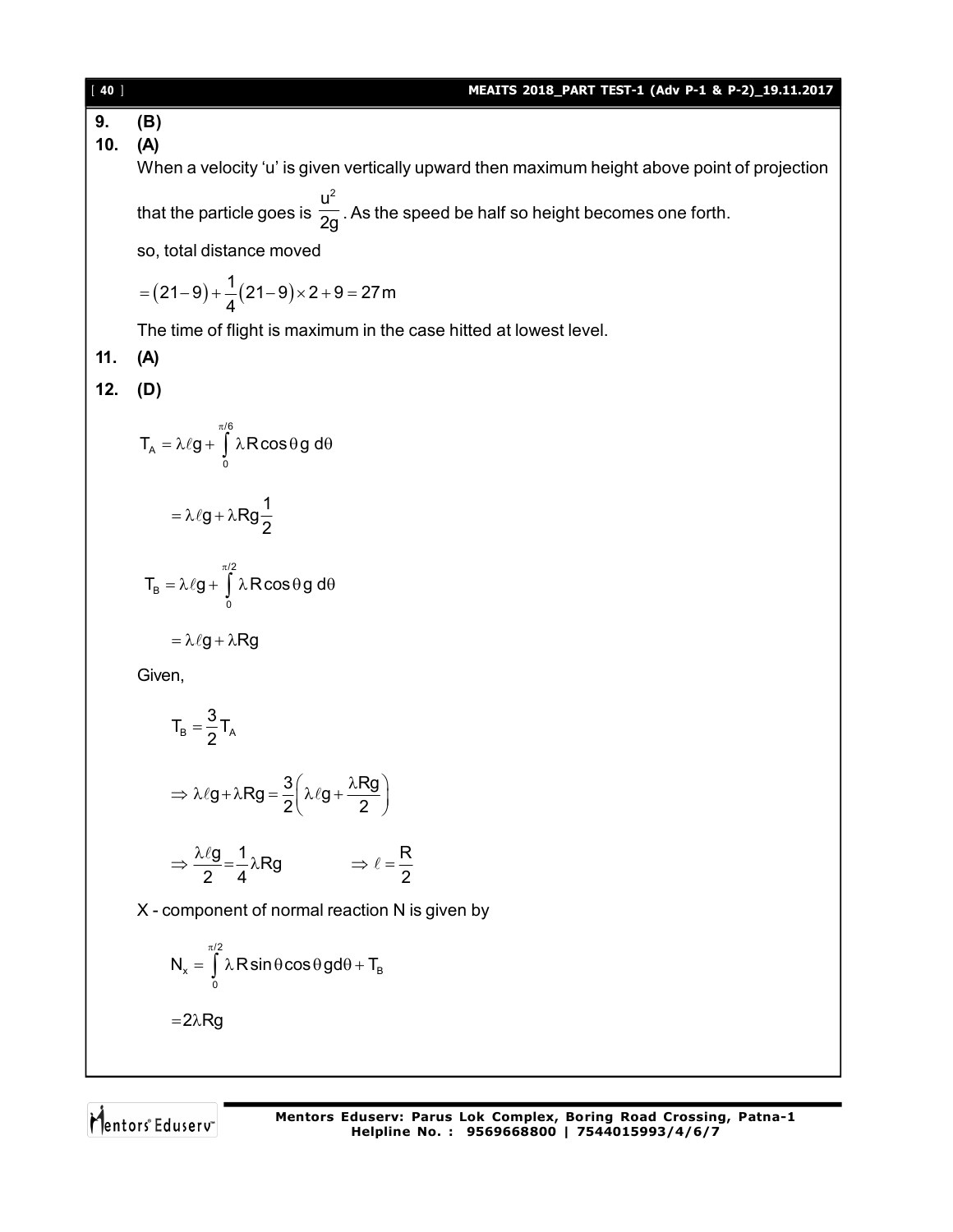#### **MEAITS 2018\_PART TEST-1 (Adv P-1 & P-2)\_19.11.2017** [ **41** ]

**13. (A) 14. (D)** If  $tan \theta > \mu$  $a_{\min} = g \left( \frac{\tan \theta - \mu}{4 + \mu \cosh \theta} \right)$  &  $a_{\max} = g \left( \frac{\tan \theta}{4 + \mu \cosh \theta} \right)$  $1 + \mu \tan \theta$   $\int$   $\cos^2 \theta$   $1 - \mu \tan$  $=g\left(\frac{\tan\theta-\mu}{1+\mu\tan\theta}\right)$  &  $a_{\max}=g\left(\frac{\tan\theta+\mu}{1-\mu\tan\theta}\right)$ **15. (D) 16. (B)** Friction force is self adjustable till there is no relative sliping. So net force is zero till the applied fore is less than 10N. But after that  $(F - 10)$  N is the net force applied untill the block keeps moving on the surface. So, 10N  $-5N$ 10 sec 20sec  $F_{net}$ 

$$
\frac{1}{2} \times 10 \times 10 = 5 \times (t - 20)
$$

 $\Rightarrow$  t = 30 sec

**17. (D)**

As sources  $\mathbf{s}_3$  and  $\mathbf{s}_4$  are symmeterically placed intensities at  $\mathbf{s}_3$  and  $\mathbf{s}_4$  are equal. Path difference

$$
\Delta x = s_2 s_3 - s_1 s_3 = \frac{d(z/2)}{D}
$$

phase difference  $\Delta \phi = \frac{\Delta x}{\lambda} 2 \pi$  $\lambda$ 

Intensity at  $\mathsf{s}_{_{3}}$  and  $\mathsf{s}_{_{4}}$  is equal to  $4$ I $\cdot$ cos $^{2}$  $1 \cdot \cos^2\left(\frac{\Delta \phi}{2}\right)$ 

30sec

t

So, Intensity at P is

16 I 
$$
\cos^2\left(\frac{\Delta\phi}{2}\right) = 16 \text{ I } \cos^2\left(\frac{\pi}{2} \cdot \frac{z}{\beta}\right)
$$
  
18. (C) 19. (A) 20. (A)

**Mentors Eduserv: Parus Lok Complex, Boring Road Crossing, Patna-1 Helpline No. : 9569668800 | 7544015993/4/6/7**

¢

$$
[41]
$$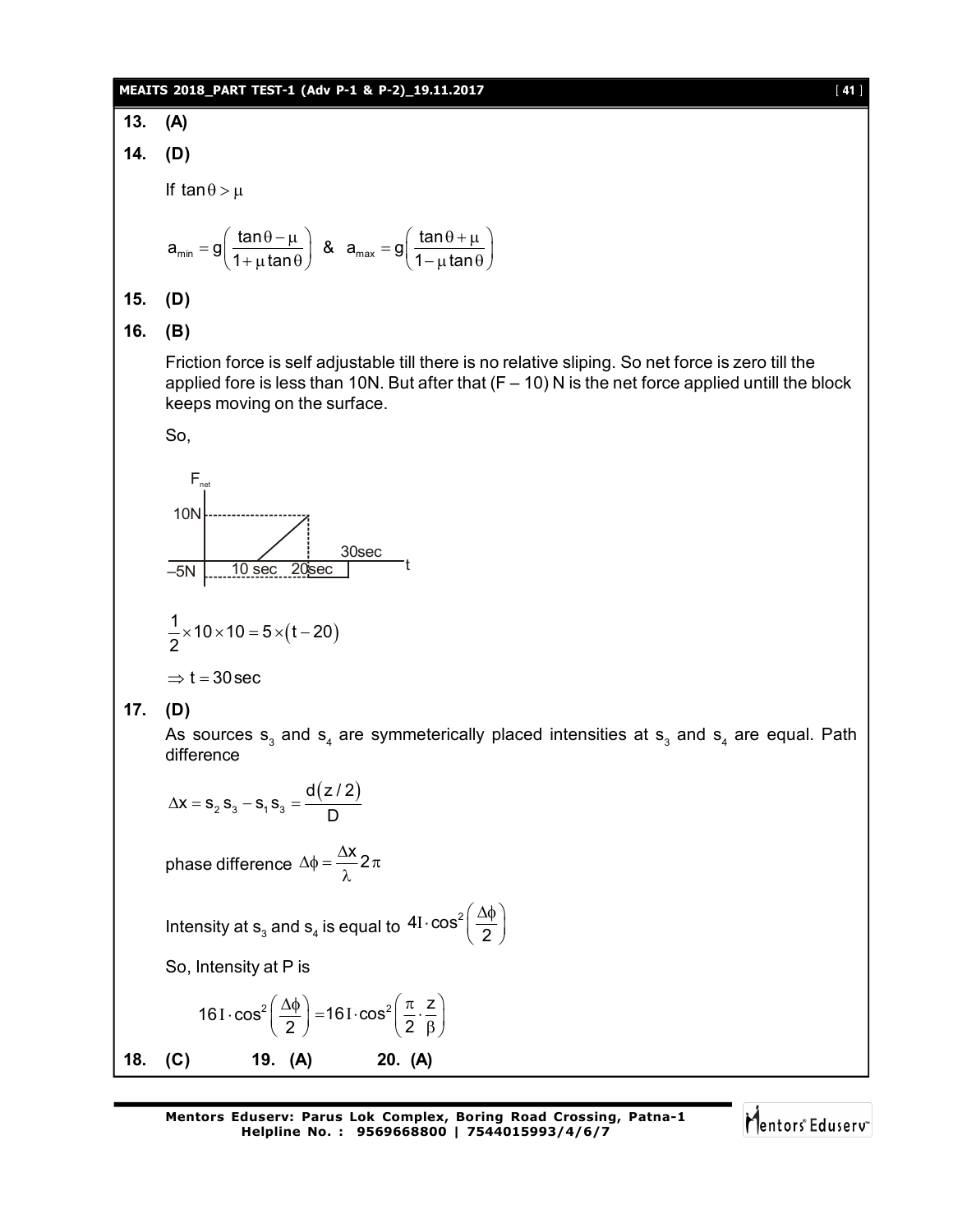**CHAPTERY**  
\n21. (A,B,C)  
\n
$$
\frac{W_1}{Molwt Silver Salt} = \frac{W_2}{A + Wt Silver}
$$
\n
$$
\frac{W_1}{W_2} = \frac{Molwt Silver Salt}{Atwtof Silver} = \sqrt{3}
$$
\nMolar wt silver salt = 108 $\sqrt{3}$   
\nMolar wt acid = 108 $\sqrt{3}$  - 107 = 108( $\sqrt{3}$  - 1) + 1  
\n
$$
\% of Ag = \frac{W_2}{W_1} \times 100 = \frac{1}{\sqrt{3}} \times 100
$$
\n22. (A,B,C,D)  
\n23. (A,B)  
\n
$$
\left(P + \frac{a}{V_{\text{av}}}\right) (V_{\text{av}} - b) = RT
$$
\n
$$
PV_m - Pb + \frac{a}{V_{\text{av}}} - \frac{ab}{V_{\text{av}}} = RT
$$
\n
$$
P \rightarrow 0 \quad V_{\text{av}} \rightarrow \infty
$$
\n
$$
PV_m = Pb + RT
$$
\nSlop = b intercept RT  
\n
$$
PV_m = \frac{-a}{V_m} + RT
$$
\n
$$
PV_m = \frac{-a}{V_m} + RT
$$
\n
$$
PV_m = \frac{-a}{V_m} + RT
$$
\n
$$
PV_m = \frac{-a}{ZRT}P + RT
$$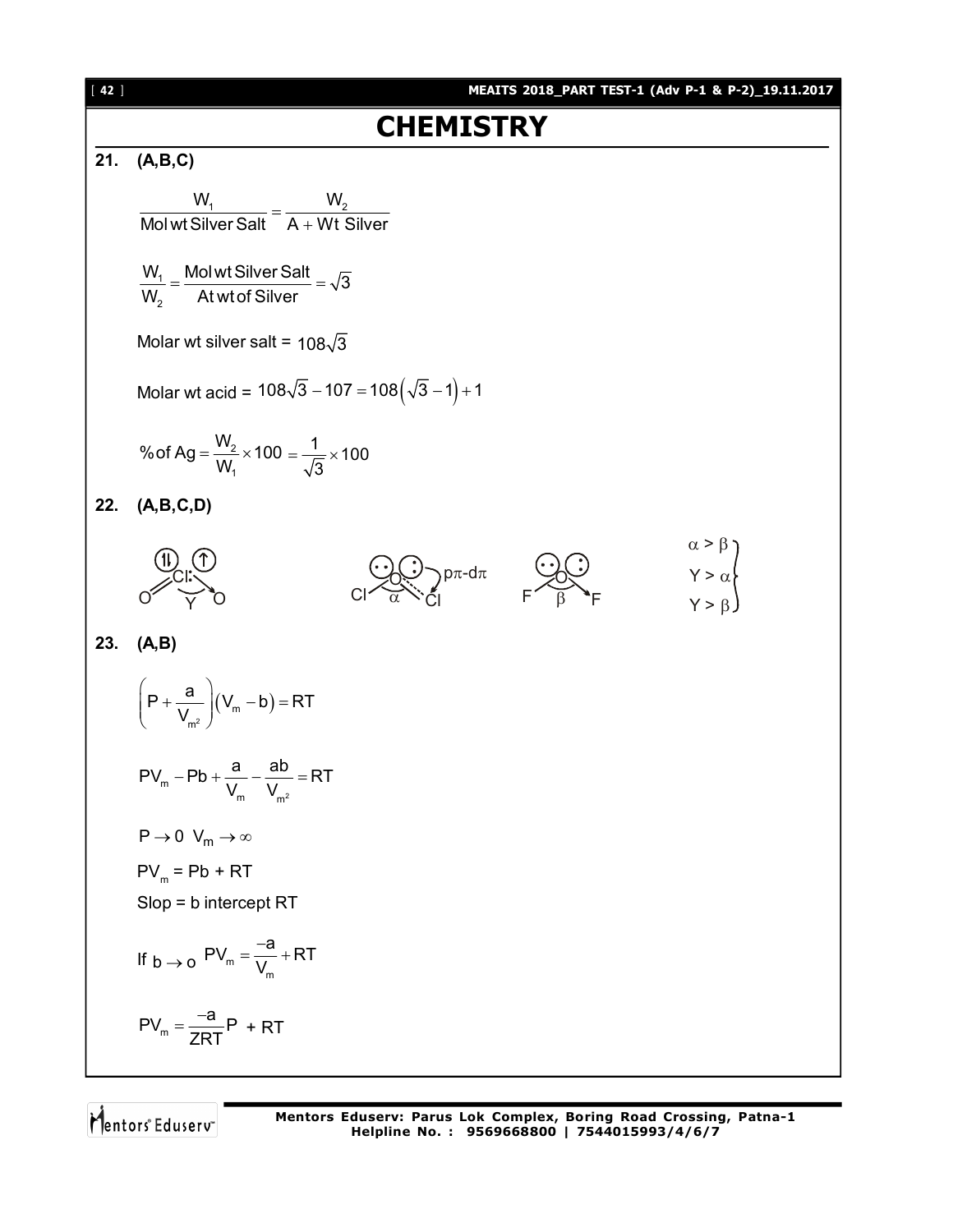#### **MEAITS 2018\_PART TEST-1 (Adv P-1 & P-2)\_19.11.2017** [ **43** ]

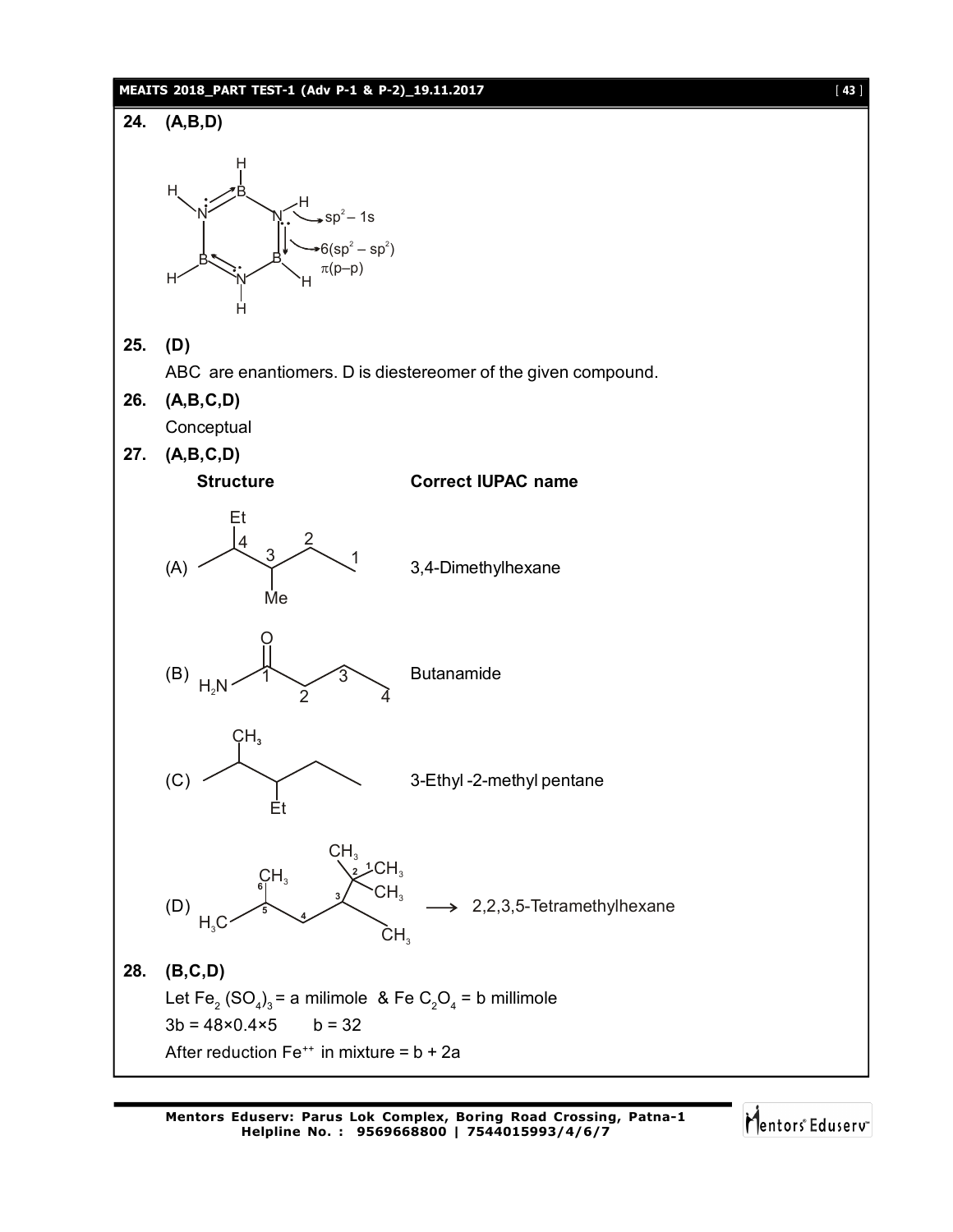#### [ **44** ] **MEAITS 2018\_PART TEST-1 (Adv P-1 & P-2)\_19.11.2017**

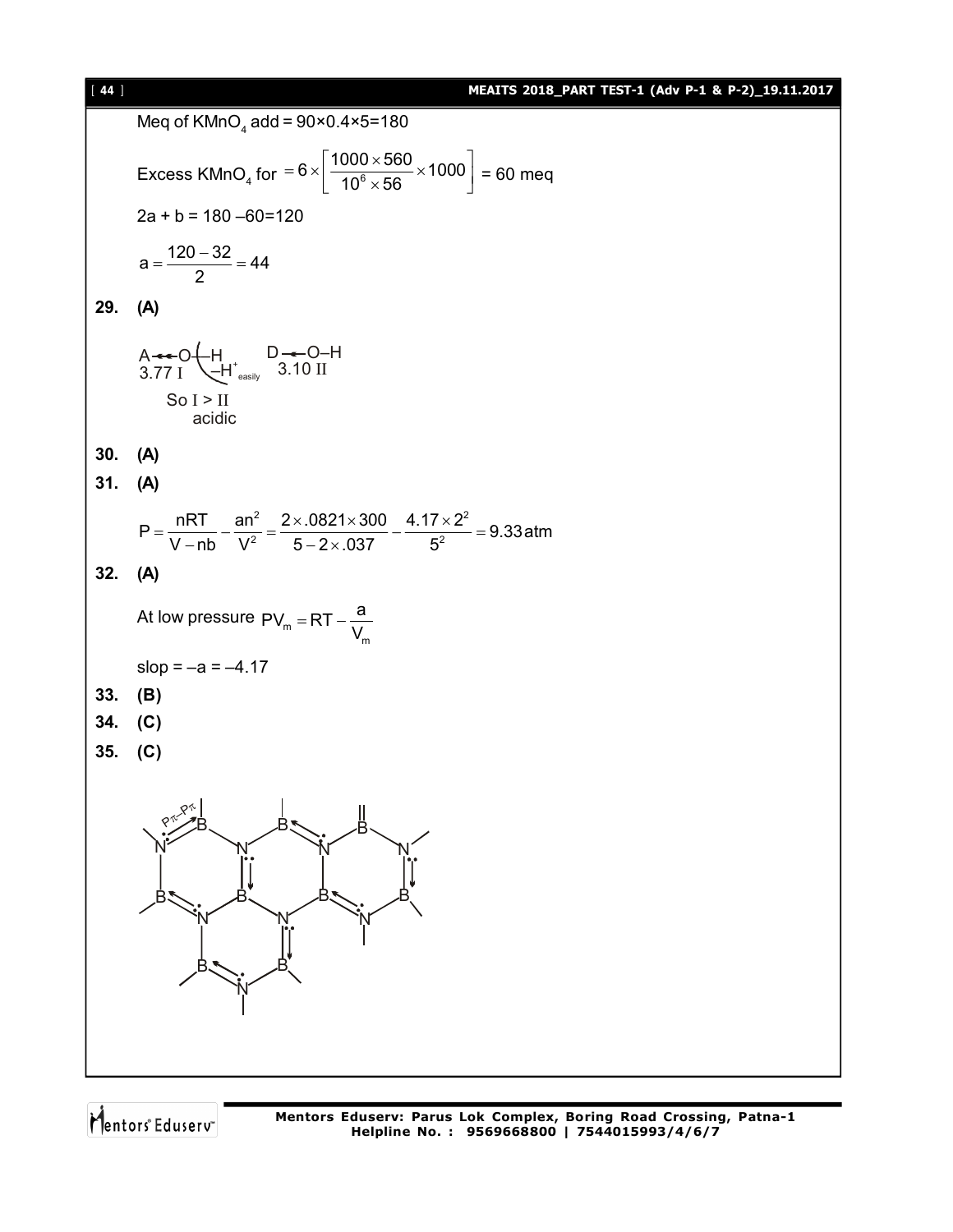#### **MEAITS 2018\_PART TEST-1 (Adv P-1 & P-2)\_19.11.2017** [ **45** ]

**36. (A)** F–Be–F 6e–  $\cdot$   $\in$   $\Theta$ **37. (A)**  $A \rightarrow R$   $B \rightarrow P$   $C \rightarrow S$   $D \rightarrow Q$ (A)  $A_2 + B_2 \rightarrow 2AB$   $AB + B_2 \rightarrow AB_3$ 2 2 4 4 4 4 (1 mole B $_{\rm 2}$  left)(R) (B)  $A_2 + B_2 \rightarrow 2AB$   $AB + B_2 \rightarrow AB_3$ 1 1 2 2 1 1 0 1 Equal mole of AB & AB $_{\textrm{\tiny{\rm{3}}}}$  (P) (C)  $A_2 + B_2 \rightarrow 2AB$   $AB + B_2 \rightarrow AB_3$ 1 1 2 2 2  $0 \qquad 0 \qquad 2$ Only AB $_{\rm 3}$  is formed. (s) (D)  $A_2 + B_2 \rightarrow 2AB$   $AB + B_2 \rightarrow AB$ 1 1 2 Only AB is formed (Q) **38. (B)**  $A \rightarrow S$   $B \rightarrow R$   $C \rightarrow Q$   $Q \rightarrow P$ (A)  $P_1 = 2$  atm  $P_2$  $T_1$ = – 23°C= 250  $T_1$ = 27° = 300K  $T_2 = \frac{11}{7} \times T_2$ 1  $P_2 = \frac{P_1}{T} \times T_2 = \frac{2}{250} \times 300 = 2.4$  atm  $T_1$   $250$  $=\frac{1}{2}\times T_2 = \frac{2}{250}\times 300 = 2$ (B)  $1.5 \times 2 + 2 \times 3 = P \times 5$  P=1.8 atm (C)  $NH<sub>3</sub>(b) + HCl$  (g)  $\rightarrow NH<sub>4</sub>Cl$  (s) 2 1 1 0 1  $ng = 1$  P =  $\frac{1 \times .0821 \times 300}{9.24}$  = 3 atm 8.21  $=\frac{1\times.0821\times 300}{0.04}$  = 3 (D)  $P_{gas}$  = 770 – 20 = 750 When volume is reduced pressure of gas =  $750 \times 2 = 1500$  mm  $P_{\text{Total}}$  = 1500 × 20 = 1520 mm = 2 atm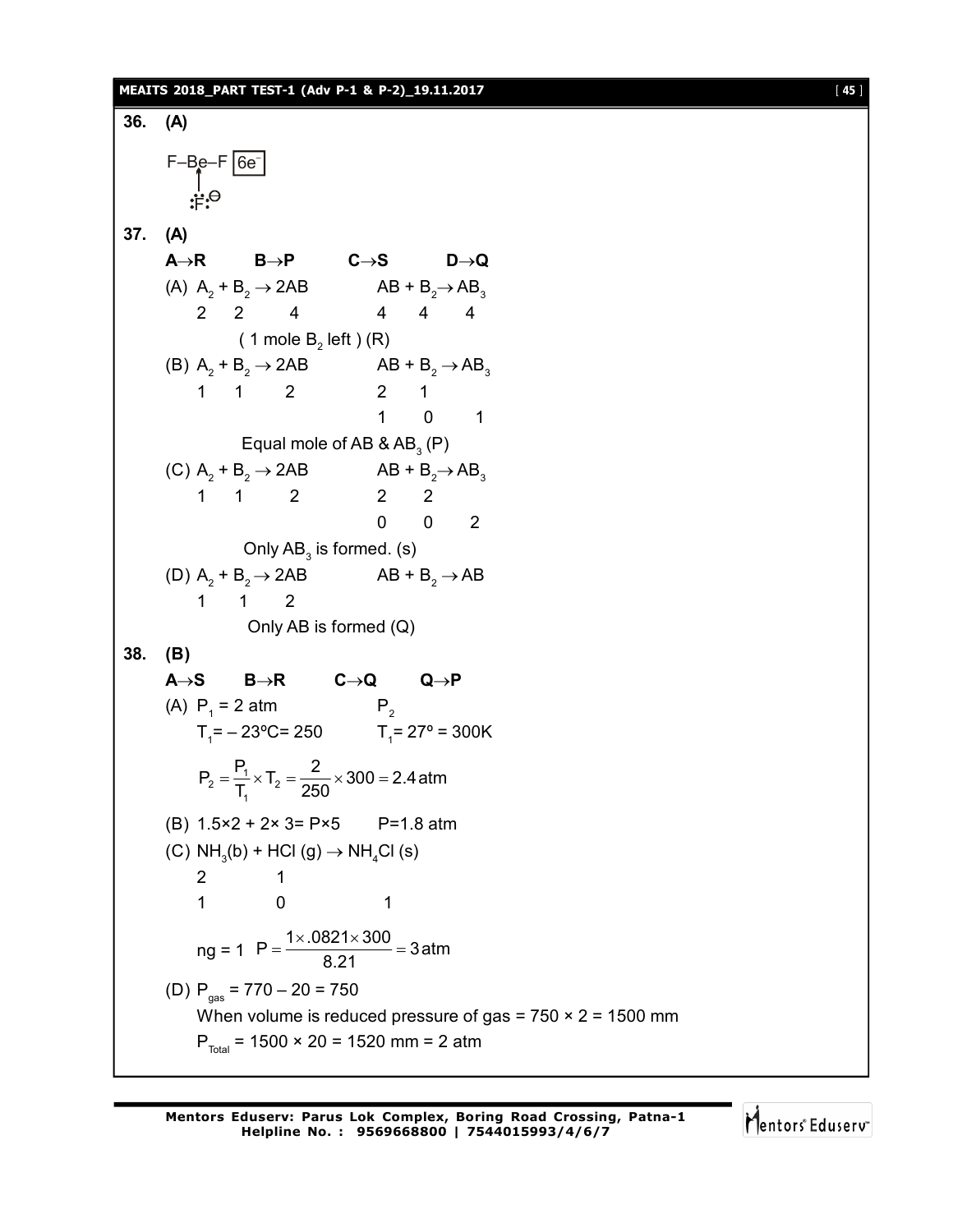[ **46** ] **MEAITS 2018\_PART TEST-1 (Adv P-1 & P-2)\_19.11.2017 39. (B) (A-Q; B-P; C-R; D-Q)**  $5(9)$   $\times 1 = 4$ <br> $\text{sp}^3$  $PBr_{5}(s) \longrightarrow PBr_{4}^{+}+Br^{-}$  $2^{\mathcal{O}_5(\mathcal{O})}$   $\longrightarrow$   $\frac{2^{\mathcal{O}_2(\mathcal{O}_3)}}{5^{\mathcal{O}}}$  $N_2O_5(s) \longrightarrow NO_2^+NO_3^ AICI_3(s) \longrightarrow \text{octahedral}$  $SO_3(s) \longrightarrow [SO_3]_3$  or polymeric linear str. **40. (C)**  $(a) \rightarrow p$  $(b) \rightarrow p,r$  $(c) \rightarrow p,q,r,s$  $(d) \rightarrow p$ Acidity order  $(c)$  > (b) > (d) > (a) **MATHEMATICS 41. (A,B,D)**  $f(x) = a (x - 2)^{2} + 1$  $\therefore$  f(1) = 2  $\Rightarrow$  a = 1  $f(x) = x^2 - 4x + 5$ g (ln x) =  $x^2 - 4x + 5 = (x - 2)^2 + 1$  $g(x) = (e^{x} - 2)^{2} + 1$  $x \in (-\infty, \ln 2]$   $\Rightarrow$  g(x)  $\in$  [1,5)  $g^{-1}(x) = \ln(2 - \sqrt{x} - 1)$ **42. (A,C,D)** Given Limit is  $1\sqrt{3}$  $x \rightarrow \infty$   $\sqrt{2}$  $1|x|$ ,  $x^3$ 3  $2-\frac{\tan^{-1}x}{x}$ L =  $\lim_{x \to \infty}$   $\frac{1}{x^2 \sin 1}$  =  $\frac{1}{2}$  $\frac{8}{\pi}$ cot<sup>-1</sup> |k x| +  $\frac{k^2 \sin \frac{1}{x^3}}{1}$  – 3k x ÷ →∞ ÷  $= \lim \frac{2 - \left(\frac{\tan^{-1} x}{x}\right)^{6}}{1} = \frac{1}{2}$  $+\frac{X}{4}-3$  $\pi$ If  $k = 0$ , then  $L = \frac{2 - 0}{8} = \frac{1}{8}$  $\frac{8}{2}$ .  $\frac{\pi}{2}$  2 2  $=\frac{2-0}{8-\pi}$  $\pi$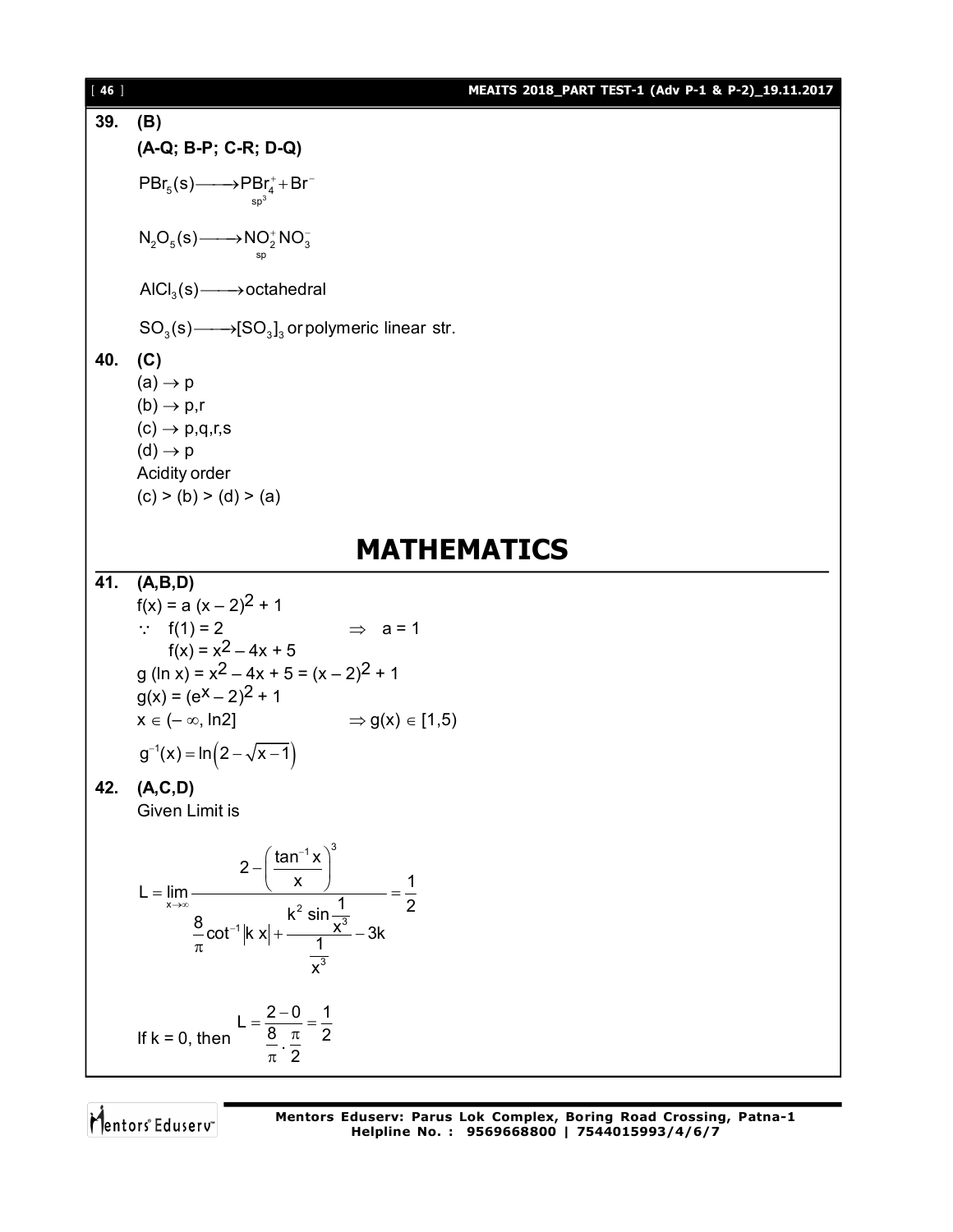#### **MEAITS 2018\_PART TEST-1 (Adv P-1 & P-2)\_19.11.2017** [ **47** ]

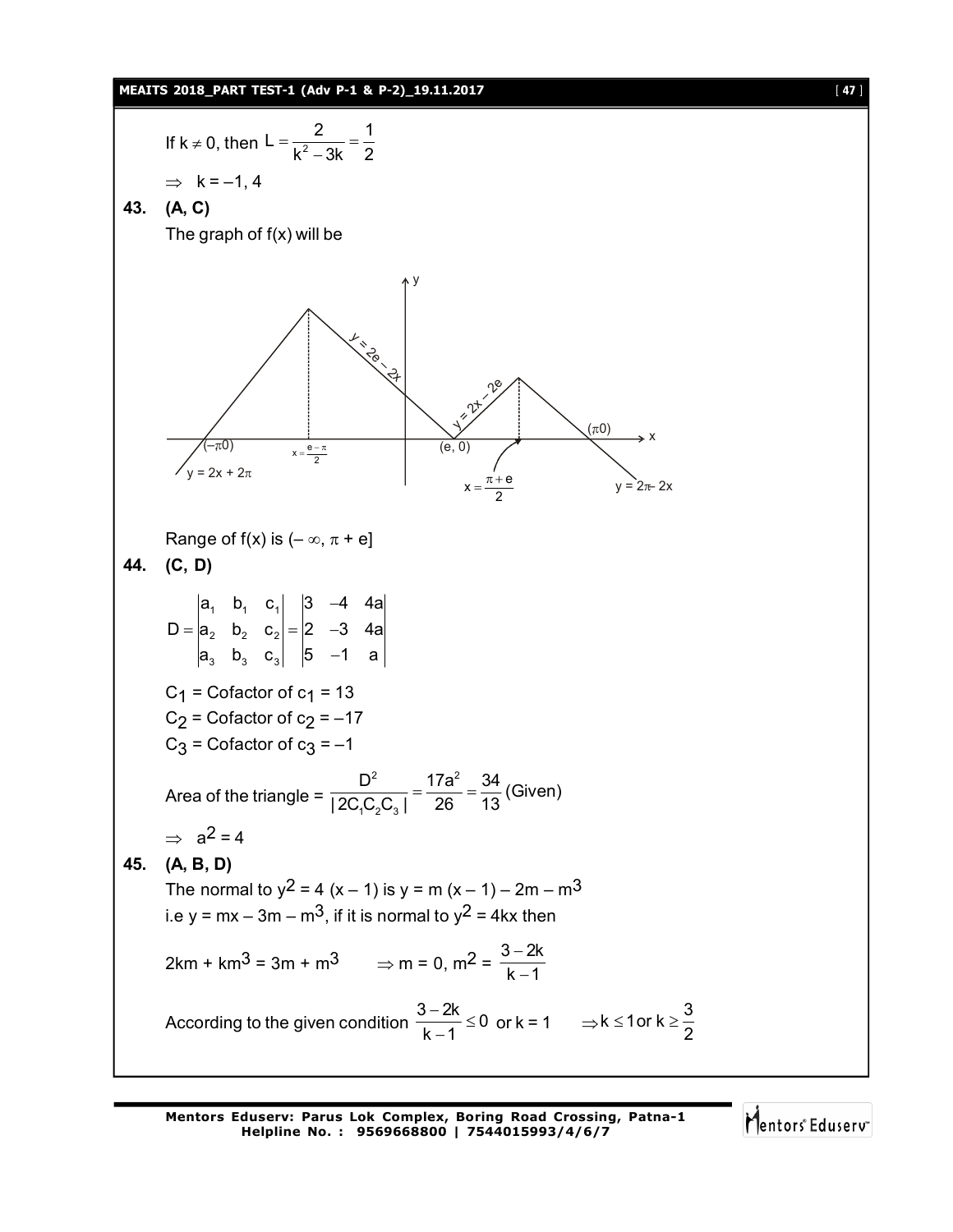#### [ **48** ] **MEAITS 2018\_PART TEST-1 (Adv P-1 & P-2)\_19.11.2017**

**46. (A, C)**  $\phi(x) = f(x) + f(2a - x)$  $\phi'(x) = f'(x) - f'(2a - x)$  $\therefore$  f"(x) > 0  $\Rightarrow$  f'(x) is an increasing function Now,  $f'(x) > f'(2a - x)$  $\Rightarrow$   $x > 2a - x$  $\Rightarrow$  x > a  $\therefore$   $\phi'(x) > 0$  if  $x > a$  $\Rightarrow$   $\phi(x)$  increases in (a, 2a) Similarly  $\phi(x)$  decreases in (0, a) **47. (A, C)** Equation of radical axis is  $x = 0$ If one circle lies completely inside the other, then center of both circles should lie on the same side of radical axis and radical axis should not intersect the circles.  $\Rightarrow$   $(-a_1)(-a_2) > 0$  $\Rightarrow$  a<sub>1</sub>a<sub>2</sub>>0 &  $y^2$  + c = 0 should have imaginary roots  $\Rightarrow$  c > 0 **48. (B, C)**  $\cos^{-1} x = 0$  &  $\sin^{-1} y = \pm 1$ **49. (A) 50. (A)** Let  $f(x) = Ke^{x} - x$  $\Rightarrow$  f'(x) = Ke<sup>x</sup> -1  $f'(x) = 0$  $\Rightarrow$  x = -lnK  $f''(-\ln K) = 1 > 0$  $\therefore$  f(-ln K) = 1 + ln K For one root  $1 + \ln K = 0$  $k = \frac{1}{1}$ e  $\Rightarrow$  k = -For two distinct roots,  $1 + \ln K < 0$  (K  $> 0$ )  $\mathsf{K}\in\left[\,0,\frac{1}{\cdot}\right]$  $\Rightarrow$  K  $\in \left(0, \frac{1}{e}\right)$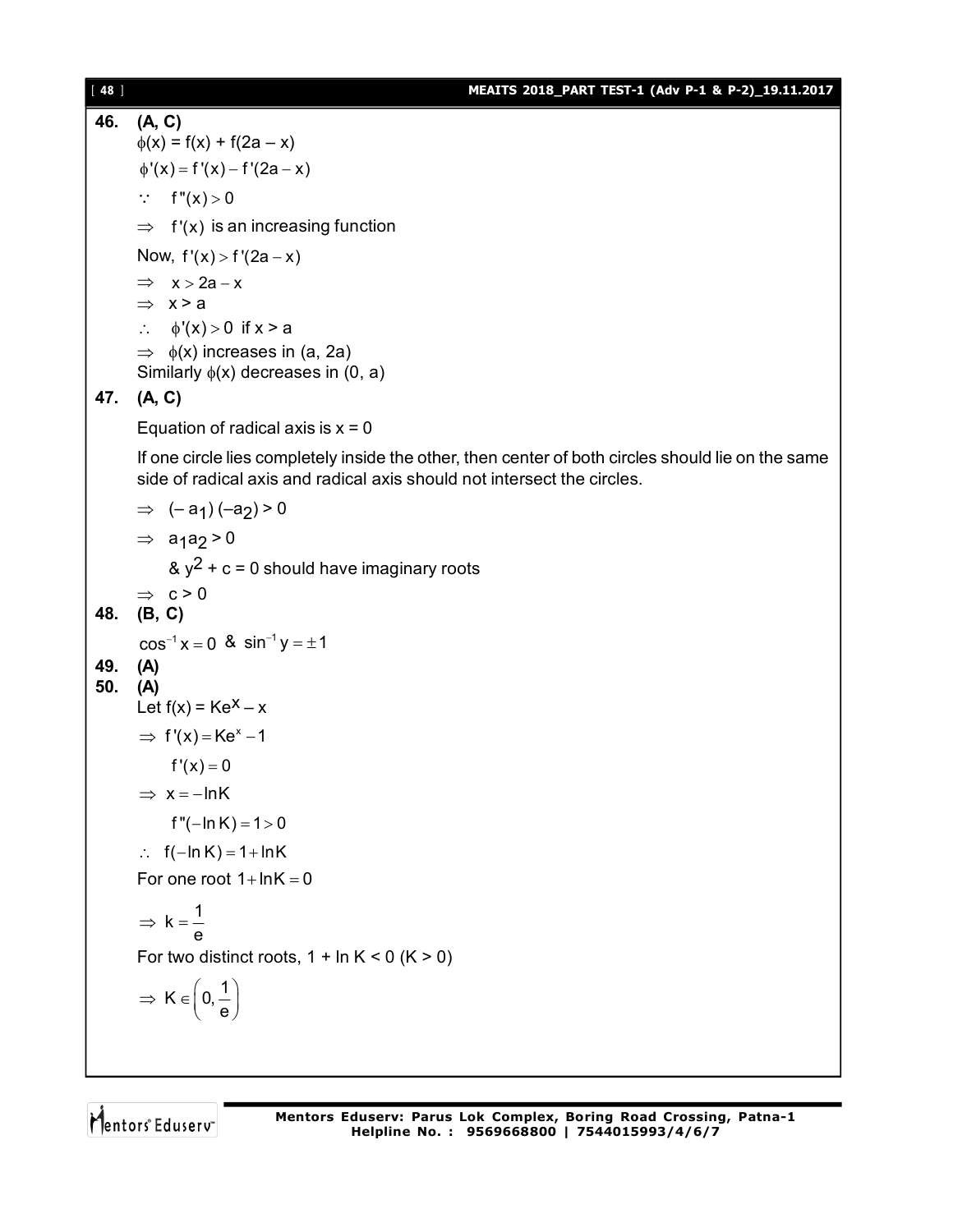#### **MEAITS 2018\_PART TEST-1 (Adv P-1 & P-2)\_19.11.2017** [ **49** ]

**51. (D)** Since minimum occurs before maximum,  $p < 0$  $\therefore$  p = -2 Let  $g(x) = px^3 + qx^2 + rx + s$  $g(x) = -2x^3 + qx^2 + rx + s$  $g'(x) = -6x^2 + 2qx + r \equiv -6(x+2)(x-2)$  $\Rightarrow$  q = 0, r = 24  $\Rightarrow$  p + q + r = 22 **52. (C)** both  $g(-2)$  &  $g(2)$  are positive  $\Rightarrow$  s > 32 **53. (B)** Let  $x = a + r \cos \theta$ ,  $y = b + r \sin \theta$ , then the given equation is  $|a \sin \theta - b \cos \theta| = c$  $\Rightarrow 0 \leq c \leq \sqrt{a^2 + b^2}$  but  $c > 0$  $\therefore$  0 < c  $\leq \sqrt{a^2 + b^2}$ **54. (D)**  $P(x, y)$ M N O A φ The given equation is  $\frac{|dy - bx|}{\sqrt{a^2 + b^2}} = \frac{c}{\sqrt{a^2 + b^2}} \sqrt{(x-a)^2 + (y-b)^2}$  $\frac{|ay-bx|}{\sqrt{a^2+b^2}} = \frac{c}{\sqrt{a^2+b^2}} \sqrt{(x-a)^2 + (y-b)}$  $a^2 + b^2$   $\sqrt{a^2 + b^2}$  $\frac{-bx}{\sqrt{a^2-9}} = \frac{c}{\sqrt{a^2-9}} \sqrt{(x-a)^2 + (y-b)^2}$  $+b^2$   $\sqrt{a^2} + b$ ......(i) The point A  $(a, b)$  lies on  $ay - bx = 0$ If N is the foot of perpendicular from  $P(x, y)$  to the line  $ay - bx = 0$ , then equation (1) can be written as PN = K PA, where  $K = \frac{1}{\sqrt{2^2 + h^2}}$  $K = \frac{c}{\sqrt{c}}$  $a^2 + b^2$  $=$  $^{+}$ Clearly  $\frac{PN}{PA} = \sin \phi = \frac{C}{\sqrt{2^2 + b^2}}$  $PA$   $\sqrt{a^2 + b^2}$  $=$  sin $\phi$  = - $+$ Now, P moves on the line inclined at angle  $\phi$  to the line ay – bx = 0 and passing through A (a, b).  $OM = OA \sin \phi = c$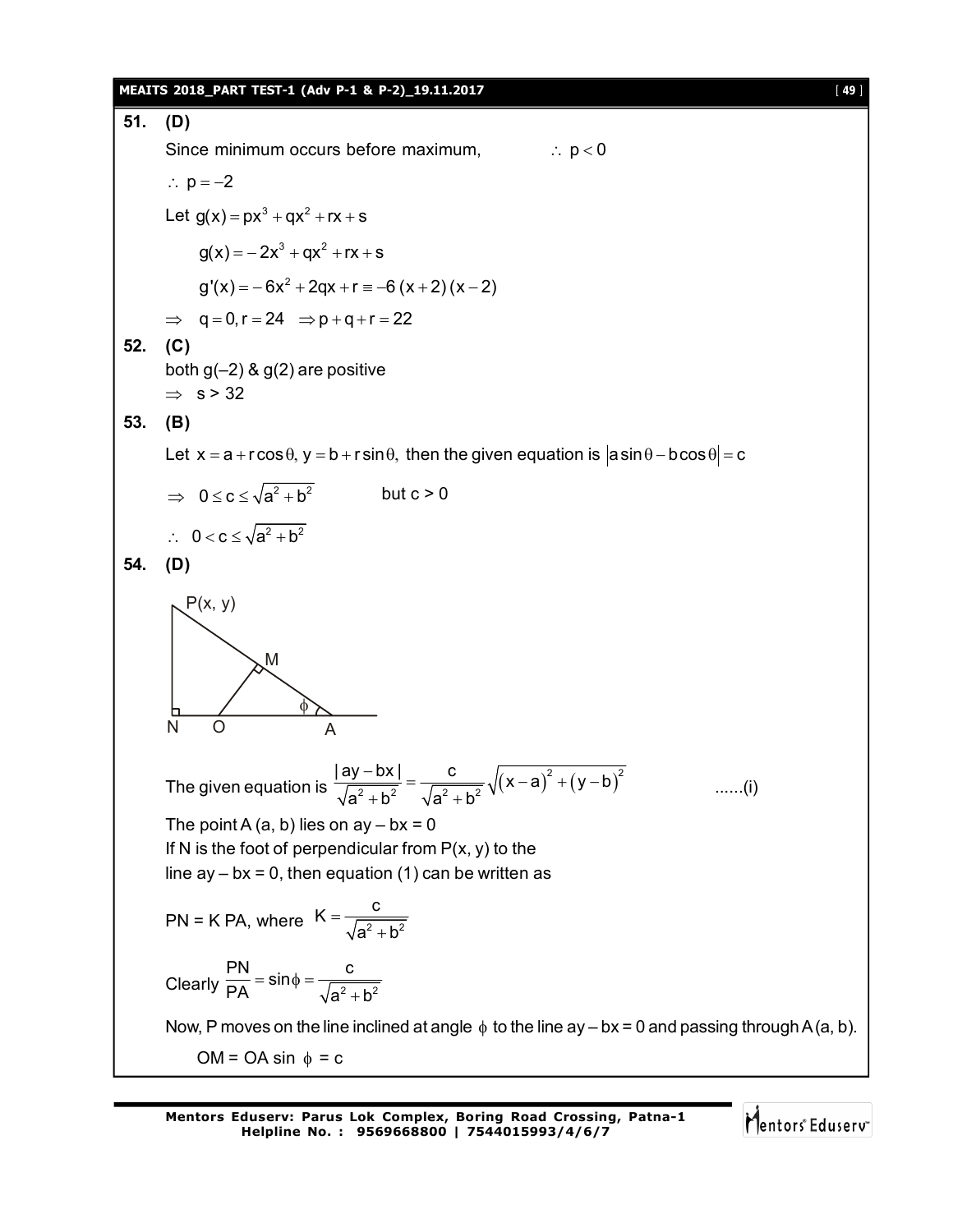[ **50** ] **MEAITS 2018\_PART TEST-1 (Adv P-1 & P-2)\_19.11.2017 55. (D) 56. (B)** 2  $f(cot x) = \frac{\cot^2 x + 2\cot x - 1}{\cot^2 x + 1}$  $\cot^2 x + 1$  $=\frac{\cot^2 x+2\cot x-1}{x^2}$  $\ddot{}$ 2  $f(t) = \frac{t^2 + 2t - 1}{t^2 + 1}$ ,  $t \in R$  $t^2 + 1$  $\implies$  f(t) =  $\frac{t^2 + 2t - 1}{t^2 + 2t - 1}$ , t  $\in$  I  $\ddot{}$  $4.2$   $22$  cin<sup>2</sup>  $g(x) = \frac{\sin^4 2x + 32.\sin^2 2x - 32}{\sin^4 2x - 8\sin^2 2x + 32}, x \in R$  $\sin^4 2x - 8 \sin^2 2x + 32$  $g(x) = \frac{\sin^4 2x + 32 \cdot \sin^2 2x - 32}{140x^2 - 32 \cdot 22 \cdot 22}$ ,  $x \in I$  $-8\sin^2 2x + 3$ Put  $z = \frac{1}{4} \sin^2 2x$ 4  $=$  $z \in \boxed{0, \frac{1}{1}}$  $\Rightarrow$  z  $\in$   $\left[0, \frac{1}{4}\right]$ Now, 2 h (z) =  $\frac{z^2 + 8z - 2}{z^2 - 2z + 2}$ ; z  $\in$  0,  $\frac{1}{4}$  $z^2 - 2z + 2$ ,  $z^2 - 4$  $=\frac{z^2+8z-2}{z^2-2z+2}; z \in \left[0, \frac{1}{4}\right]$  $g(x)$  has minimum =  $-1$  & maximum = 1 25 **57. (B)** (P) Equation of tangent to  $x^2 = 4y$  is  $y = mx - m^2$ . It passes through P (h, k)  $\Rightarrow$  m<sup>2</sup> -hm + k = 0  $\Rightarrow$  m<sub>1</sub> + m<sub>2</sub> = h & m<sub>1</sub>m<sub>2</sub> = k Now,  $m_1 m_2 = 1 \Rightarrow k = 1 \Rightarrow$  locus of P is y = 1 (Q) The locus will be the directrix of the parabola  $(R)$  locus of P is  $(y - 1)^2 = 2x + 3$  whose tangent at the vertex is  $2x + 3 = 0$ (S) Tangent to  $y^2 = 12x$  is  $y = mx + \frac{3}{3}$ = mx +  $\frac{3}{m}$  which is tangent to  $x^2 + y^2 = \frac{9}{2}$  $+ y^2 = \frac{3}{2} \Rightarrow m = \pm 1$  $\Rightarrow$  Common tangents are y = x + 3 or y = -x - 3 **58. (D)** 1 m = 0, M =  $\frac{\pi}{10}$  & a = 3<sup>4</sup> 12  $= 0, M = \frac{\pi}{48}$  & a = 3 (P)  $\tan^{-1}\left(3\left(\sec^{-1}\left(\frac{2}{\sqrt{2}}\right)+\frac{\pi}{10}\right)\right)=-1$ 3 / 12  $\pi$  |  $\left(2\right)$  con<sup>-1</sup>(2),  $\pi$ )|  $\left[3\right]\sec^{-1}\left(\frac{2}{\sqrt{3}}\right)+\frac{\pi}{12}\right)\right]=-1$ (Q)  $\sin^{-1} 2\sqrt{x} = 3 \tan^{-1} \left( \tan \frac{\pi}{12} \right) = \frac{\pi}{4} \implies 8x = 1$  $-12\sqrt{x}$  = 3 tan<sup>-1</sup>  $\left(\tan \frac{\pi}{12}\right)$  =  $\frac{\pi}{4}$  ⇒ 8x = 1 (R)  $x^2 - \tan \left( 3 \sin^{-1} \left( \sin \frac{\pi}{12} \right) \right) x + 3 = 0$  $-\tan\left(3\sin^{-1}\left(\sin\frac{\pi}{12}\right)\right)x+3=0 \Rightarrow x^2-x+3=0 \Rightarrow \alpha+\beta=1$  &  $\alpha\beta=3$ (S)  $\cos^{-1} x + \cos^{-1} y = 2\pi \implies x + y = -2$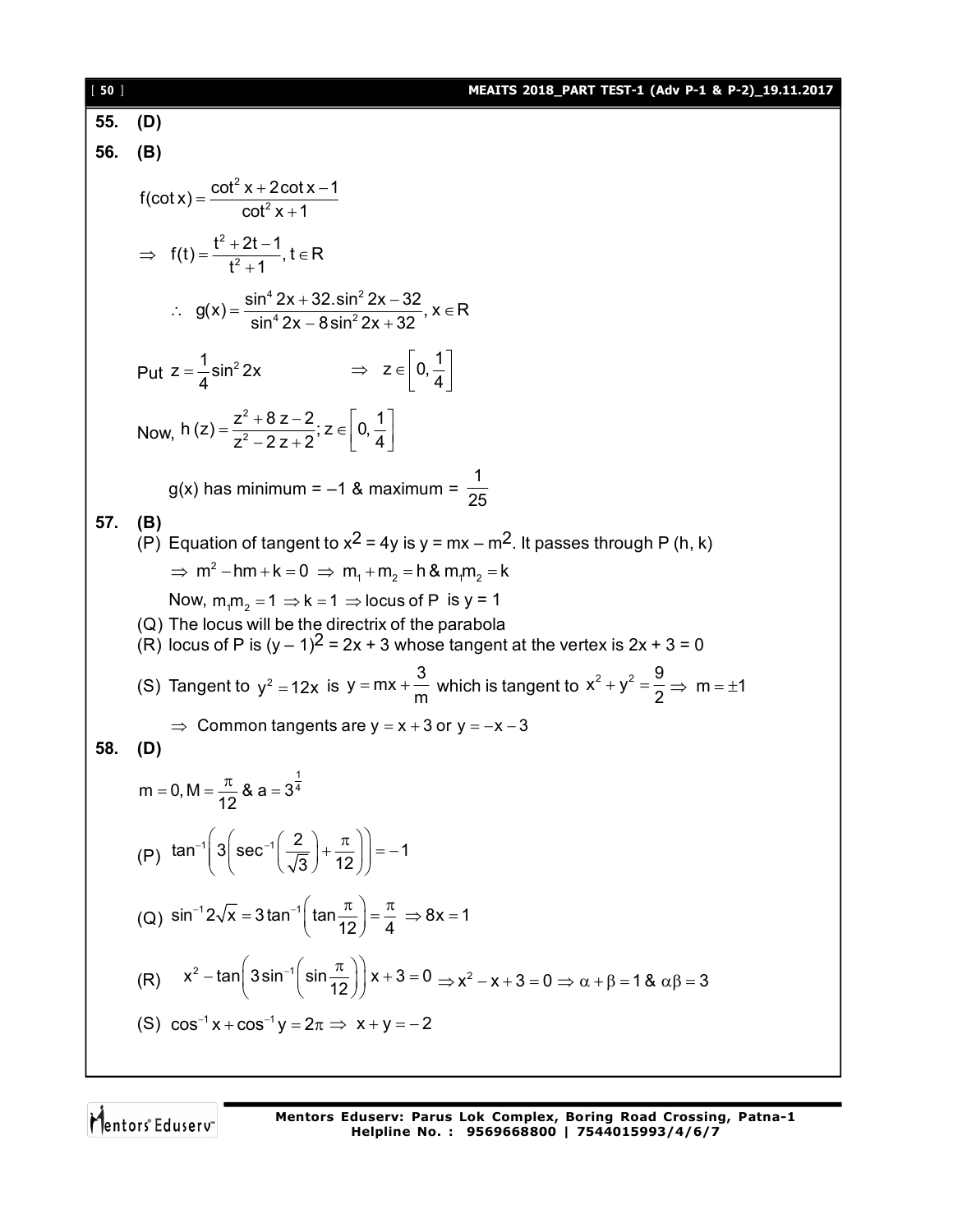#### **MEAITS 2018\_PART TEST-1 (Adv P-1 & P-2)\_19.11.2017** [ **51** ]